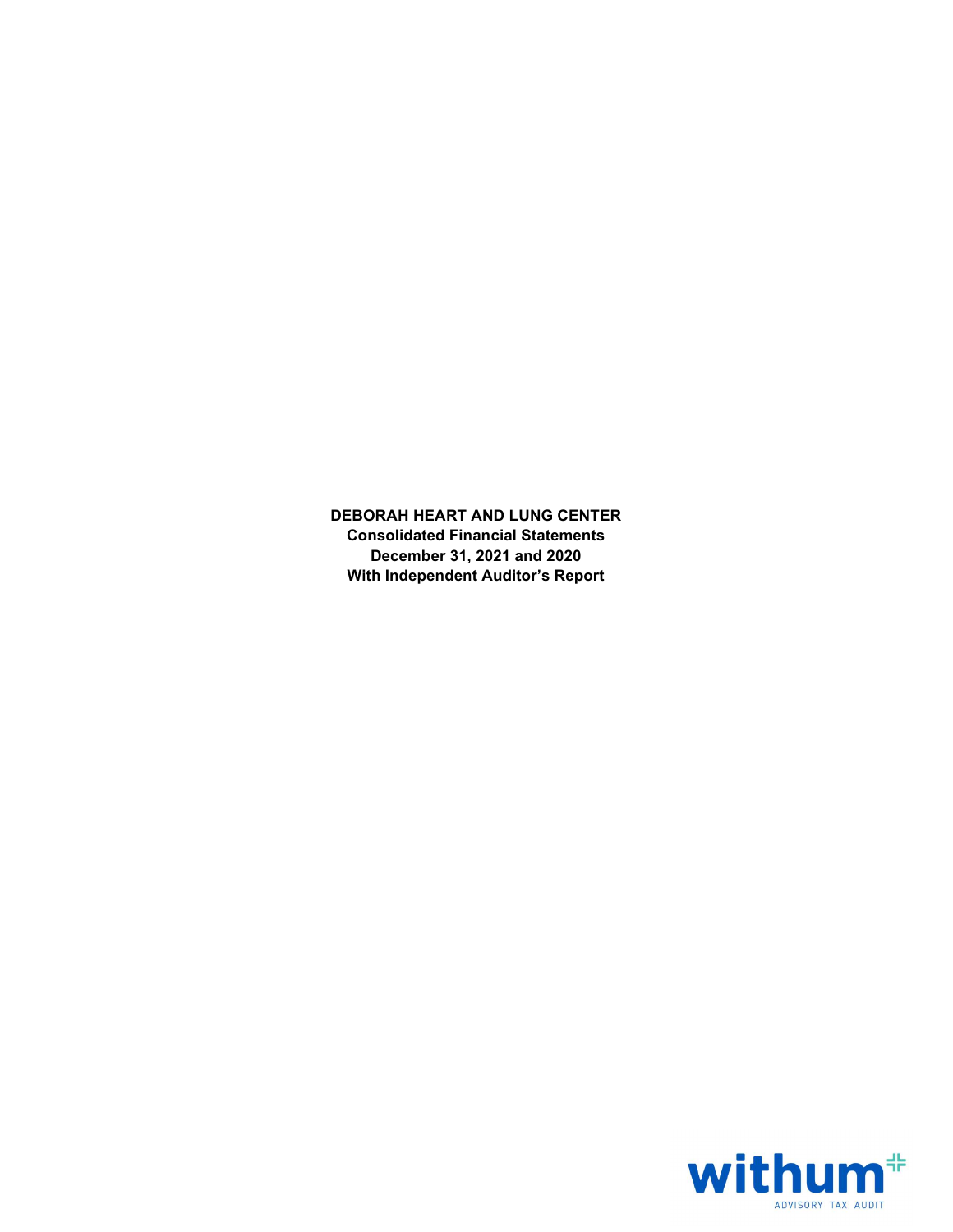| <b>Independent Auditor's Report</b>                             | $1 - 2$ |
|-----------------------------------------------------------------|---------|
| <b>Consolidated Financial Statements</b>                        |         |
| <b>Consolidated Balance Sheets</b>                              | 3       |
| Consolidated Statements of Operations and Changes in Net Assets | 4       |
| <b>Consolidated Statements of Cash Flows</b>                    | 5-6     |
| Notes to Consolidated Financial Statements                      | 7-32    |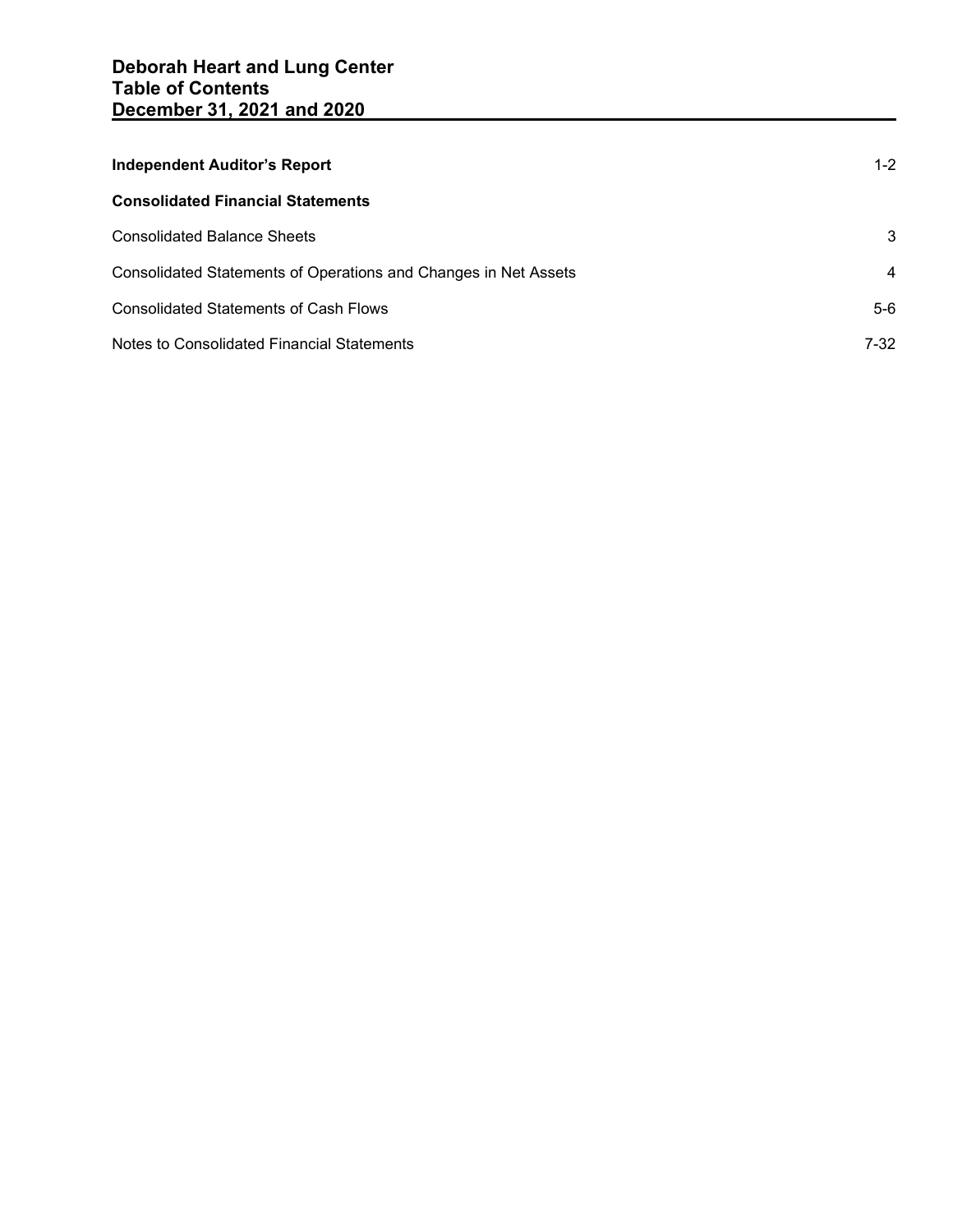

# INDEPENDENT AUDITOR'S REPORT

To the Board of Trustees, Deborah Heart and Lung Center:

## Report on the Audit of the Consolidated Financial Statements

#### Opinion

We have audited the consolidated financial statements of Deborah Heart and Lung Center ("the Center"), which comprise the consolidated balance sheets as of December 31, 2021 and 2020, and the related consolidated statements of operations and changes in net assets, and cash flows for the years then ended, and the related notes to consolidated financial statements.

In our opinion, the accompanying consolidated financial statements present fairly, in all material respects, the financial position of Deborah Heart and Lung Center as of December 31, 2021 and 2020, and the results of their operations, changes in their net assets and their cash flows for the years then ended in accordance with accounting principles generally accepted in the United States of America.

#### Basis for Opinion

We conducted our audits in accordance with auditing standards generally accepted in the United States of America ("GAAS"). Our responsibilities under those standards are further described in the Auditor's Responsibilities for the Audit of the Consolidated Financial Statements section of our report. We are required to be independent of the Center, and to meet our other ethical responsibilities, in accordance with the relevant ethical requirements relating to our audits. We believe that the audit evidence we have obtained is sufficient and appropriate to provide a basis for our audit opinion.

#### Responsibilities of Management for the Consolidated Financial Statements

Management is responsible for the preparation and fair presentation of the consolidated financial statements in accordance with accounting principles generally accepted in the United States of America, and for the design, implementation, and maintenance of internal control relevant to the preparation and fair presentation of consolidated financial statements that are free from material misstatement, whether due to fraud or error.

In preparing the consolidated financial statements, management is required to evaluate whether there are conditions or events, considered in the aggregate, that raise substantial doubt about the Center's ability to continue as a going concern for one year after the date that the consolidated financial statements are available to be issued.

#### Auditor's Responsibilities for the Audit of the Consolidated Financial Statements

Our objectives are to obtain reasonable assurance about whether the consolidated financial statements as a whole are free from material misstatement, whether due to fraud or error, and to issue an auditor's report that includes our opinion. Reasonable assurance is a high level of assurance but is not absolute assurance and therefore is not a guarantee that an audit conducted in accordance with GAAS will always detect a material misstatement when it exists. The risk of not detecting a material misstatement resulting from fraud is higher than for one resulting from error, as fraud may involve collusion, forgery, intentional omissions, misrepresentations, or the override of internal control. Misstatements are considered material if there is a substantial likelihood that, individually or in the aggregate, they would influence the judgment made by a reasonable user based on the consolidated financial statements.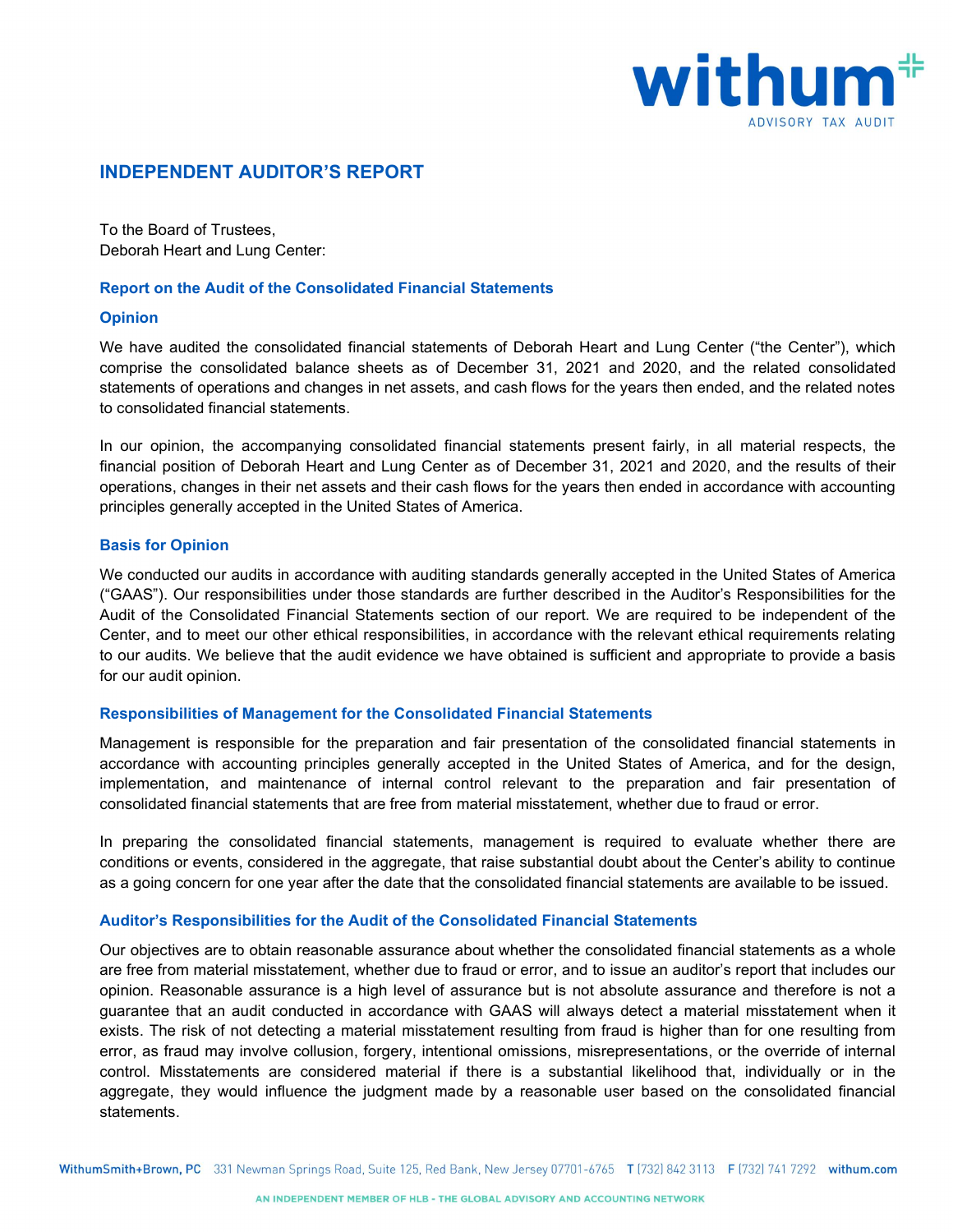# withum<sup>#</sup>

In performing an audit in accordance with GAAS, we:

- Exercise professional judgment and maintain professional skepticism throughout the audit.
- Identify and assess the risks of material misstatement of the consolidated financial statements, whether due to fraud or error, and design and perform audit procedures responsive to those risks. Such procedures include examining, on a test basis, evidence regarding the amounts and disclosures in the consolidated financial statements.
- Obtain an understanding of internal control relevant to the audit in order to design audit procedures that are appropriate in the circumstances, but not for the purpose of expressing an opinion on the effectiveness of the Center's internal control. Accordingly, no such opinion is expressed.
- Evaluate the appropriateness of accounting policies used and the reasonableness of significant accounting estimates made by management, as well as evaluate the overall presentation of the consolidated financial statements.
- Conclude whether, in our judgment, there are conditions or events, considered in the aggregate, that raise substantial doubt about the Center's ability to continue as a going concern for a reasonable period of time.

We are required to communicate with those charged with governance regarding, among other matters, the planned scope and timing of the audit, significant audit findings, and certain internal control–related matters that we identified during the audit.

Wilhum Smith + Brown, PC

May 26, 2022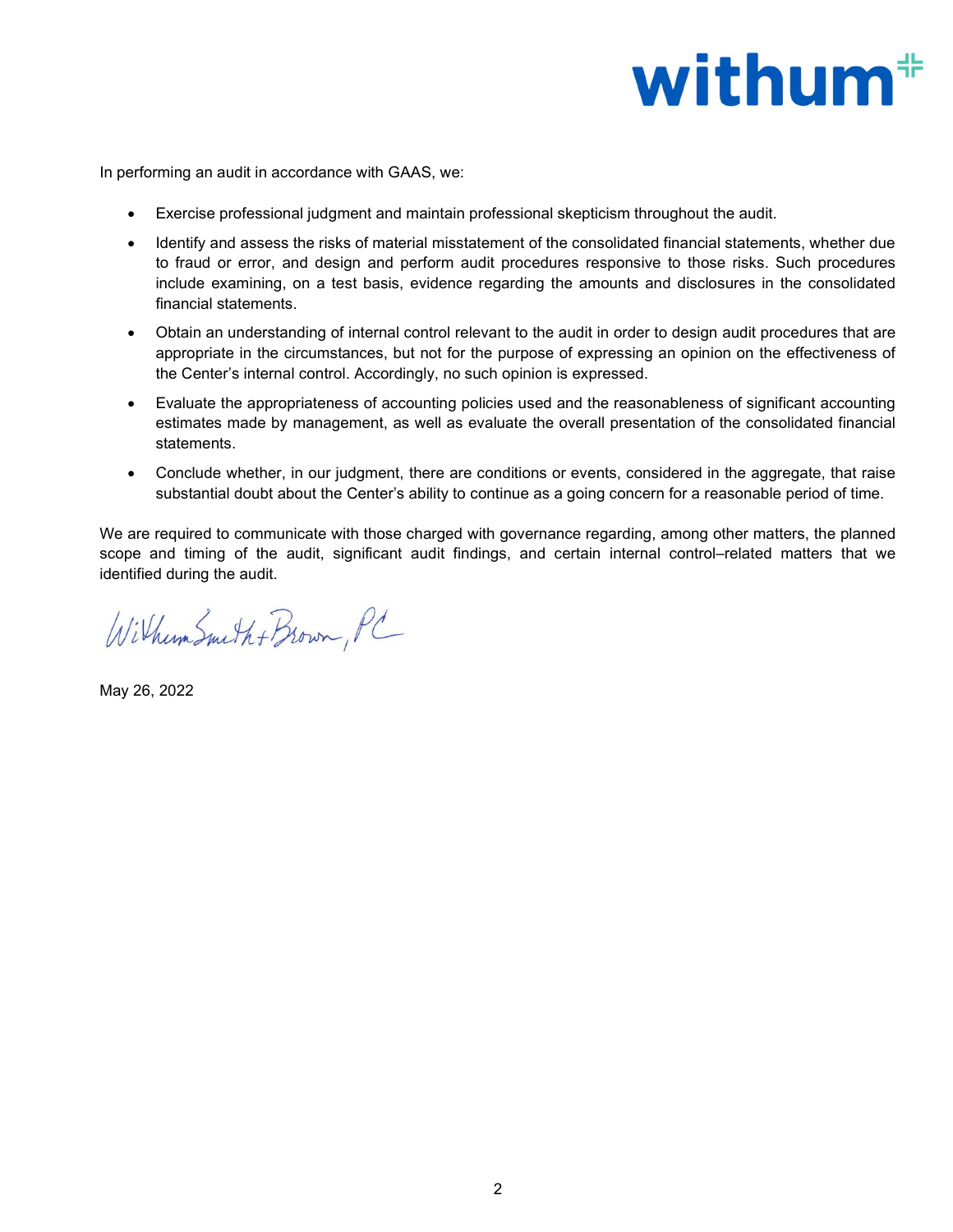# Deborah Heart and Lung Center Consolidated Balance Sheets December 31, 2021 and 2020

| December 31, 2021 and 2020                                   |               |               |
|--------------------------------------------------------------|---------------|---------------|
|                                                              | 2021          | 2020          |
| Assets                                                       |               |               |
| <b>Current assets</b>                                        |               |               |
| Cash and cash equivalents                                    | \$33,924,159  | \$44,092,030  |
| Assets limited as to use                                     | 1,014,904     | 1,016,077     |
| Investments                                                  | 11,001,170    | 9,740,659     |
| Patient accounts receivable, net                             | 25,945,281    | 21,267,495    |
| Other contract assets                                        | 1,014,617     | 1,809,582     |
| Due from Deborah Hospital Foundation                         | 5,804,650     | 4,283,448     |
| Supplies                                                     | 6,298,071     | 5,672,596     |
| Prepaid expenses and other current assets                    | 5,850,197     | 4,155,377     |
| Due from defined benefit pension plan                        | 2,503,015     |               |
| Total current assets                                         | 93,356,064    | 92,037,264    |
| Assets limited as to use                                     |               |               |
| By Board for designated purposes                             | 15,586,503    | 15,134,854    |
| Donor restricted                                             | 100,665       | 1,369,714     |
| Interest reserve fund                                        | 4,726,469     |               |
| Insurance claims - held by Deborah Medical Associates        | 5,869,879     | 4,744,893     |
|                                                              | 26,283,516    | 21,249,461    |
| Property, plant and equipment, net                           | 35,981,745    | 33,971,176    |
| Other assets                                                 | 959,877       | 805,497       |
| Beneficial interest in perpetual trust                       | 2,004,603     | 1,867,592     |
| Beneficial interest in net assets with donor restrictions of |               |               |
| Deborah Hospital Foundation                                  | 7,543,217     | 12,878,450    |
| <b>Total assets</b>                                          | \$166,129,022 | \$162,809,440 |
| <b>Liabilities and Net Assets</b>                            |               |               |
| <b>Current liabilities</b>                                   |               |               |
| Accounts payable and accrued expenses                        | \$ 24,390,739 | \$18,594,102  |
| Accrued compensation and employee benefits                   | 13,613,373    | 12,034,758    |
| Current portion of CARES Act Medicare advancements           | 21,640,984    | 10,218,128    |
| Estimated settlements due to third-party payors, net         | 2,294,757     | 1,778,052     |
| Accrued interest payable                                     | 119,669       | 187,477       |
| Current maturities of long-term debt                         | 4,888,615     | 5,253,805     |
| Line of credit                                               | 1,000,000     | 1,000,000     |
| Total current liabilities                                    | 67,948,137    | 49,066,322    |
| Accrued employment taxes - long-term                         |               | 1,336,467     |
| Accrued retirement benefits                                  | 2,303,924     | 8,115,926     |
| Estimated malpractice claims liability                       | 6,363,752     | 3,581,414     |
| CARES Act Medicare advancements, net of current portion      |               | 24,287,665    |
| Long-term debt, less current maturities, net                 | 4,460,090     | 7,207,612     |
| <b>Total liabilities</b>                                     | 81,075,903    | 93,595,406    |
| Net assets                                                   |               |               |
| Without donor restrictions                                   |               |               |
| Controlled by the Center                                     | 65,212,248    | 50,607,515    |
| Attributable to non-controlling interests                    | 438,731       | 491,515       |
| Total without donor restrictions                             | 65,650,979    | 51,099,030    |
| With donor restrictions                                      | 19,402,140    | 18,115,004    |
| Total net assets                                             | 85,053,119    | 69,214,034    |
| Total liabilities and net assets                             |               |               |
|                                                              | \$166,129,022 | \$162,809,440 |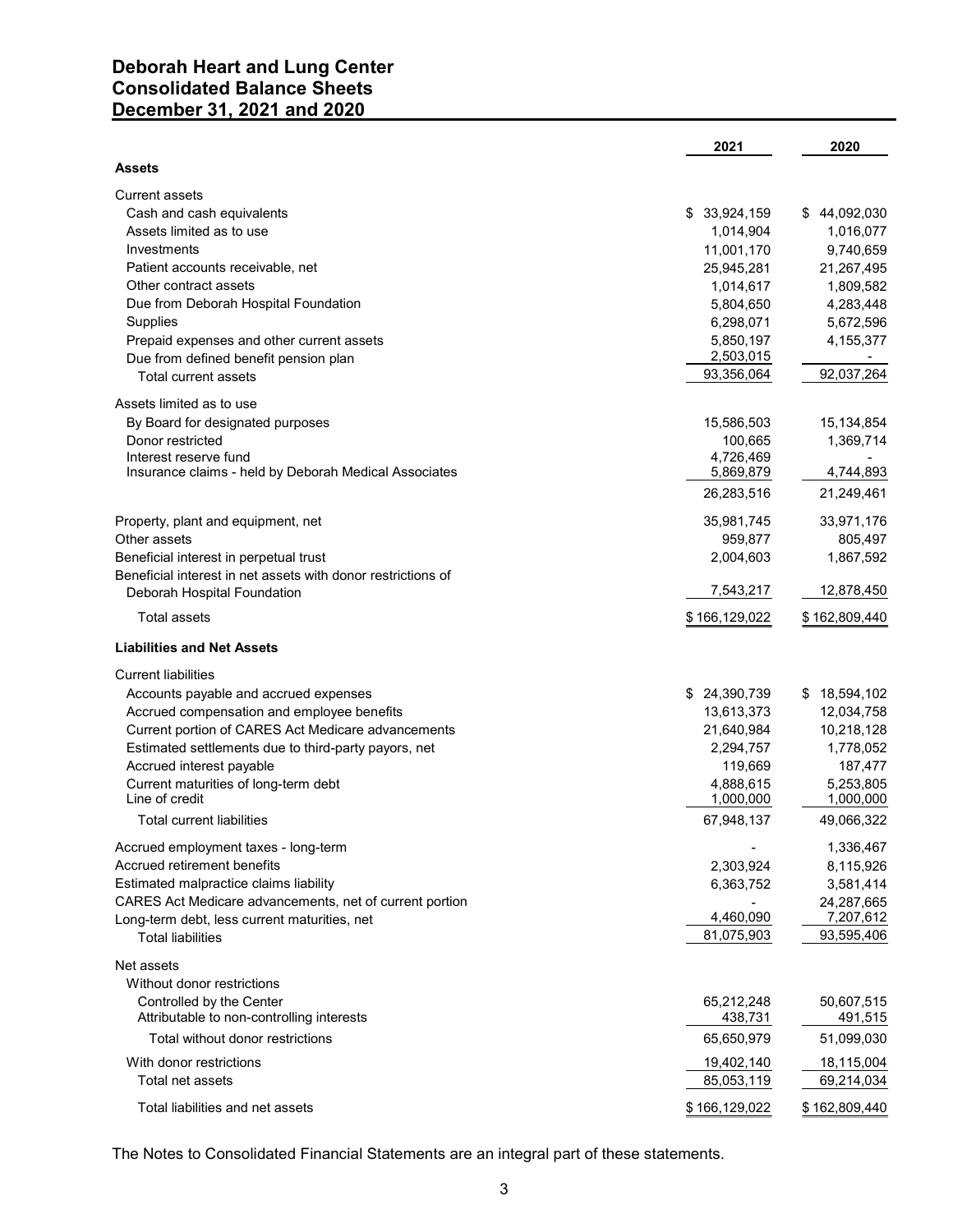# Deborah Heart and Lung Center Consolidated Statements of Operations and Changes in Net Assets Years Ended December 31, 2021 and 2020

|                                                                        | 2021                     | 2020                     |
|------------------------------------------------------------------------|--------------------------|--------------------------|
| Net assets without donor restrictions                                  |                          |                          |
| Revenue                                                                |                          |                          |
| Net patient service revenue                                            | \$206,993,928            | \$182,845,028            |
| Other revenue, gains and losses                                        | 12,510,161               | 10,636,552               |
| Grant income                                                           | 827,443                  | 12,115,950               |
| Net assets released from restriction                                   | 187,910                  | 403,647                  |
| Total revenue                                                          | 220,519,442              | 206,001,177              |
| Expenses                                                               |                          |                          |
| Salary and wages                                                       | 94,738,026               | 89,621,487               |
| Employee benefits                                                      | 18,968,775               | 17,897,867               |
| Supplies and other expenses                                            | 98,450,591               | 90,027,696               |
| Interest                                                               | 437,185                  | 629,990                  |
| Depreciation and amortization                                          | 7,134,933<br>219,729,510 | 7,049,930<br>205,226,970 |
| Total expenses                                                         |                          |                          |
| Income from operations                                                 | 789,932                  | 774,207                  |
| Nonoperating revenue                                                   |                          |                          |
| Contributions from Deborah Hospital Foundation                         | 4,000,000                | 4,000,000                |
| Excess of revenue over expenses                                        | 4,789,932                | 4,774,207                |
| Other changes in net assets without donor restrictions                 |                          |                          |
| Net assets released from restriction for property, plant and equipment | 2,232,067                | 510,447                  |
| Other components of net periodic pension costs                         | (1,895,079)              | (2,427,093)              |
| Pension-related changes other than net periodic pension costs          | 9,380,029                | 2,839,427                |
| Changes in net assets without donor restrictions                       | 14,506,949               | 5,696,988                |
| Net assets with donor restrictions                                     |                          |                          |
| Contributions                                                          | 8,905,335                | 3,815,484                |
| Net assets released from restriction                                   | (2,419,977)              | (914, 094)               |
| Change in beneficial interest in net assets with donor restrictions of |                          |                          |
| Deborah Hospital Foundation                                            | (5,335,233)              | (836, 792)               |
| Changes in fair value of beneficial interest in perpetual trust        | 137,011                  | 96,226                   |
| Changes in net assets with donor restrictions                          | 1,287,136                | 2,160,824                |
| Changes in net assets before members' contributions                    | 15,794,085               | 7,857,812                |
| <b>Members' contributions</b>                                          | 45,000                   | 517,500                  |
| <b>Changes in net assets</b>                                           | 15,839,085               | 8,375,312                |
| <b>Net assets</b>                                                      |                          |                          |
| Beginning of year                                                      | 69,214,034               | 60,838,722               |
| End of year                                                            | \$85,053,119             | \$69,214,034             |
|                                                                        |                          |                          |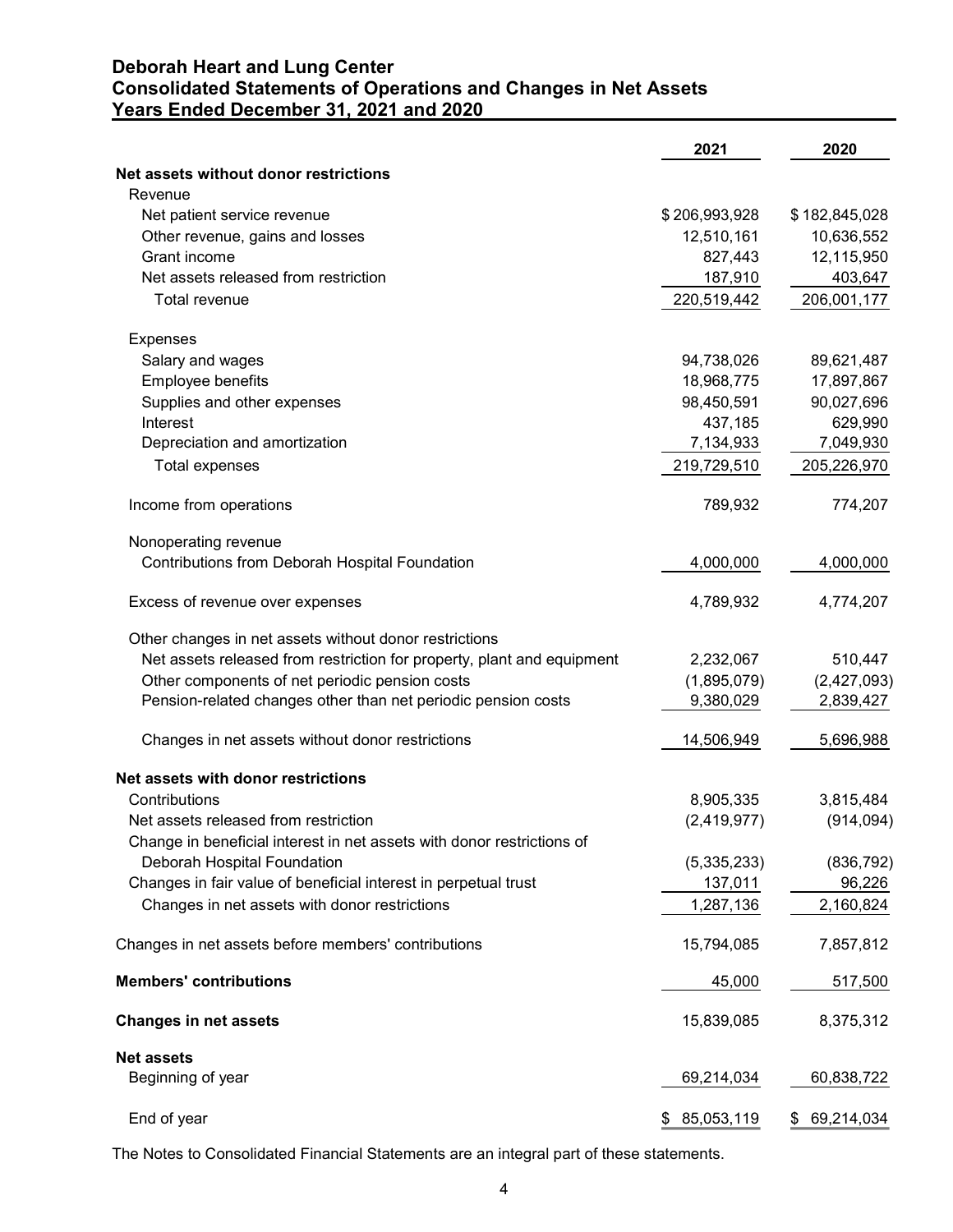# Deborah Heart and Lung Center Consolidated Statements of Cash Flows Years Ended December 31, 2021 and 2020

|                                                                                                                                                                                     | 2021          | 2020        |
|-------------------------------------------------------------------------------------------------------------------------------------------------------------------------------------|---------------|-------------|
| <b>Operating activities</b>                                                                                                                                                         |               |             |
| Changes in net assets before members' contributions<br>Adjustments to reconcile changes in net assets before members' contributions<br>to net cash provided by operating activities | \$15,794,085  | \$7,857,812 |
| Depreciation and amortization of property, plant and equipment                                                                                                                      | 7,134,933     | 7,049,930   |
| Interest expense attributable to amortization of deferred financing costs                                                                                                           | 60,242        | 60,242      |
| Realized (gain) loss on disposal of property, plant and equipment                                                                                                                   | 37,203        | (236, 793)  |
| Net realized and unrealized gains on assets whose use is limited                                                                                                                    | (1,306,178)   | (1,875,781) |
| Net realized and unrealized gains on investments                                                                                                                                    | (1,408,117)   | (961, 248)  |
| Other components of net periodic pension costs                                                                                                                                      | 1,895,079     | 2,427,093   |
| Pension-related changes other than net periodic pension costs                                                                                                                       | (9,380,029)   | (2,839,427) |
| Contributions for property, plant and equipment                                                                                                                                     | (2,232,067)   | (510, 447)  |
| Change in beneficial interest in net assets with donor restrictions of                                                                                                              |               |             |
| Deborah Hospital Foundation                                                                                                                                                         | 5,335,233     | 836,792     |
| Change in fair value of beneficial interest in perpetual trust                                                                                                                      | (137, 011)    | (96, 226)   |
| Changes in operating assets and liabilities                                                                                                                                         |               |             |
| Patient accounts receivable                                                                                                                                                         | (4,677,786)   | 3,880,169   |
| Other contract assets                                                                                                                                                               | 794,965       | (949, 727)  |
| Due from Deborah Hospital Foundation                                                                                                                                                | (1,521,202)   | (372,038)   |
| Supplies                                                                                                                                                                            | (625, 475)    | (418, 294)  |
| Prepaid expenses and other current assets                                                                                                                                           | (1,694,820)   | (993, 686)  |
| Due from defined benefit pension plan                                                                                                                                               | (2,503,015)   |             |
| Accounts payable and accrued expenses                                                                                                                                               | 5,796,637     | (8,002,830) |
| Accrued compensation and employee benefits                                                                                                                                          | 1,578,615     | (898, 926)  |
| Accrued retirement benefits                                                                                                                                                         | 1,672,948     | 858,656     |
| Accrued interest payable                                                                                                                                                            | (67, 808)     | (65, 660)   |
| <b>CARES Act Medicare advancements</b>                                                                                                                                              | (12,864,809)  | 34,505,793  |
| Accrued employment taxes - long term                                                                                                                                                | (1,336,467)   | 1,336,467   |
| Estimated malpractice claims liability                                                                                                                                              | 2,782,338     | 761,551     |
| Estimated settlements due to third-party payors                                                                                                                                     | 516,705       | 126,919     |
| Net cash provided by operating activities                                                                                                                                           | 3,644,199     | 41,480,341  |
| <b>Investing activities</b>                                                                                                                                                         |               |             |
| Additions to property, plant, and equipment, net                                                                                                                                    | (7,970,693)   | (4,421,916) |
| Proceeds from sale of property, plant and equipment                                                                                                                                 |               | 457,848     |
| Purchases of unrestricted investments, net                                                                                                                                          | 75,105        | (957, 223)  |
| Change in assets limited as to use                                                                                                                                                  | 1,141,794     | (1,726,089) |
| Net cash used in investing activities                                                                                                                                               | (6, 753, 794) | (6,647,380) |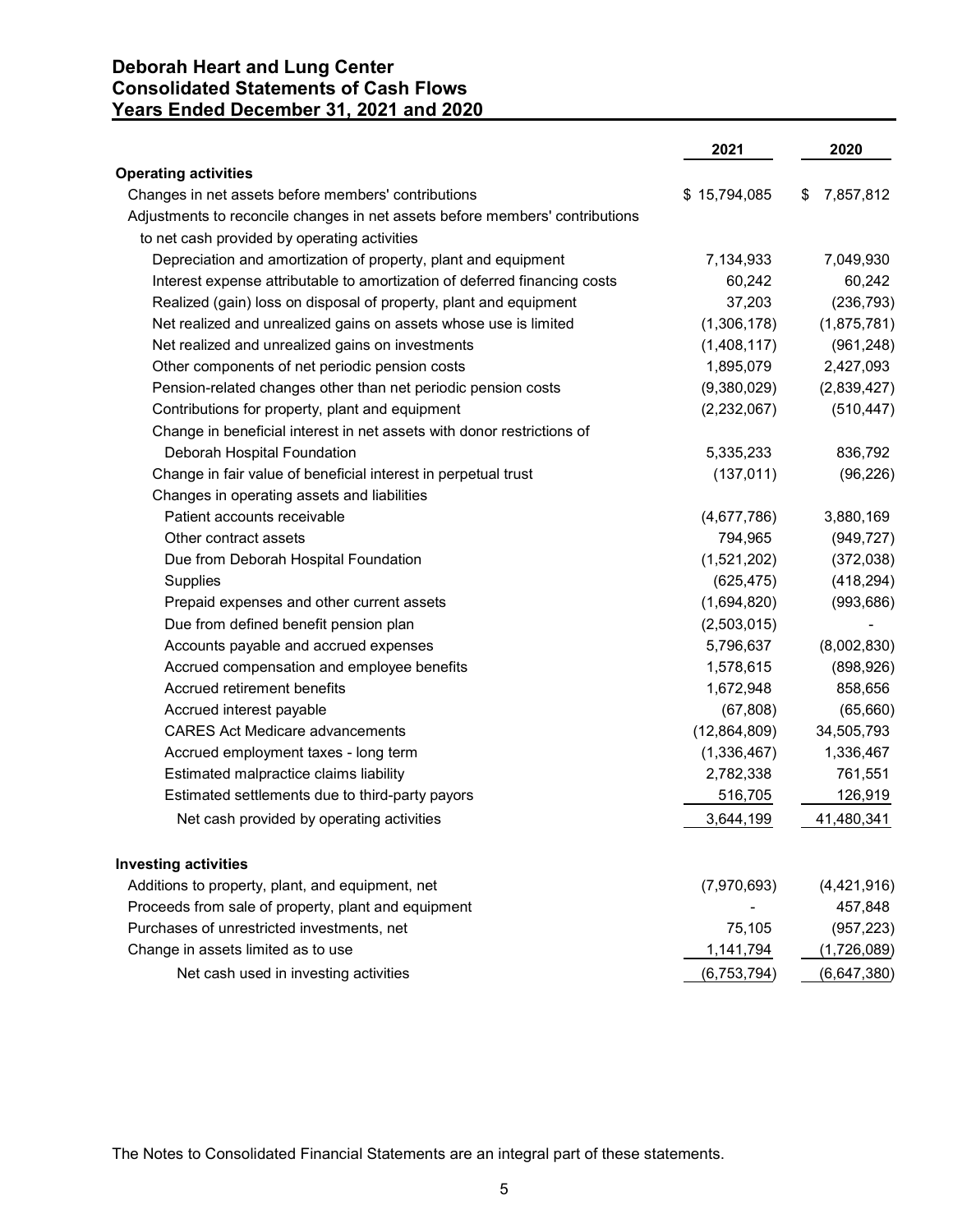# Deborah Heart and Lung Center Consolidated Statements of Cash Flows Years Ended December 31, 2021 and 2020

| Years Ended December 31, 2021 and 2020                                                                                        |                   |               |
|-------------------------------------------------------------------------------------------------------------------------------|-------------------|---------------|
|                                                                                                                               | 2021              | 2020          |
| <b>Financing activities</b>                                                                                                   |                   |               |
| Proceeds from contributions for property, plant and equipment                                                                 |                   |               |
| acquisitions                                                                                                                  | 2,232,067<br>\$.  | \$<br>510,447 |
| Proceeds from Greater Commercial Lending bridge loan<br>Members contributions                                                 | 929,407<br>45,000 | 517,500       |
| Deferred financing costs                                                                                                      | (154, 380)        | (173, 247)    |
| Payments on long-term debt                                                                                                    | (5,314,373)       | (5,644,754)   |
| Net cash used in financing activities                                                                                         | (2,262,279)       | (4,790,054)   |
|                                                                                                                               |                   |               |
| Net change in cash, cash equivalents and restricted cash                                                                      | (5,371,874)       | 30,042,907    |
| Cash, cash equivalents and restricted cash                                                                                    |                   |               |
| Beginning of year                                                                                                             | 47,066,314        | 17,023,407    |
| End of year                                                                                                                   | \$41,694,440      | \$47,066,314  |
| Supplemental disclosure of cash flow information                                                                              |                   |               |
| Cash paid for interest                                                                                                        | \$<br>444,751     | 635,408       |
| Supplemental disclosure of non-cash investing and financing activities                                                        |                   |               |
| During the year ended December 31, 2021, the Center purchased equipment in<br>the amount of \$1,212,012 under a note payable. |                   |               |
| Cash, cash equivalents and restricted cash as reported                                                                        |                   |               |
| within the consolidated balance sheets                                                                                        |                   |               |
| Cash and cash equivalents                                                                                                     | \$33,924,159      | \$44,092,030  |
| Assets limited as to use - current                                                                                            | 1,014,904         | 1,016,077     |
| Investments                                                                                                                   | 86,473            | 158,974       |
| Assets limited as to use - by Board for designated purposes                                                                   | 228,457           | 322,690       |
| Assets limited as to use - donor restricted                                                                                   | 100,665           | 1,369,714     |
| Assets limited as to use - interest reserve fund                                                                              | 4,726,469         |               |
| Assets limited as to use - insurance claims - held by Deborah Medical Associates                                              | 1,613,313         | 106,829       |
| Total cash, cash equivalents and restricted cash as shown in                                                                  |                   |               |
| the consolidated statements of cash flows                                                                                     | \$41,694,440      | \$47,066,314  |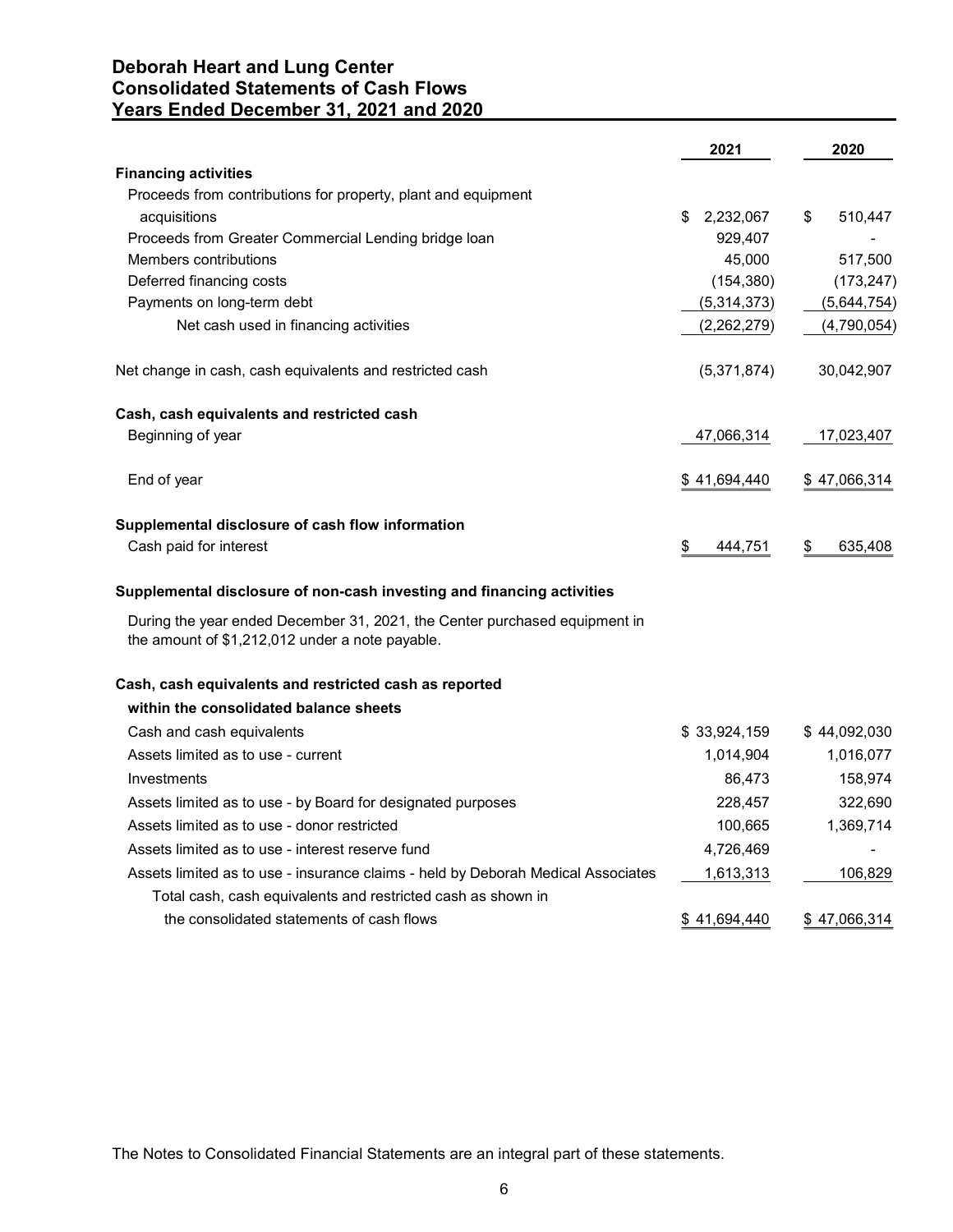## 1. ORGANIZATION

Deborah Heart and Lung Center ("DHLC" or the "Center") is a tax-exempt teaching and tertiary care specialty hospital located in Browns Mills, New Jersey that primarily provides comprehensive inpatient and outpatient cardiac, vascular, and pulmonary services.

Deborah Heart and Lung Center, its wholly owned, for-profit subsidiaries, Advanced Medical Management Services, Inc. ("Advanced"), Deborah Medical Investments, LLC ("DMI"), and its captive insurance company Deborah Medical Associates Insurance Company, LLC ("DMAIC"), along with Deborah Cardiovascular Group, P.C. ("DCG"), a not-for-profit entity, and The Surgery Center at Deborah, LLC ("SCD") are collectively referred to as the Center. The purpose of Advanced is to provide management and billing services to customers in various locations in New Jersey. Services are obtained either from the marketplace or from the Center and are billed at fair market value to the receiving organization with a markup factor to cover overhead cost. DMI was formed for the purpose of holding investments in for-profit entities that provide healthcare services. DMAIC was formed to provide medical professional liability insurance and commercial general liability insurance to Deborah Heart and Lung Center, its employees and to provide medical malpractice coverage to physicians and allied professionals who are on the medical staff of the Center and who meet certain underwriting criteria.

Deborah Cardiovascular Group, P.C. is a not-for-profit physician's corporation whose sole shareholder is Michael Neary, M.D. The Center holds certain reserved powers over DCG. The Center has contractually agreed to support DCG's operating loss. DCG has agreed to work with, and on behalf of, the Center to meet community needs and fulfill the Center's Community Health Improvement Plan.

The Surgery Center at Deborah, LLC was formed as a for-profit, New Jersey Limited Liability Company for the purpose of the development, establishment and operation of a licensed ambulatory surgical center. The services will generally be covered by third-party insurers or payor agreements. SCD's majority shareholder is DHLC. Construction is anticipated in 2022 and operations are expected to begin in 2023. DHLC intends to own 51% of SCD. As of December 31, 2021, SCD is owned 58% by DHLC and 42% by minority interests.

Deborah Hospital Foundation (the "Foundation") is a not-for-profit, tax-exempt corporation established to raise funds to support its charitable program services and operations, including various programs of the Center. Additionally, certain members of the Center's senior management hold the same position at the Foundation, and certain members of the Foundation's Board of Directors are also members of the Center's Board of Trustees.

The Center's unique charity mission and policy of not balance billing patients has periodically produced a deficiency of revenue and gains over expenses. These deficiencies have been historically supported by annual contributions from the Foundation and direct public support. The Center is dependent upon continuing financial support of the Foundation to meet its cash flow needs. These cash flow needs are budgeted and managed to fall within the amount reflected in the budget. The Foundation has pledged to provide its resources to the Center, as necessary, to allow the Center to fund its operations (see Note 10).

The Center's Board of Trustees currently consists of eleven (11) voting members. They are the Chair of the Board of the Center, the President of the Center, the Chair of the Board of the Foundation and eight (8) additional "At Large" trustees elected by the Center's Board.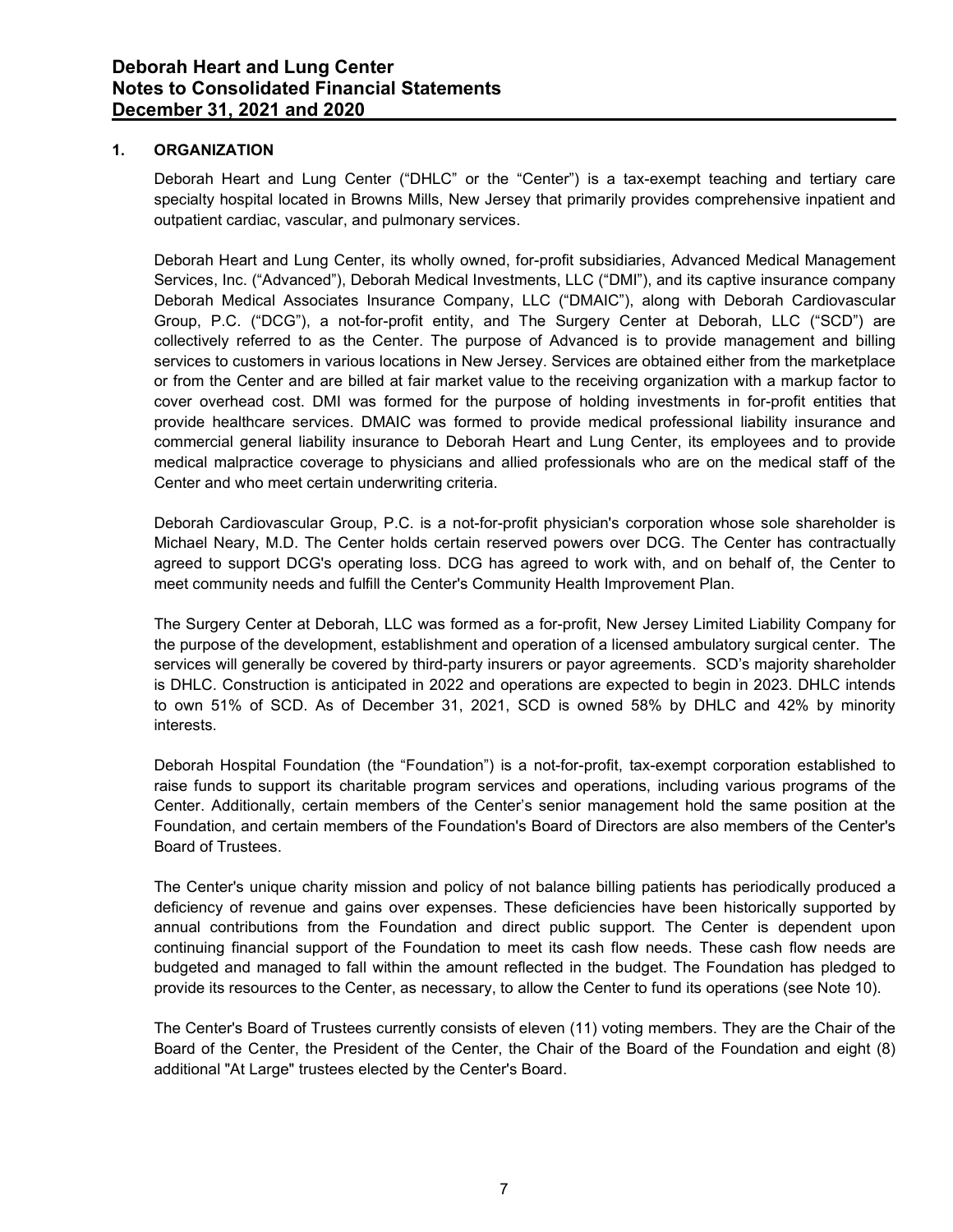# 2. SUMMARY OF SIGNIFICANT ACCOUNTING POLICIES

## Principles of Consolidation

The accounts of DHLC, DCG, Advanced, DMI, DMAIC and SCD have been consolidated in the Center's financial statements, and all significant intercompany balances and transactions between the entities have been eliminated in the consolidated financial statements.

# Basis of Accounting

The Center prepares its consolidated financial statements in accordance with accounting principles generally accepted in the United States of America which involves the application of accrual accounting; consequently, revenues and gains are recognized when earned, and expenses and losses are recognized when incurred.

# Basis of Presentation

The Center reports information regarding its financial position and activities according to two classes of net assets which are defined as follows:

Net assets without donor restrictions: Net assets available for use in general operations and not subject to donor-imposed (or certain grantor-imposed) restrictions. The governing Board has designated from net assets without donor restrictions net assets for future operations.

Net assets with donor restrictions: Net assets subject to donor-imposed restrictions. Some donorimposed restrictions are temporary in nature, such as those that will be met by the passage of time or other events specified by the donor. Other donor-imposed restrictions are perpetual in nature, where the donor stipulates that resources be maintained in perpetuity. Donor-imposed restrictions are released when a restriction expires, that is, when a stipulated time has elapsed, when the stipulated purpose for which the resource was restricted has been fulfilled, or both. There were no net assets with donor restrictions that are perpetual in nature at December 31, 2021 and 2020.

# Use of Estimates

The preparation of consolidated financial statements in conformity with accounting principles generally accepted in the United States of America requires management to make estimates and assumptions that affect the reported amounts of assets and liabilities and disclosure of contingent assets and liabilities at the date of the consolidated financial statements and the reported amounts of revenues and expenses during the reporting period. Accordingly, actual results could differ from those estimates. The most significant management estimates and assumptions related to the determination of contractual allowances for patient accounts receivable; estimated settlements with third-party payors; useful lives of property, plant and equipment; actuarial estimates for the postretirement benefit plan; self-insured reserves, including professional malpractice and general liabilities; and the reported fair values of certain assets and liabilities.

# Cash and Cash Equivalents

Cash and cash equivalents include various checking accounts, certificates of deposit, and repurchase agreements with initial maturity dates of three months or less. The Center maintains cash balances with financial institutions that at times may exceed Federal Deposit Insurance Corporation limits. Management does not believe the credit risk related to these deposits to be significant.

## **Supplies**

The Center measures its supplies at the lower of cost and net realizable value. Cost is determined on the first-in, first-out method. Net realizable value is defined as the estimated selling prices of the inventory in the ordinary course of business, less reasonably predictable costs of completion, disposal and transportation.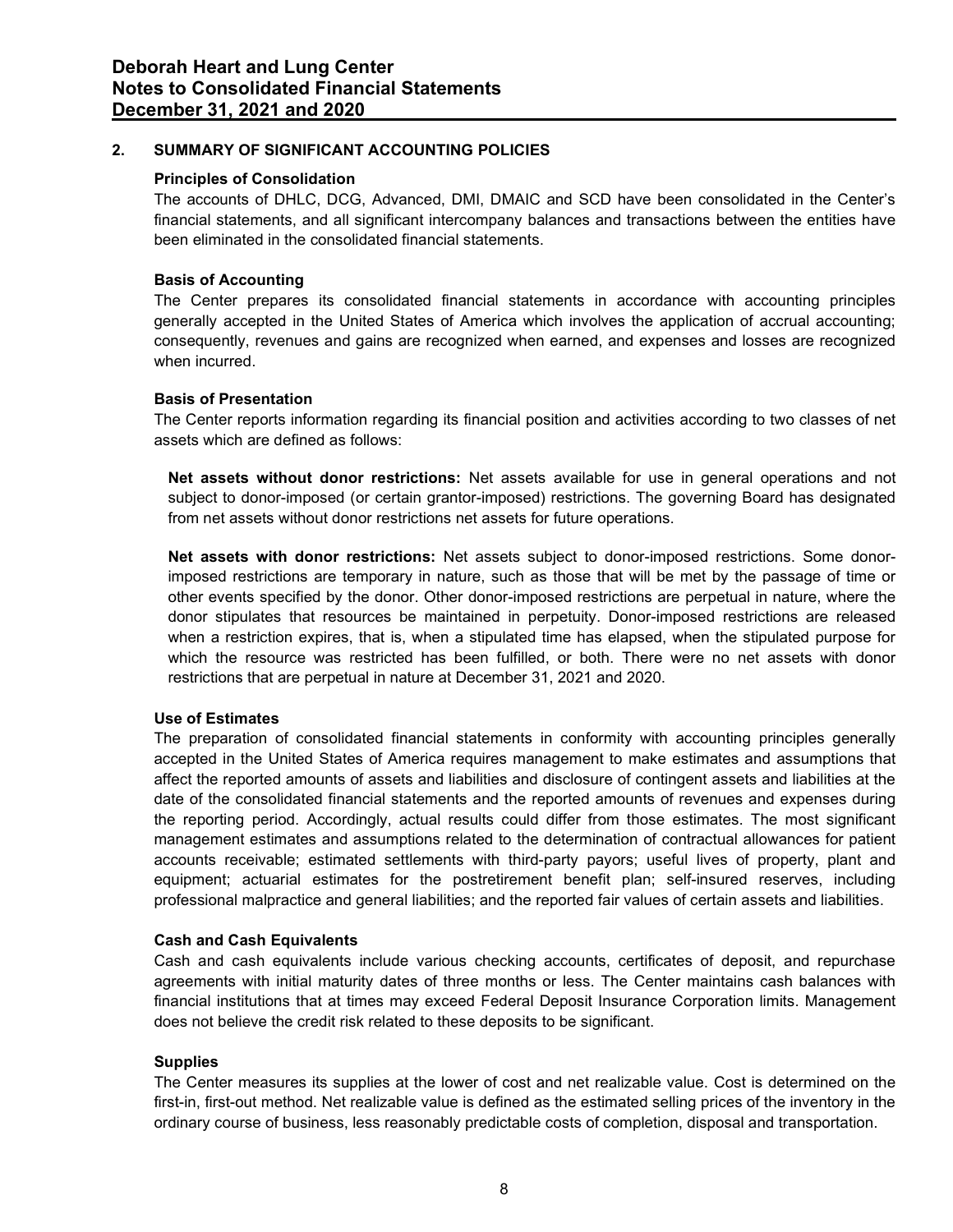## Assets Limited as to Use, Investments and Investment Income

Assets limited as to use by board designation arise from results of operations or contributions not restricted by donors that were designated by the Board of Trustees for specific purposes.

Assets limited as to use for insurance are held by DMAIC for the potential payment of malpractice and comprehensive general liability costs.

Assets limited as to use under bond indenture agreements are held by a trustee for payment of principal and interest due on the bonds (Debt Service Funds).

Assets limited as to use under the Greater Commercial Lending drawdown bridge loan are held for potential payment of interest due on the loans.

Assets limited as to use for donor restricted purposes are held for capital improvements pursuant to the Deborah Capital Campaign.

Investments in debt and equity securities are measured at fair value based on quoted market prices, if available, or estimated market prices for similar securities. The Center's investments are both undesignated and designated as assets limited as to use and are considered other-than-trading securities. Amounts required to meet current liabilities of the Center have been classified as current assets in the consolidated balance sheets.

Investment income and realized gains and losses are included in other revenue; unrealized gains and losses are recorded as other changes in net assets without donor restrictions. Realized gains and losses for all investments are determined by the average cost method.

The Center's investments are managed by investment managers. Investment securities, in general, are exposed to various risks, such as interest rate, credit and overall market volatility. Due to the level of risk associated with certain investment securities, it is reasonably possible that changes in the values of investment securities will occur in the near term and that such changes could materially affect the amounts reported in the consolidated financial statements.

## Impairment of Investments

Investments are reviewed for impairment whenever events or changes in circumstances indicate that the fair value of investments below cost will be considered other than temporary. There were no such losses reported for the years ended December 31, 2021 and 2020.

## Property, Plant and Equipment

Property, plant and equipment acquisitions are recorded at cost. Depreciation is provided over the estimated useful life of each class of depreciable assets and is computed on the straight-line method. Equipment under capital leases is recorded at its present value at the inception of the lease and are amortized using the straight-line method over the shorter of the lease term or the estimated useful life of the equipment. Such amortization is included in depreciation and amortization in the consolidated financial statements.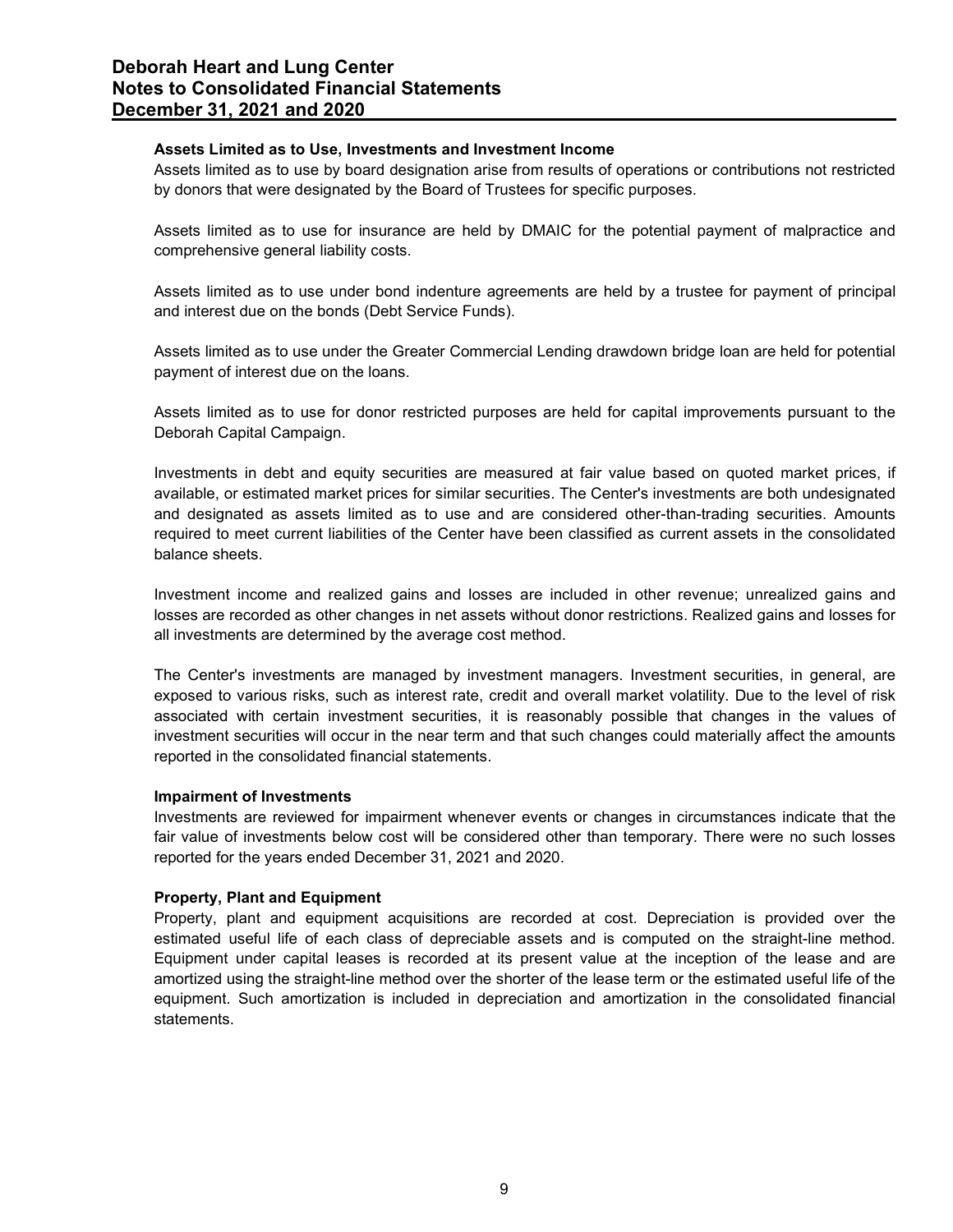Those assets acquired by gift are carried at amounts established as fair value at the time of acquisition. Gifts of long-lived assets such as land, buildings, or equipment are reported as other changes in net assets without donor restrictions, unless explicit donor stipulations specify how the donated assets must be used. Gifts of long-lived assets with explicit restrictions that specify how the assets are to be used and gifts of cash or other assets that must be used to acquire long-lived assets are reported as restricted support. Absent explicit donor stipulations about how long those long-lived assets must be maintained, expirations of donor restrictions are reported when the donated or acquired long-lived assets are placed in service.

The Center continually evaluates whether events and circumstances have occurred that indicate the remaining estimated useful life of long-lived assets is appropriate, or whether the remaining balance may not be recoverable. When factors indicate that long-lived assets should be evaluated for possible impairment, the Center uses an estimate of the related undiscounted operating income over the remaining life of the long-lived asset in measuring whether the long-lived asset is recoverable. The impairment loss on these assets is measured as the excess of the carrying amount of the asset over its fair value. Fair value is based upon market prices where available, or discounted cash flows. Management believes that no revision to the remaining useful lives or write-down of long-lived assets is required at December 31, 2021.

## Other Assets

Included in other assets is a minority investment in a partnership of \$351,450 at December 31, 2021 and 2020, and a minority investment in a limited liability company of \$280,800 at December 31, 2021 and 2020. The partnership and limited liability company investments are reported at estimated fair value using the practical expedient, which is calculated at cost less impairment, if any, plus or minus changes resulting from observable price changes in orderly transactions for the identical or similar investment of the same issuer. At December 31, 2021 and 2020, there were no impairments or observable price changes.

Also included in other assets at December 31, 2021 and 2020, are deferred financing costs of \$327,627 and \$173,247, respectively. See Note 12 for long-term debt instruments.

## Beneficial Interest in a Perpetual Trust

The Center is an income beneficiary of a perpetual trust and has recorded its portion of the fair value of the trust. The original corpus of the trust cannot be violated; however, a contingent beneficiary exists in the event that the Center ceases to exist. Therefore, the trust is reported as net assets with donor restrictions, with a time restriction.

#### Beneficial Interest in Net Assets with Donor Restrictions Held by the Foundation

The Center has recorded its portion of the fair value of net assets with donor restrictions held by the Foundation. The net assets consist of a trust that is perpetual in nature, and the original corpus that cannot be violated. The income earned from the trust is to be used for the Children of the World Program. A contingent beneficiary exists in the event that the Foundation or the Children of the World Program ceases to exist. Therefore, the trust is reported as net assets with donor restrictions, with a time restriction.

## Advertising Costs

Advertising costs, which are included in supplies and other expenses in the consolidated statements of operations and changes in net assets, are expensed as incurred. Advertising costs for the years ended December 31, 2021 and 2020 were \$1,456,314 and \$1,403,302, respectively.

#### Estimated Malpractice Claims Liability

The provision for estimated medical malpractice claims includes undiscounted estimates of the ultimate costs for both reported claims and claims incurred but not reported.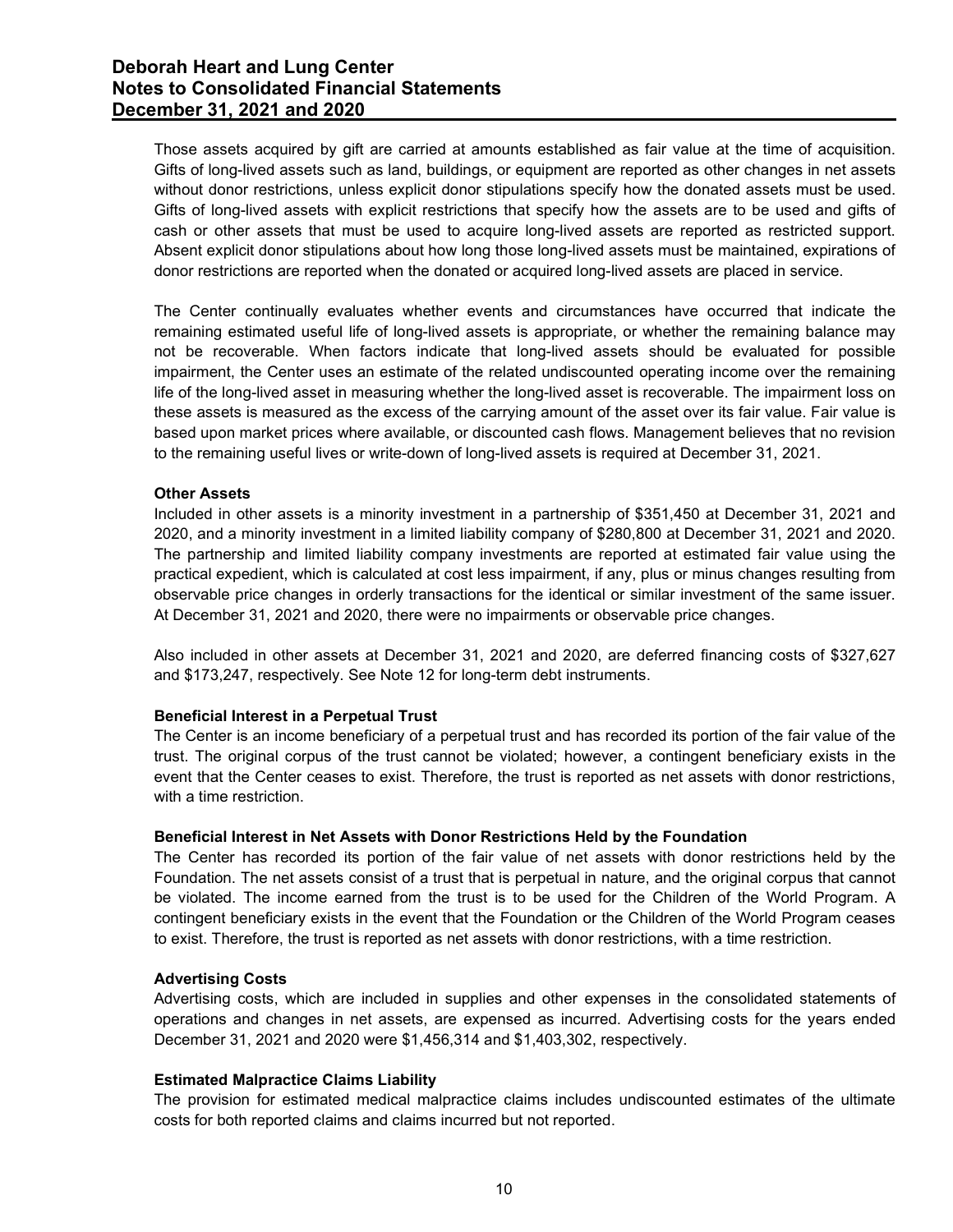## Net Patient Accounts Receivable and Net Patient Service Revenue

The Center has agreements with third-party payors, including commercial insurance carriers and health maintenance organizations, which provide for payments at amounts different from established rates. Payment arrangements include prospectively determined rates per discharge, reimbursed costs, discounted charges, per diem and case rate payments. Substantially, all patient service revenue recognized by the Center is derived from third-party payors.

Patient accounts receivable are recorded at established rates net of price concessions, including contractual adjustments and discounts and do not bear interest. Management assesses the reasonableness of the accounts receivable based on historical and expected collections, business economic conditions, trends in healthcare coverage and other collection indicators. Accounts are written off when collection efforts have been exhausted and are included in supplies and other expenses on the consolidated statements of operations and changes in net assets.

Net patient service revenue is reported at the amount that reflects the consideration to which the Center expects to be entitled in exchange for providing patient care. These amounts are due from patients, thirdparty payors (including health insurers and government programs), and others and includes variable consideration (reductions to revenue due to settlement of audits, reviews and investigations) in determining a transaction price. The patients are billed after the services are performed or shortly after discharge. Revenue from inpatient and outpatient services are recognized as performance obligations are satisfied.

The Center's initial estimate of the transaction price for services provided to patients subject to revenue recognition is determined by reducing the total standard charges related to the patient services provided by various elements of variable consideration, including contractual adjustments, discounts, implicit price concessions, and other reductions to the Center's standard charges.

The Center determines the transaction price associated with services provided to patients who have thirdparty payor coverage on the basis of contractual or formula-driven rates for the services rendered. The estimates for contractual allowances and discounts are based on contractual agreements, the Center's discount policies and historical experience. Except for services not performed at 200 Trenton Road, uninsured or under-insured patients are not billed for services received. For services not performed at 200 Trenton Road, for uninsured or under-insured patients, the Center determines the transaction price associated with services rendered on the basis of charges reduced by implicit price concessions. Implicit price concessions are included in the estimate of the transaction price.

Generally, the Center bills third-party payors, and certain patients, several days after the services are performed and/or the patient is discharged. Net patient service revenue is recognized as performance obligations are satisfied. Performance obligations are determined based on the nature of the services provided by the Center. Net patient service revenue for performance obligations satisfied over time is recognized based on actual charges incurred in relation to total charges. The Center believes that this method provides a reasonable depiction of the transfer of services over the term of the performance obligations based on the services needed to satisfy the obligation. All of the Center's performance obligations are satisfied over time. The Center measures the performance obligation from admission into the Center or the commencement of an outpatient service to the point when it is no longer required to provide services to that patient, which is generally at the time of discharge or the completion of the outpatient visit.

Subsequent changes to the estimate of the transaction price are generally recorded as adjustments to patient service revenue in the period of the change.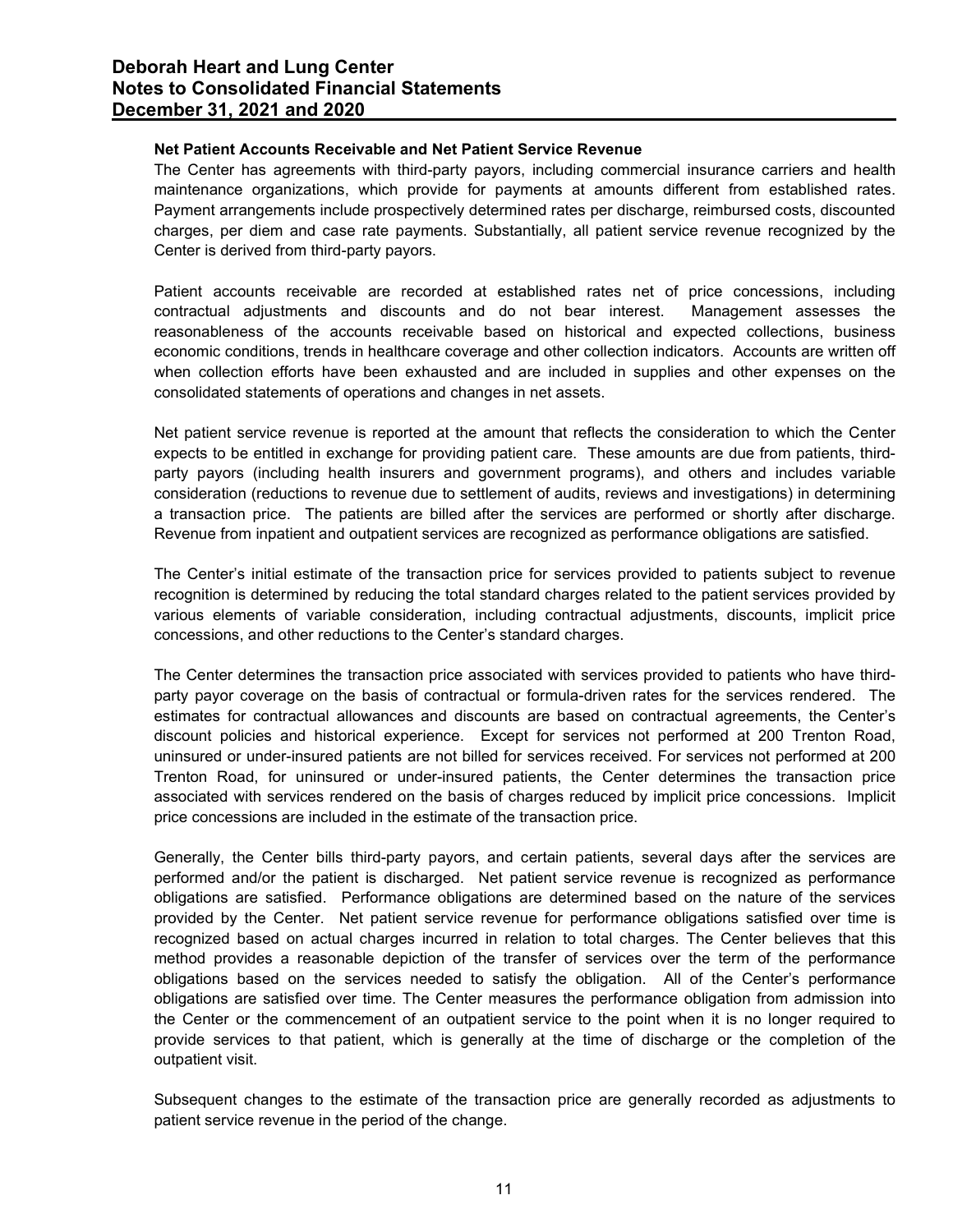Settlements with third-party payors for cost report filings and retroactive adjustments due to ongoing and future audits, reviews or investigations are considered variable consideration and are included in the determination of the estimated transaction price for providing patient care. These settlements are estimated based on the terms of the payment agreement with the payor, correspondence from the payor and the Center's historical settlement activity (for example, cost report final settlements or repayments related to recovery audits), including an assessment to ensure that it is probable that a significant reversal in the amount of cumulative revenue recognized will not occur when the uncertainty associated with the retroactive adjustment is subsequently resolved. Such estimates are determined through either a probability-weighted estimate or an estimate of the most likely amount, depending on the circumstances related to a given estimated settlement item.

Estimated settlements are adjusted in future periods as adjustments become known (that is, new information becomes available), or as years are settled or are no longer subject to such audits, reviews, and investigations.

## COVID-19 Pandemic

In 2020, the World Health Organization declared the novel strain of coronavirus ("COVID-19") a Public Health Emergency of International Concern. The COVID-19 pandemic caused a disruption to the nation's healthcare system. The U.S. Government enacted the Coronavirus Aid, Relief, and Economic Security Act ("CARES Act") that has a number of benefits that are applicable to the Center and other healthcare providers. CARES Act funding includes the Provider Relief Fund ("PRF"), which appropriated funding to eligible healthcare providers for related expenses or lost revenues that are attributable to the COVID-19 pandemic.

## Grant Income

During the years ended December 31, 2021 and 2020, the Center and subsidiaries received cash payments of \$827,443 and \$12,115,950, respectively, from the PRF. Payments from the PRF are not loans and, and therefore, they are not subject to repayment. However, as a condition to receiving distributions, providers must agree to certain terms and conditions, including, among other things, that the funds are being used for lost revenues and unreimbursed COVID-related costs as defined by the U.S. Department of Health and Human Services ("HHS"). All recipients of PRF payments are required to comply with reporting requirements described in the terms and conditions determined by HHS. Because PRF payments are conditional upon having incurred health care-related expenses or lost revenues that are attributable to COVID-19, and because noncompliance with the terms and conditions is grounds for recoupment by the HHS of some or all of the payments, PRF payments are recorded as conditional contributions. Contribution revenue is recognized to the extent that health care-related expenses or lost revenues have been incurred and not reimbursed from other sources. During the years ended December 31, 2021 and 2020, the Center recognized grant income in its consolidated statements of operations and changes in net assets for the full amount of the cash payments received.

## Medicare Accelerated Payment Program

As a result of COVID-19, the Center was eligible for an accelerated and advance payment pursuant to the Medicare Accelerated Payment Program. Recipients may retain the accelerated payments for one year from the date of receipt before recoupment commences, which will be effectuated by a 25% offset of claims payments for 11 months, followed by a 50% offset for the succeeding six months. At the end of the 29 month period, interest on the unpaid balance will be assessed at 4% per annum. In the year ended December 31, 2020, the Center received advance payments from the Medicare Accelerated Payment Program. Advances totaling \$10,218,128 are included in current liabilities and \$24,287,665 are included in long-term liabilities in the accompanying consolidated balance sheet at December 31, 2020. In June, 2021, recoupment commenced on the Center's eligible remittances. Advances totaling \$21,640,984 are included in current liabilities in the accompanying consolidated balance sheet at December 31, 2021.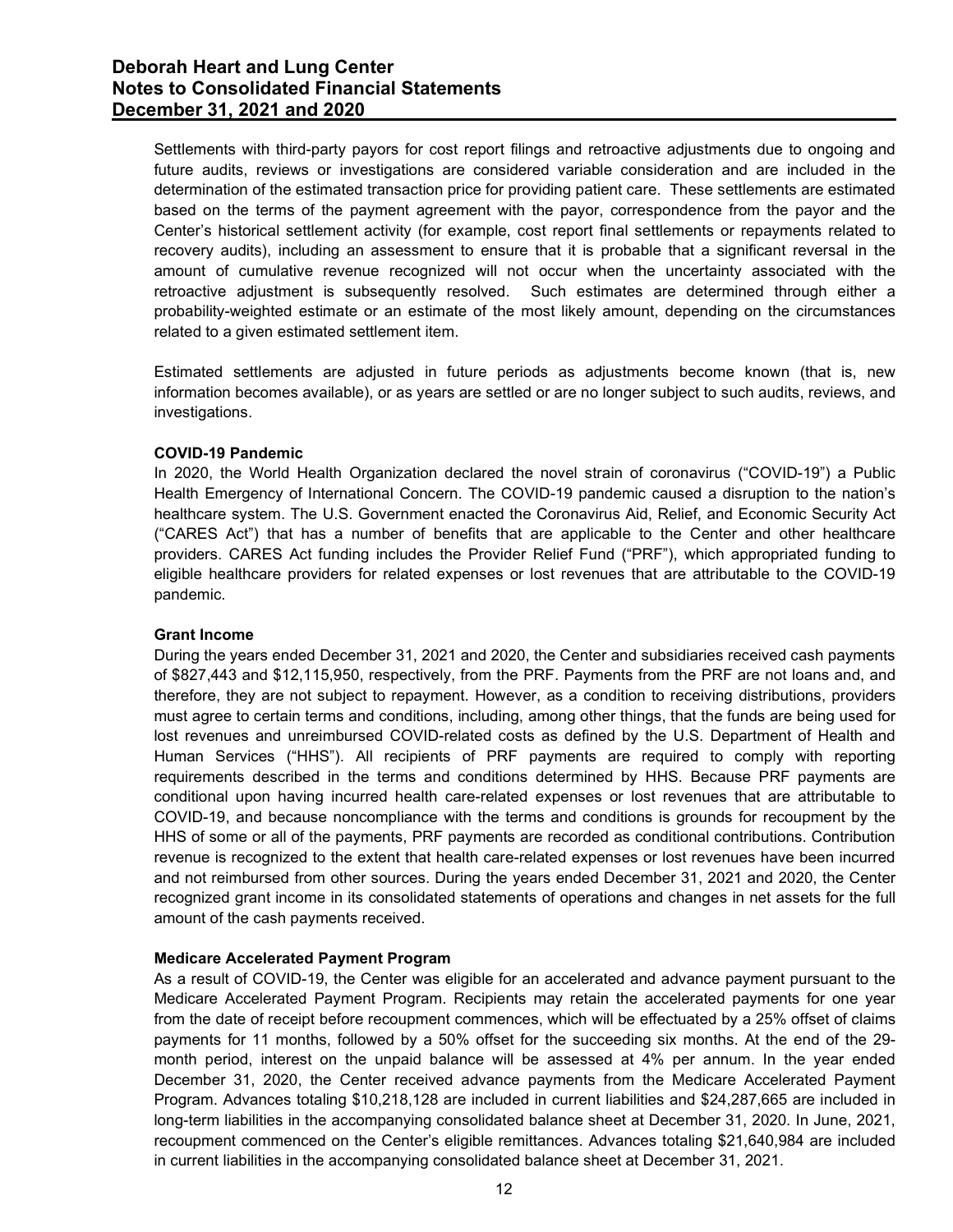# Deferral of Employment Tax Payments

The CARES Act permitted employers to defer payments of the 6.2% employer Social Security tax beginning March 27, 2020 through December 31, 2020. Deferred tax amounts are required to be paid in equal amounts over two years, with payments due in December 2021 and December 2022. At December 31, 2020, the Center's deferred Social Security tax payments totaling \$1,336,467 are included in accrued compensation and employee benefits and \$1,336,467 are included in long-term liabilities in the accompanying consolidated balance sheet pursuant to this provision. At December 31, 2021, the deferred Social Security tax payments amounted to \$1,335,360 and are included in accrued compensation and employee benefits in the accompanying consolidated balance sheet.

## Gifts with Donor Restrictions

Unconditional promises to give cash and other assets are reported at fair value at the date the promise is received. The gifts are reported as support with donor restrictions if they are received with donor stipulations that limit the use of the donated assets. When a donor restriction expires, that is, when a stipulated time restriction ends or purpose restriction is accomplished, net assets with donor restrictions are reclassified to net assets without donor restrictions and reported in the consolidated statements of operations and changes in net assets as a component of total revenue for operating purposes and as other changes in net assets without donor restrictions for acquisitions of property, plant and equipment.

## Excess of Revenue and Gains Over Expenses

The consolidated statements of operations and changes in net assets include the excess of revenue over expenses, which represents all revenue, expenses, and gains and losses without donor restrictions for the reporting period. Transactions deemed by management to be ongoing, major, or central to the provision of health care services are reported as revenue and expenses. Other transactions are reported as nonoperating gains and losses. Other changes in net assets without donor restrictions that are excluded from the excess of revenue and gains over expenses include contributions for capital renovations and equipment acquisitions, other components of net periodic pension costs, and other pension-related changes.

## Risks and Uncertainties

Management is currently evaluating the impact of the COVID-19 pandemic on the healthcare industry and has concluded that while it is reasonably possible that the virus could have a negative effect on the Center's financial position, and results of its operations, the specific impact is not readily determinable as of the date of these consolidated financial statements. The consolidated financial statements do not include any adjustments that might result from the outcome of this uncertainty.

## Income Taxes

Deborah Heart and Lung Center and DCG are not-for-profit corporations and are exempt from federal and state income taxes under existing provisions of the Internal Revenue Code and the laws of the State of New Jersey.

Advanced is a for-profit entity filing the required federal and state income tax returns. For the years ended December 31, 2021 and 2020, no income tax expense was recorded due to prior years' operating losses that have been carried forward. A deferred income tax asset for the net operating losses has not been recorded as the amounts are immaterial. There are no other deferred income tax assets or liabilities at December 31, 2021 and 2020.

DMI, DMAIC and SCD are for-profit entities filing the required federal and state partnership returns and do not pay income taxes on their income. Instead, the income is reported by its Members, Deborah Heart and Lung Center or others, on their returns and is not subject to income taxes.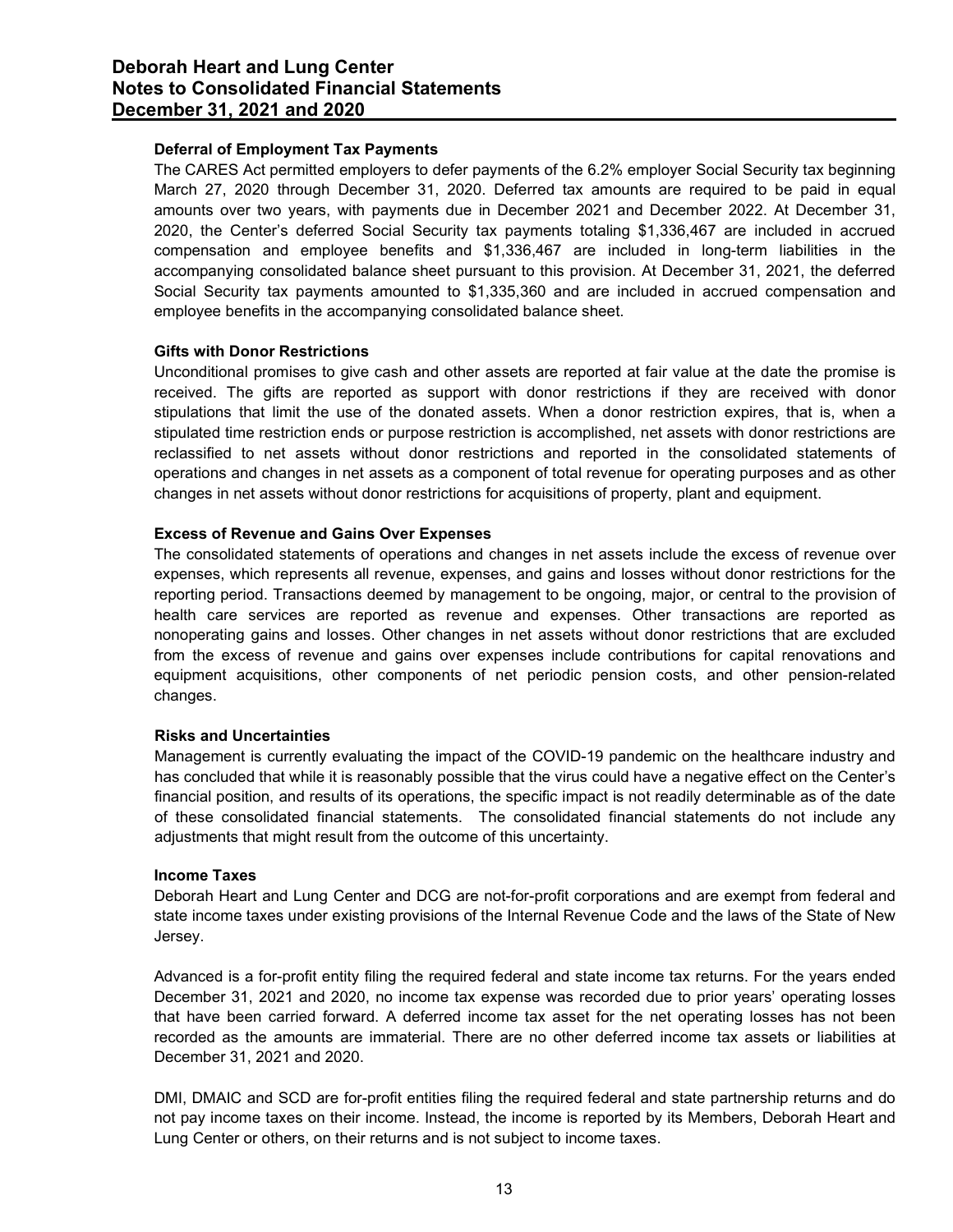The Center follows the accounting guidance for uncertainties in income tax positions which requires that a tax position be recognized or derecognized based on a "more likely than not" threshold. This applies to positions taken or expected to be taken in a tax return. The Center does not believe its consolidated financial statements include any material uncertain tax positions. In addition, there have been no tax related interest or penalties for the periods presented in these consolidated financial statements. Should any such penalties be incurred, the Center's policy would be to recognize them as operating expenses.

## New Accounting Pronouncements Not Yet Adopted

## Lease Transactions

In February 2016, the Financial Accounting Standards Board ("FASB") issued its new lease accounting guidance in Accounting Standards Update ("ASU") 2016-02, Leases (Topic 842). The new ASU will require lessees to recognize for all leases (with terms of more than 12 months) at the commencement date the following: a) a lease liability, which is a lessee's obligation to make lease payments arising from a lease, measured on a discounted basis, and b) a right-of-use asset, which is an asset that represents the lessee's right to use, or control the use of, a specified asset for the lease term. The new lease guidance also simplifies the accounting for sale and leaseback transactions primarily because lessees must recognize lease assets and lease liabilities. Lessees will no longer be provided with a source of off-balance sheet financing. ASU 2016-02 is effective for nonpublic businesses for fiscal years beginning after December 15, 2021, including interim periods within fiscal years beginning after December 15, 2022. Early application is permitted. The Center is currently evaluating the effect that this new guidance will have on the consolidated financial statements and related disclosures.

## Contributed Nonfinancial Assets

# 3. LIQUIDITY AND AVAILABILITY

| inancing. ASU 2016-02 is effective for nonpublic businesses for fiscal years beginning after December 15,<br>2021, including interim periods within fiscal years beginning after December 15, 2022. Early application is<br>bermitted. The Center is currently evaluating the effect that this new guidance will have on the consolidated<br>inancial statements and related disclosures. |                                                                                                                                                                                                                                                                                                                                                                                                                                                                                                                                                                                                                                                                                                                                                                        |              |  |  |  |  |
|-------------------------------------------------------------------------------------------------------------------------------------------------------------------------------------------------------------------------------------------------------------------------------------------------------------------------------------------------------------------------------------------|------------------------------------------------------------------------------------------------------------------------------------------------------------------------------------------------------------------------------------------------------------------------------------------------------------------------------------------------------------------------------------------------------------------------------------------------------------------------------------------------------------------------------------------------------------------------------------------------------------------------------------------------------------------------------------------------------------------------------------------------------------------------|--------------|--|--|--|--|
| <b>Contributed Nonfinancial Assets</b>                                                                                                                                                                                                                                                                                                                                                    | n September 2020, the FASB issued ASU 2020-07, Not-for-Profit Entities (Topic 958): Presentation and<br>Disclosures by Not-for-Profit Entities for Contributed Nonfinancial Assets. The FASB requires not-for-profits<br>o present contributed nonfinancial assets as a separate line item in the statement of activities, apart from<br>contributions of cash and other financial assets. The ASU is effective for fiscal years beginning after June<br>15, 2021. The requirements for this standard also include an increase in required disclosures. Management<br>s currently evaluating the impact of this ASU on the consolidated financial statements.<br>As of December 31, 2021 and 2020, financial assets available within one year for general expenditures |              |  |  |  |  |
|                                                                                                                                                                                                                                                                                                                                                                                           |                                                                                                                                                                                                                                                                                                                                                                                                                                                                                                                                                                                                                                                                                                                                                                        |              |  |  |  |  |
| LIQUIDITY AND AVAILABILITY                                                                                                                                                                                                                                                                                                                                                                |                                                                                                                                                                                                                                                                                                                                                                                                                                                                                                                                                                                                                                                                                                                                                                        |              |  |  |  |  |
| were as follows:                                                                                                                                                                                                                                                                                                                                                                          |                                                                                                                                                                                                                                                                                                                                                                                                                                                                                                                                                                                                                                                                                                                                                                        |              |  |  |  |  |
|                                                                                                                                                                                                                                                                                                                                                                                           | 2021                                                                                                                                                                                                                                                                                                                                                                                                                                                                                                                                                                                                                                                                                                                                                                   | 2020         |  |  |  |  |
| Cash and cash equivalents                                                                                                                                                                                                                                                                                                                                                                 | \$33,924,159                                                                                                                                                                                                                                                                                                                                                                                                                                                                                                                                                                                                                                                                                                                                                           | \$44,092,030 |  |  |  |  |
| Investments                                                                                                                                                                                                                                                                                                                                                                               | 11,001,170                                                                                                                                                                                                                                                                                                                                                                                                                                                                                                                                                                                                                                                                                                                                                             | 9,740,659    |  |  |  |  |
|                                                                                                                                                                                                                                                                                                                                                                                           | 25,945,281                                                                                                                                                                                                                                                                                                                                                                                                                                                                                                                                                                                                                                                                                                                                                             | 21,267,495   |  |  |  |  |
| Patient accounts receivable, net<br>Other contract assets                                                                                                                                                                                                                                                                                                                                 | 1,014,617                                                                                                                                                                                                                                                                                                                                                                                                                                                                                                                                                                                                                                                                                                                                                              | 1,809,582    |  |  |  |  |
| Due from Deborah Hospital Foundation                                                                                                                                                                                                                                                                                                                                                      | 5,804,650                                                                                                                                                                                                                                                                                                                                                                                                                                                                                                                                                                                                                                                                                                                                                              | 4,283,448    |  |  |  |  |
| Due from defined benefit pension plan                                                                                                                                                                                                                                                                                                                                                     | 2,503,015                                                                                                                                                                                                                                                                                                                                                                                                                                                                                                                                                                                                                                                                                                                                                              |              |  |  |  |  |

None of the financial assets listed in the table above are subject to donor or other contractual restrictions that make them unavailable for general expenditures within one year of the consolidated balance sheet date. The patient accounts receivable and due from Deborah Hospital Foundation are expected to be collected within one year.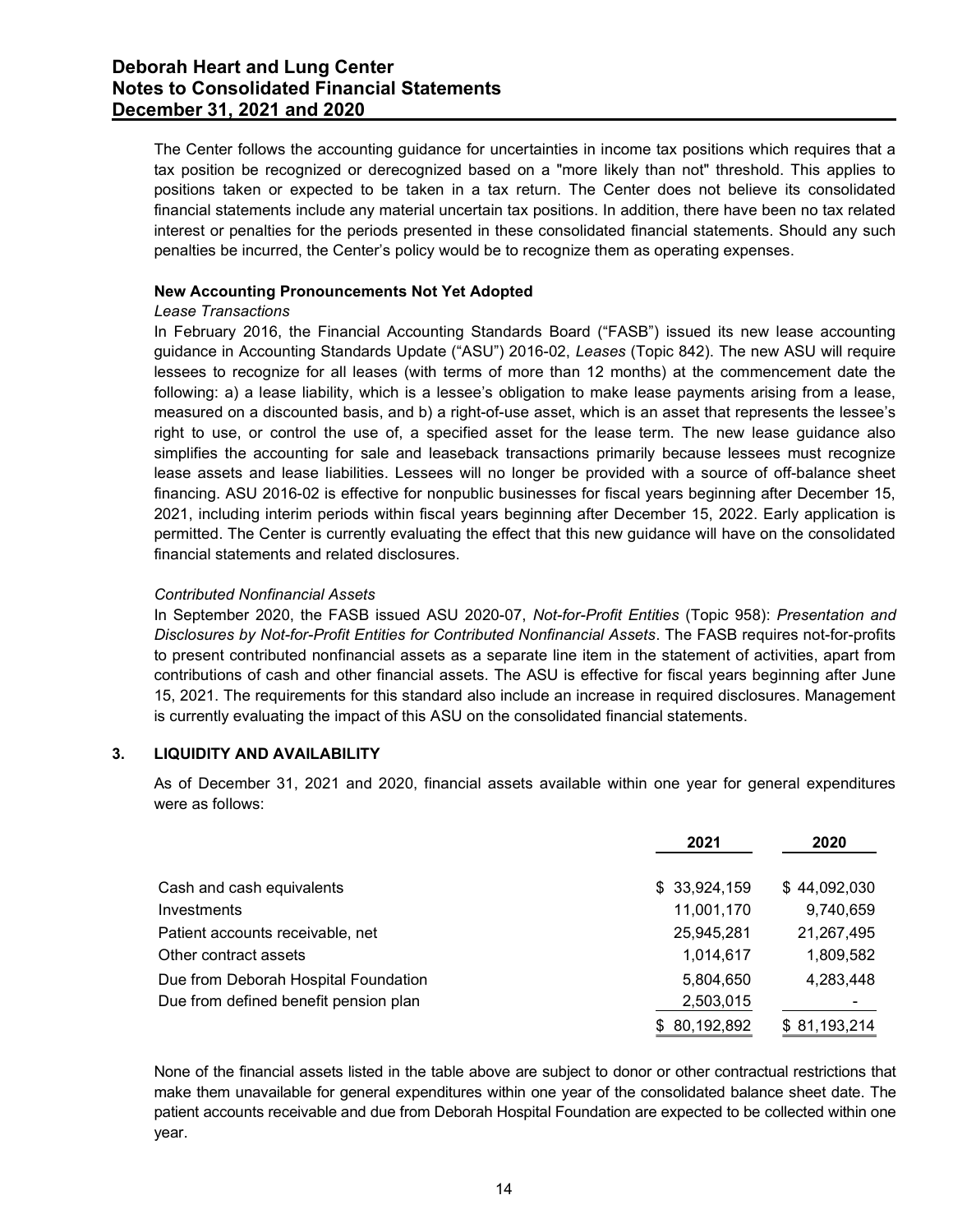The Center regularly monitors liquidity to meet its operating needs and other contractual commitments, while also striving to maximize investment of its available funds. The Center has various sources of liquidity at its disposal, including cash and cash equivalents as well as investments and lines of credit and Board designated assets. See Note 9 for information about the lines of credit. See Notes 6 and 16 for information on the Board designated assets.

For purposes of analyzing resources available to meet general expenditures over a 12-month period, the Center considers all expenditures related to its ongoing activities of providing comprehensive inpatient and outpatient cardiovascular and pulmonary services as well as the expenses necessary to support those activities to be general expenditures.

In addition to financial assets available to meet general expenditures over the next 12 months, the Center operates with an excess of revenue and gains over expenses and anticipates collecting sufficient revenue to cover general expenditures not covered by resources with donor restrictions.

# 4. UNCOMPENSATED CARE AND STATE SUBSIDIES

The Center provides price concessions for uncompensated care resulting from its charity care policy for services. The price concession is determined by analyzing patient and historical data and trends. These price concessions are recorded as a reduction to patient service revenue.

The Center provides charity care to patients who meet certain financial criteria established by the State of New Jersey. The direct and indirect cost of services and supplies furnished to patients eligible for such charity care, using a ratio of cost to gross charges, approximated \$7,103,000 and \$6,932,000 for the years ended December 31, 2021 and 2020, respectively.

The Center maintains records to identify and monitor the level of charity care it provides. In 2021 and 2020, the amount of charges forgone for services provided to patients under its charity care policy, net of the Health Care Subsidy Fund ("HCSF"), was \$37,058,562 and \$33,666,726, respectively.

The Health Care Reform Act of 1992 (Chapter 160) established the HCSF to provide a mechanism and funding source to compensate certain hospitals for charity care. For the years ended December 31, 2021 and 2020, the Center received \$624,909 and \$436,241, respectively, for charity care (included in net patient service revenue). This amount is subject to change from year to year based on available state amounts and allocation methodologies. A proportionate amount is in place through June 30, 2022; however, there can be no assurance of a similar level in the future.

The Center's patient acceptance policy is based on its mission statement and its charitable purposes. Accordingly, the Center accepts all patients regardless of their ability to pay. This policy results in the assumption of higher-than-normal patient accounts receivable credit risks. To the extent the Center realizes additional losses resulting from such higher credit risks for patients that are not identified or do not meet the previously described charity criteria, such additional losses are included as a reduction of net patient service revenue.

Additionally, the Center sponsors certain other charitable programs, which provide substantial benefit to the broader community. Such programs include services to needy and elderly populations that require special support, as well as health promotion and education for the general community welfare.

Gross charges forgone for free care in excess of third-party reimbursements (e.g., co-pays and deductibles) were \$14,178,412 and \$11,034,868 in 2021 and 2020, respectively.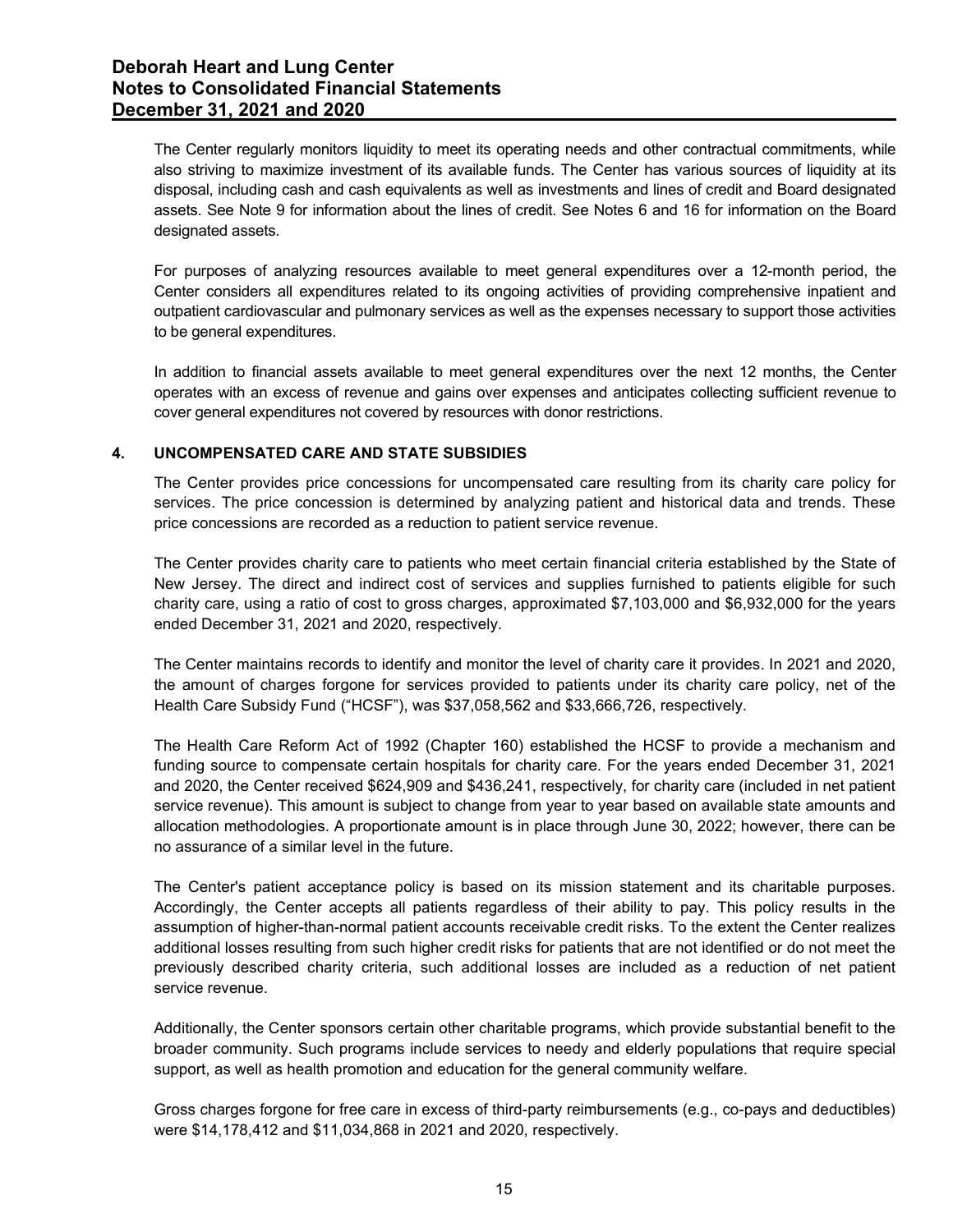## 5. NET PATIENT SERVICE REVENUE

Inpatient acute care services for Medicare and Medicaid program beneficiaries and outpatient services for Medicare beneficiaries are paid at prospectively determined rates per discharge or outpatient service. These rates vary according to a patient classification system that is based on clinical, diagnostic, and other factors. Professional services for patient care are primarily paid based on a fee-for-services basis. Outpatient services for Medicaid beneficiaries and certain pass-through items related to Medicare beneficiaries are paid based on a cost reimbursement methodology or tentative rate, subject to certain limitations. The Center is reimbursed for these cost reimbursable items at a tentative rate, with final settlement determined after submission of annual cost reports by the Center and audits thereof by the program's fiscal intermediaries. Fiscal intermediaries have not audited the cost reports for the years ended December 31, 2021 and 2020. In the opinion of management, adequate provision has been made for estimated settlements and potential adjustments resulting from audit and final settlements with third-party payors. Differences between the estimated and final settlements are recorded in the year of settlement. Included in the net patient service revenue for the years ended December 31, 2021 and 2020 is \$82,227 of net favorable adjustments and \$1,567,660 of net unfavorable adjustments, respectively, for third-party payor settlements relating to previous years' estimates or changes in estimates.

Net revenue from the Medicare and Medicaid programs for the years ended December 31, 2021 and 2020 constitutes 54% and 58%, respectively, of the Center's net patient service revenue. Laws and regulations governing the Medicare and Medicaid programs are complex and subject to interpretation. As a result, there is at least a reasonable possibility that recorded estimates will change by a material amount in the near term. The Center believes that it is in compliance with all applicable laws and regulations and is not aware of any pending investigations. Compliance with such laws and regulations can be subject to future government review and interpretation as well as significant regulatory actions including fines, penalties, and exclusion from the Medicare and Medicaid programs.

There are various proposals at the federal and state levels that could, among other things, significantly reduce payment rates or modify payment methods. The ultimate outcome of these proposals and other market changes, including the potential effects of health care reform that have been enacted by the federal government, cannot presently be determined. Future changes in the Medicare and Medicaid programs and any reduction of funding could have an adverse impact on the Center.

The Center also has entered into payment agreements with certain commercial insurance carriers, health maintenance organizations, and preferred provider organizations. The basis for payment to the Center under these agreements includes prospectively determined rates per discharge, discounts from established charges, and prospectively determined daily rates. These agreements have retrospective audit clauses, allowing the payor to review and adjust claims subsequent to initial payment. Changes in estimates resulting from such adjustments are recorded when known or can be estimated.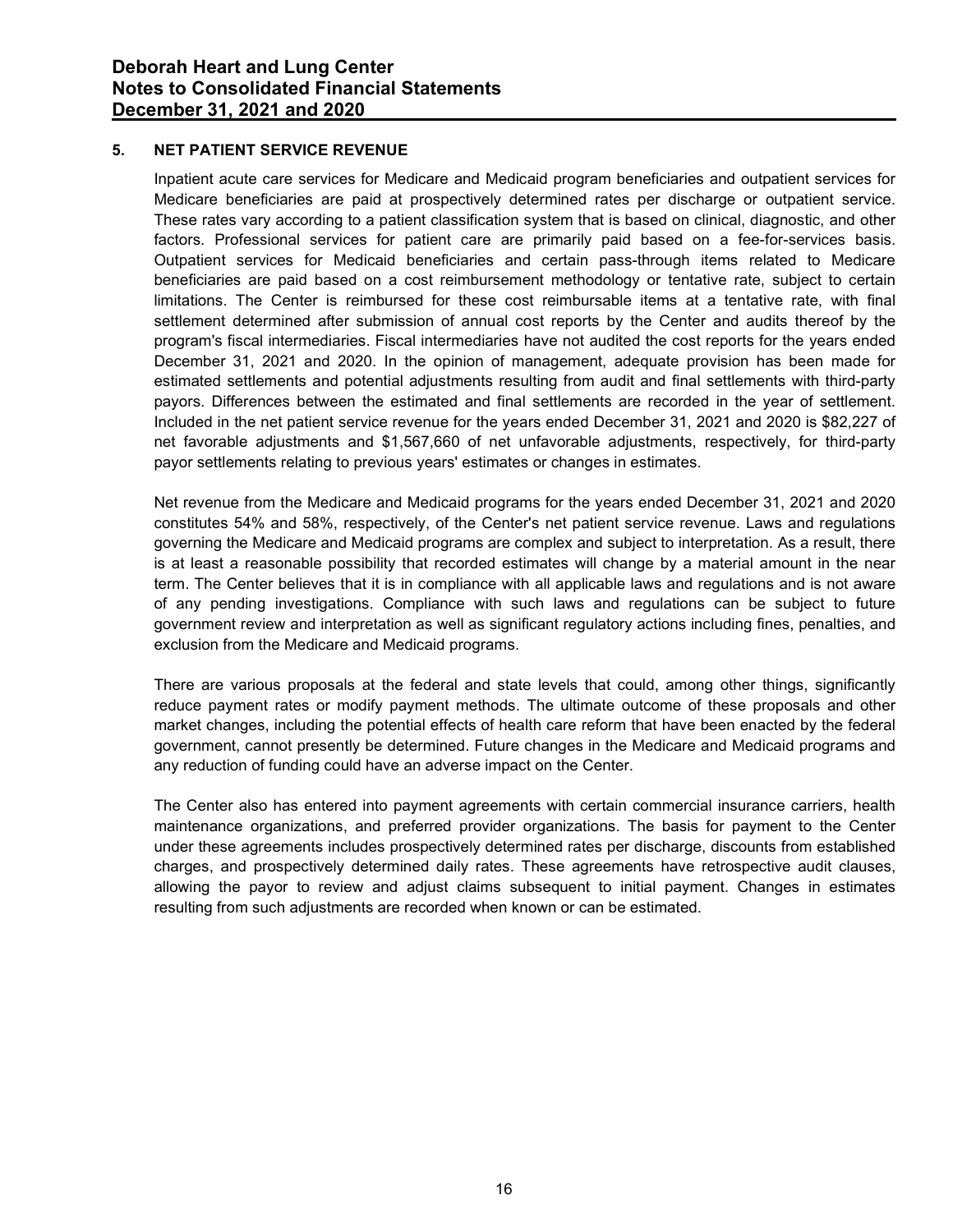| orah Heart and Lung Center<br><b>s to Consolidated Financial Statements</b><br>ember 31, 2021 and 2020<br>The components of net patient service revenue for the years ended December 31, are as follows:<br>2020<br>2021<br>\$1,088,765,334<br>\$1,006,955,522<br>Gross charges<br>Contractual adjustments and implicit price concessions<br>(882, 478, 542)<br>(822, 979, 075)<br>Change in estimate of prior year's net patient service revenue<br>82,227<br>(1, 567, 660)<br>Charity care subsidy<br>624,909<br>436,241<br>206,993,928<br>182,845,028<br>\$<br>S.<br>Contract assets are related to in-house patients who were provided services during the reporting period but<br>were not discharged as of the reporting date and for which the Center does not have the right to bill.<br>Patient receivables and other contract asset balances from contracts with customers at December 31,<br>2021, 2020 and 2019 were as follows:<br>2021<br>2020<br>2019<br>Patient receivables, net<br>25,945,281<br>21,267,495<br>25, 147, 664<br>S<br>\$<br>\$<br>Other contract assets<br>1,809,582<br>859,855<br>1,014,617<br><b>INVESTMENTS AND ASSETS RESTRICTED AS TO USE</b><br>Investments and assets limited as to use consist of the following at December 31: |  |
|------------------------------------------------------------------------------------------------------------------------------------------------------------------------------------------------------------------------------------------------------------------------------------------------------------------------------------------------------------------------------------------------------------------------------------------------------------------------------------------------------------------------------------------------------------------------------------------------------------------------------------------------------------------------------------------------------------------------------------------------------------------------------------------------------------------------------------------------------------------------------------------------------------------------------------------------------------------------------------------------------------------------------------------------------------------------------------------------------------------------------------------------------------------------------------------------------------------------------------------------------------------------|--|
|                                                                                                                                                                                                                                                                                                                                                                                                                                                                                                                                                                                                                                                                                                                                                                                                                                                                                                                                                                                                                                                                                                                                                                                                                                                                        |  |
|                                                                                                                                                                                                                                                                                                                                                                                                                                                                                                                                                                                                                                                                                                                                                                                                                                                                                                                                                                                                                                                                                                                                                                                                                                                                        |  |
|                                                                                                                                                                                                                                                                                                                                                                                                                                                                                                                                                                                                                                                                                                                                                                                                                                                                                                                                                                                                                                                                                                                                                                                                                                                                        |  |
|                                                                                                                                                                                                                                                                                                                                                                                                                                                                                                                                                                                                                                                                                                                                                                                                                                                                                                                                                                                                                                                                                                                                                                                                                                                                        |  |
|                                                                                                                                                                                                                                                                                                                                                                                                                                                                                                                                                                                                                                                                                                                                                                                                                                                                                                                                                                                                                                                                                                                                                                                                                                                                        |  |
|                                                                                                                                                                                                                                                                                                                                                                                                                                                                                                                                                                                                                                                                                                                                                                                                                                                                                                                                                                                                                                                                                                                                                                                                                                                                        |  |
|                                                                                                                                                                                                                                                                                                                                                                                                                                                                                                                                                                                                                                                                                                                                                                                                                                                                                                                                                                                                                                                                                                                                                                                                                                                                        |  |
|                                                                                                                                                                                                                                                                                                                                                                                                                                                                                                                                                                                                                                                                                                                                                                                                                                                                                                                                                                                                                                                                                                                                                                                                                                                                        |  |
|                                                                                                                                                                                                                                                                                                                                                                                                                                                                                                                                                                                                                                                                                                                                                                                                                                                                                                                                                                                                                                                                                                                                                                                                                                                                        |  |
|                                                                                                                                                                                                                                                                                                                                                                                                                                                                                                                                                                                                                                                                                                                                                                                                                                                                                                                                                                                                                                                                                                                                                                                                                                                                        |  |
|                                                                                                                                                                                                                                                                                                                                                                                                                                                                                                                                                                                                                                                                                                                                                                                                                                                                                                                                                                                                                                                                                                                                                                                                                                                                        |  |
|                                                                                                                                                                                                                                                                                                                                                                                                                                                                                                                                                                                                                                                                                                                                                                                                                                                                                                                                                                                                                                                                                                                                                                                                                                                                        |  |
|                                                                                                                                                                                                                                                                                                                                                                                                                                                                                                                                                                                                                                                                                                                                                                                                                                                                                                                                                                                                                                                                                                                                                                                                                                                                        |  |
|                                                                                                                                                                                                                                                                                                                                                                                                                                                                                                                                                                                                                                                                                                                                                                                                                                                                                                                                                                                                                                                                                                                                                                                                                                                                        |  |
|                                                                                                                                                                                                                                                                                                                                                                                                                                                                                                                                                                                                                                                                                                                                                                                                                                                                                                                                                                                                                                                                                                                                                                                                                                                                        |  |
|                                                                                                                                                                                                                                                                                                                                                                                                                                                                                                                                                                                                                                                                                                                                                                                                                                                                                                                                                                                                                                                                                                                                                                                                                                                                        |  |
|                                                                                                                                                                                                                                                                                                                                                                                                                                                                                                                                                                                                                                                                                                                                                                                                                                                                                                                                                                                                                                                                                                                                                                                                                                                                        |  |
|                                                                                                                                                                                                                                                                                                                                                                                                                                                                                                                                                                                                                                                                                                                                                                                                                                                                                                                                                                                                                                                                                                                                                                                                                                                                        |  |
|                                                                                                                                                                                                                                                                                                                                                                                                                                                                                                                                                                                                                                                                                                                                                                                                                                                                                                                                                                                                                                                                                                                                                                                                                                                                        |  |

|                          | 2021       | 2020       | 2019       |  |
|--------------------------|------------|------------|------------|--|
| Patient receivables, net | 25,945,281 | 21,267,495 | 25,147,664 |  |
| Other contract assets    | 014,617    | .809,582   | 859,855    |  |

# 6. INVESTMENTS AND ASSETS RESTRICTED AS TO USE

| Charity care subsidy                                                                                                                                                                                                  |                               | 624,909                       |    | 436,241                 |
|-----------------------------------------------------------------------------------------------------------------------------------------------------------------------------------------------------------------------|-------------------------------|-------------------------------|----|-------------------------|
|                                                                                                                                                                                                                       |                               | 206,993,928                   | \$ | 182,845,028             |
| Contract assets are related to in-house patients who were provided services during the reporting period but<br>were not discharged as of the reporting date and for which the Center does not have the right to bill. |                               |                               |    |                         |
| Patient receivables and other contract asset balances from contracts with customers at December 31,<br>2021, 2020 and 2019 were as follows:                                                                           |                               |                               |    |                         |
|                                                                                                                                                                                                                       | 2021                          | 2020                          |    | 2019                    |
| Patient receivables, net<br>Other contract assets                                                                                                                                                                     | \$<br>25,945,281<br>1,014,617 | \$<br>21,267,495<br>1,809,582 |    | 25, 147, 664<br>859,855 |
| INVESTMENTS AND ASSETS RESTRICTED AS TO USE                                                                                                                                                                           |                               |                               |    |                         |
| Investments and assets limited as to use consist of the following at December 31:                                                                                                                                     |                               |                               |    |                         |
|                                                                                                                                                                                                                       |                               | 2021                          |    | 2020                    |
| Unrestricted investments                                                                                                                                                                                              |                               |                               |    |                         |
| Cash and cash equivalents                                                                                                                                                                                             |                               | \$<br>86,473                  | \$ | 158,974                 |
| Corporate bonds                                                                                                                                                                                                       |                               | 174,502                       |    | 514,058                 |
| Government securities                                                                                                                                                                                                 |                               | 336,774                       |    | 281,089                 |
| Equity securities (including mutual funds                                                                                                                                                                             |                               |                               |    |                         |
| and exchange traded funds)                                                                                                                                                                                            |                               | 10,403,421                    |    | 8,786,538               |
|                                                                                                                                                                                                                       |                               | \$<br>11,001,170              | \$ | 9,740,659               |
| By Board for designated purposes                                                                                                                                                                                      |                               |                               |    |                         |
| Cash and cash equivalents                                                                                                                                                                                             |                               | \$<br>228,457                 | \$ | 322,690                 |
| Corporate bonds                                                                                                                                                                                                       |                               | 721,963                       |    | 707,427                 |
| Government securities                                                                                                                                                                                                 |                               | 1,437,067                     |    | 1,234,084               |
| Certificates of deposit                                                                                                                                                                                               |                               | 550,613                       |    | 548,981                 |
| Equity securities (including mutual funds)                                                                                                                                                                            |                               | 12,648,403                    |    | 12,321,672              |
|                                                                                                                                                                                                                       |                               | 15,586,503                    | S  | 15,134,854              |
| Donor restricted                                                                                                                                                                                                      |                               |                               |    |                         |
| Cash and cash equivalents                                                                                                                                                                                             |                               | \$<br>100,665                 | \$ | 1,369,714               |
|                                                                                                                                                                                                                       |                               |                               |    |                         |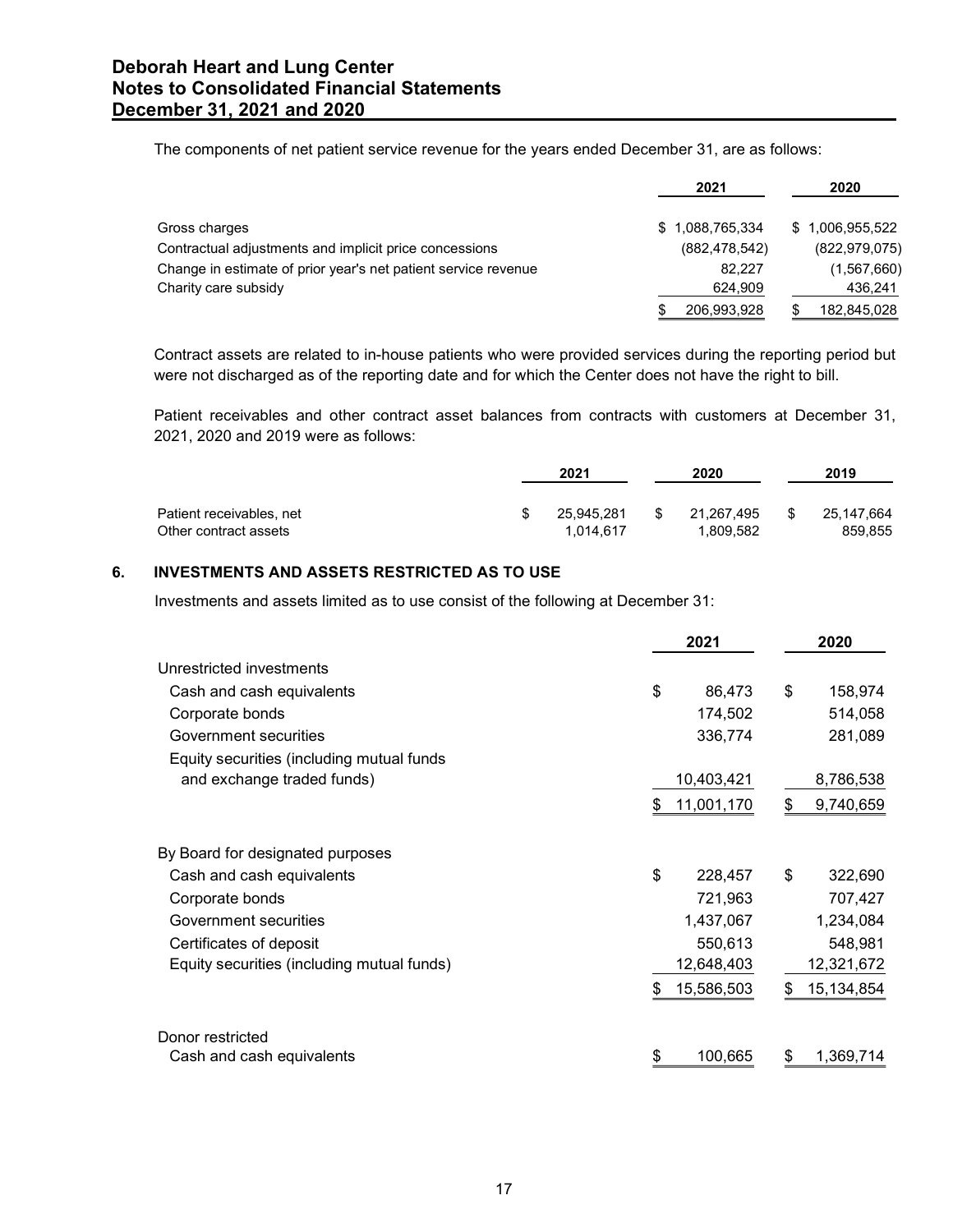|                                                                     | 2021            | 2020            |
|---------------------------------------------------------------------|-----------------|-----------------|
| Insurance fund - held by Deborah Medical Associates                 |                 |                 |
| Cash and cash equivalents                                           | \$<br>1,613,313 | \$<br>106,829   |
| Corporate bonds                                                     | 340,796         | 399,573         |
| Government securities                                               | 840,298         | 635,580         |
| <b>Equity securities</b>                                            | 3,075,472       | 3,602,911       |
|                                                                     | \$<br>5,869,879 | \$<br>4,744,893 |
| Under bond indenture agreement - held by trustee                    |                 |                 |
| Cash and cash equivalents                                           | \$<br>1,014,904 | \$<br>1,016,077 |
| Less: Amounts required for current liabilities                      | (1,014,904)     | (1,016,077)     |
|                                                                     | \$              | \$              |
| Assets limited as to use under bond indenture agreement             |                 |                 |
| are maintained for the following purposes                           |                 |                 |
| Debt service principal fund                                         | \$<br>981,700   | \$<br>955,982   |
| Debt service interest fund                                          | 33,204          | 60,095          |
|                                                                     | \$<br>1,014,904 | \$<br>1,016,077 |
| Assets limited as to use under Greater Commercial Lending agreement |                 |                 |
| for interest reserve fund                                           |                 |                 |
| Cash and cash equivalents                                           | \$<br>4,726,469 | \$              |

Net investment return for the years ended December 31, 2021 and 2020 amounted to \$3,105,066 and \$3,222,888, respectively, and is included in other revenue, gains and losses on the accompanying consolidated statements of operations and changes in net assets.

# 7. FAIR VALUE MEASUREMENTS

The Center measures fair value as the price that would be received to sell an asset or paid to transfer a liability (the exit price) in an orderly transaction between market participants at the measurement date. In determining fair value, the Center uses the market approach, which utilizes prices and other relevant information generated by market transactions involving identical or comparable assets or liabilities.

The Center uses the fair value hierarchy to determine the fair value based on the following:

Level 1 - Holdings use quoted (unadjusted) prices for identical assets or liabilities in active markets.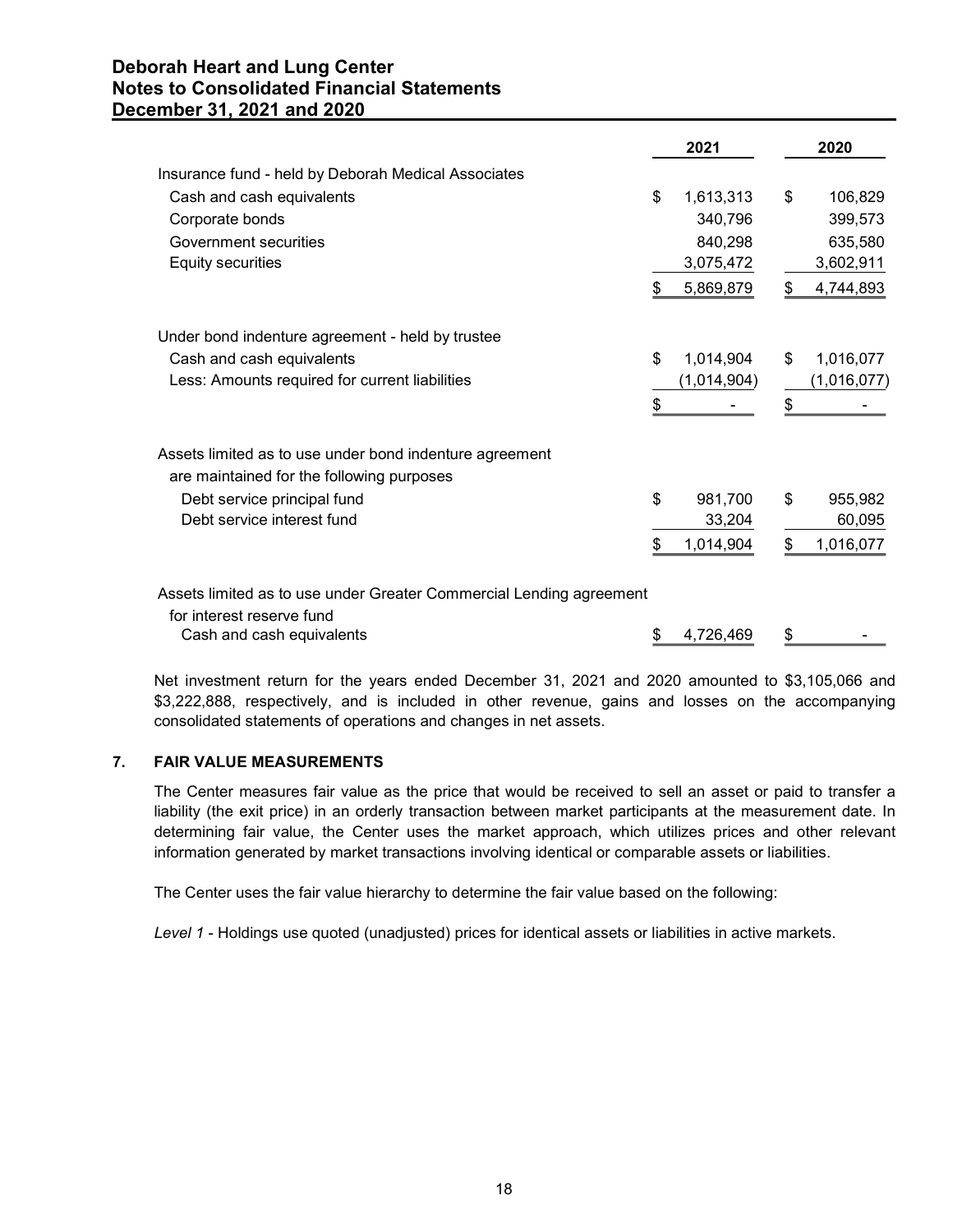| Level 2 - Holdings use the following methods: quoted prices for similar assets/liabilities in active markets,<br>quoted prices for identical or similar assets in non-active markets (few transactions, limited information,<br>non-current prices, high variability over time), inputs other than quoted prices that are observable for the<br>assets/liabilities (e.g., interest rates, yield curves volatility, default rates, etc.), and inputs that are derived<br>principally from or corroborated by other observable market data. |              |                 |                              |                         |
|-------------------------------------------------------------------------------------------------------------------------------------------------------------------------------------------------------------------------------------------------------------------------------------------------------------------------------------------------------------------------------------------------------------------------------------------------------------------------------------------------------------------------------------------|--------------|-----------------|------------------------------|-------------------------|
| Level 3 - Holdings use quoted market prices of the Center's beneficial interest in the underlying investments<br>of the perpetual trust.                                                                                                                                                                                                                                                                                                                                                                                                  |              |                 |                              |                         |
| There have been no changes in valuation techniques for these assets for the years ended December 31,<br>2021 and 2020.                                                                                                                                                                                                                                                                                                                                                                                                                    |              |                 |                              |                         |
| The following tables present the fair value hierarchy for the Center's financial assets measured at fair value<br>on a recurring basis as of December 31:                                                                                                                                                                                                                                                                                                                                                                                 |              |                 |                              |                         |
| 2021                                                                                                                                                                                                                                                                                                                                                                                                                                                                                                                                      | Level 1      | Level 2         | Level 3                      | <b>Total</b>            |
| Cash and cash equivalents                                                                                                                                                                                                                                                                                                                                                                                                                                                                                                                 | \$41,694,440 | \$              | \$                           | 41,694,440<br>S         |
| Corporate bonds<br>Equity securities (including<br>mutual funds and                                                                                                                                                                                                                                                                                                                                                                                                                                                                       |              | 1,237,261       |                              | 1,237,261               |
| exchange traded funds)                                                                                                                                                                                                                                                                                                                                                                                                                                                                                                                    | 26, 127, 296 |                 |                              | 26,127,296              |
| Governmental securities                                                                                                                                                                                                                                                                                                                                                                                                                                                                                                                   | 2,614,139    |                 |                              | 2,614,139               |
| Certificates of deposit                                                                                                                                                                                                                                                                                                                                                                                                                                                                                                                   |              | 550,613         |                              | 550,613                 |
| Beneficial interest in perpetual trust                                                                                                                                                                                                                                                                                                                                                                                                                                                                                                    |              |                 | 2,004,603                    | 2,004,603               |
|                                                                                                                                                                                                                                                                                                                                                                                                                                                                                                                                           | \$70,435,875 | 1,787,874<br>S. | 2,004,603<br>\$              | 74,228,352              |
| 2020                                                                                                                                                                                                                                                                                                                                                                                                                                                                                                                                      | Level 1      | Level 2         | Level 3                      | <b>Total</b>            |
| Cash and cash equivalents                                                                                                                                                                                                                                                                                                                                                                                                                                                                                                                 | \$47,066,314 |                 | \$                           | 47,066,314              |
| Corporate bonds                                                                                                                                                                                                                                                                                                                                                                                                                                                                                                                           |              | 1,621,058       |                              | 1,621,058               |
| Equity securities (including<br>mutual funds and                                                                                                                                                                                                                                                                                                                                                                                                                                                                                          |              |                 |                              |                         |
| exchange traded funds)                                                                                                                                                                                                                                                                                                                                                                                                                                                                                                                    | 24,711,121   |                 |                              | 24,711,121              |
|                                                                                                                                                                                                                                                                                                                                                                                                                                                                                                                                           | 2,150,753    |                 |                              | 2,150,753               |
| Governmental securities                                                                                                                                                                                                                                                                                                                                                                                                                                                                                                                   |              |                 |                              | 548,981                 |
| Certificates of deposit                                                                                                                                                                                                                                                                                                                                                                                                                                                                                                                   |              | 548,981         |                              |                         |
| Beneficial interest in perpetual trust                                                                                                                                                                                                                                                                                                                                                                                                                                                                                                    | \$73,928,188 | 2,170,039<br>\$ | 1,867,592<br>1,867,592<br>\$ | 1,867,592<br>77,965,819 |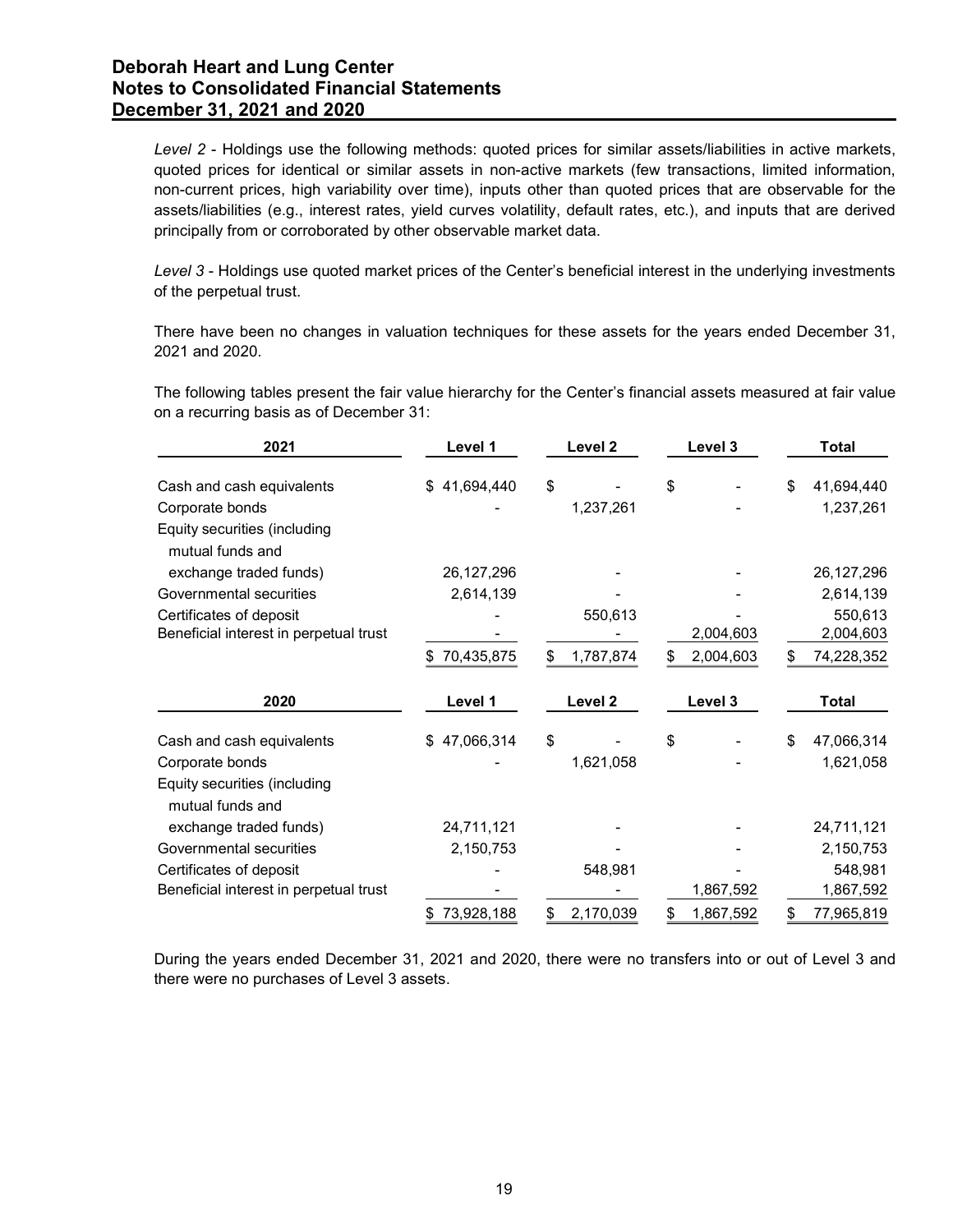# 8. PROPERTY, PLANT AND EQUIPMENT

| PROPERTY, PLANT AND EQUIPMENT                                                                                                                                                             |                                  |                 |                 |
|-------------------------------------------------------------------------------------------------------------------------------------------------------------------------------------------|----------------------------------|-----------------|-----------------|
| Depreciation, including amortization on capital leases, on property, plant and equipment was \$7,134,933<br>and \$7,049,930 for the years ended December 31, 2021 and 2020, respectively. |                                  |                 |                 |
| Property, plant and equipment consists of the following at December 31:                                                                                                                   |                                  |                 |                 |
|                                                                                                                                                                                           | <b>Estimated</b><br>Life (Years) | 2021            | 2020            |
| Land                                                                                                                                                                                      |                                  | \$<br>100,365   | 100,365<br>\$.  |
| <b>Buildings and improvements</b>                                                                                                                                                         | $5 - 40$                         | 50,995,307      | 48,550,626      |
| Equipment                                                                                                                                                                                 | $5 - 20$                         | 59,492,268      | 57,200,314      |
|                                                                                                                                                                                           |                                  | 110,587,940     | 105,851,305     |
| Less: Accumulated depreciation and amortization                                                                                                                                           |                                  | (80, 493, 896)  | (74, 172, 240)  |
|                                                                                                                                                                                           |                                  | 30,094,044      | 31,679,065      |
| Construction in progress                                                                                                                                                                  |                                  | 5,887,701       | 2,292,111       |
|                                                                                                                                                                                           |                                  | \$35,981,745    | \$33,971,176    |
| The following, classified as equipment, is held under capital leases:                                                                                                                     |                                  |                 |                 |
| Equipment                                                                                                                                                                                 |                                  | 7,369,921       | 7,369,921<br>S. |
| Less: Accumulated amortization                                                                                                                                                            |                                  | (5,847,263)     | (4,937,349)     |
|                                                                                                                                                                                           |                                  | 1,522,658<br>\$ | 2,432,572<br>\$ |
| <b>LONG-TERM DEBT</b>                                                                                                                                                                     |                                  |                 |                 |
| Long-term debt consists of the following at December 31:                                                                                                                                  |                                  |                 |                 |
|                                                                                                                                                                                           |                                  | 2021            | 2020            |
| Capital lease obligations, secured by related equipment                                                                                                                                   |                                  |                 |                 |
| with interest rates ranging from 2.29% to 8.29%                                                                                                                                           |                                  | \$<br>437,490   | 1,327,313<br>\$ |
| Notes payable                                                                                                                                                                             |                                  | 1,111,011       | 234,168         |
| <b>USDA Construction Loan and USDA Guaranteed Loans</b>                                                                                                                                   |                                  | 929,407         |                 |
| Series 2014 Refunding Bonds                                                                                                                                                               |                                  | 2,363,000       | 4,277,000       |
| Taxable term loan - 2016                                                                                                                                                                  |                                  | 4,597,290       | 6,772,671       |

# 9. LONG-TERM DEBT

|                                                                       | 110,587,940     | 105,851,305     |
|-----------------------------------------------------------------------|-----------------|-----------------|
| Less: Accumulated depreciation and amortization                       | (80, 493, 896)  | (74, 172, 240)  |
|                                                                       | 30,094,044      | 31,679,065      |
| Construction in progress                                              | 5,887,701       | 2,292,111       |
|                                                                       | \$35,981,745    | \$33,971,176    |
| The following, classified as equipment, is held under capital leases: |                 |                 |
| Equipment                                                             | \$<br>7,369,921 | 7,369,921<br>\$ |
| Less: Accumulated amortization                                        | (5,847,263)     | (4,937,349)     |
|                                                                       | 1,522,658<br>\$ | 2,432,572<br>\$ |
|                                                                       |                 |                 |
| <b>LONG-TERM DEBT</b>                                                 |                 |                 |
| Long-term debt consists of the following at December 31:              |                 |                 |
|                                                                       | 2021            | 2020            |
| Capital lease obligations, secured by related equipment               |                 |                 |
| with interest rates ranging from 2.29% to 8.29%                       | \$<br>437,490   | 1,327,313<br>\$ |
| Notes payable                                                         | 1,111,011       | 234,168         |
| USDA Construction Loan and USDA Guaranteed Loans                      | 929,407         |                 |
| Series 2014 Refunding Bonds                                           | 2,363,000       | 4,277,000       |
| Taxable term loan - 2016                                              | 4,597,290       | 6,772,671       |
|                                                                       | 9,438,198       | 12,611,152      |
| Less: Unamortized debt issuance costs - 2014 issue                    | (53, 778)       | (92, 592)       |
| Unamortized debt issuance costs - 2016 taxable loan                   | (35, 715)       | (57, 143)       |
| Long-term debt, net of unamortized debt issuance costs                | 9,348,705       | 12,461,417      |
| Less: Current maturities                                              | (4,888,615)     | (5,253,805)     |
| Long-term debt, less current maturities                               | 4,460,090       | 7,207,612<br>\$ |
|                                                                       |                 |                 |
|                                                                       |                 |                 |
|                                                                       |                 |                 |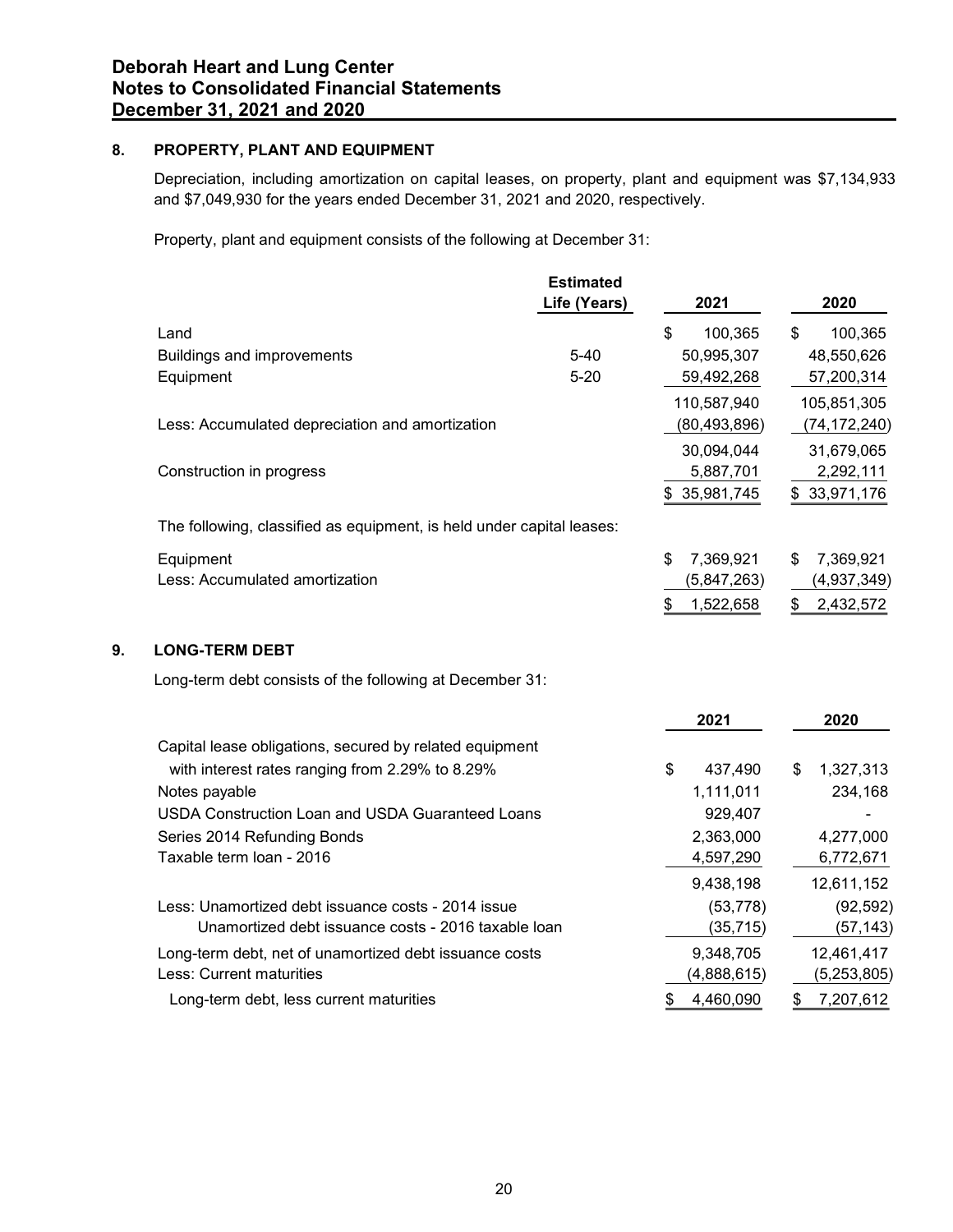## Bonds

The Series 2014 bonds were issued on May 13, 2014 in the amount of \$16,148,000 through a financing arrangement with the New Jersey Health Care Facilities Financing Authority (the "Authority"). The principal of the bonds mature and/or sinking fund installments become due on July 1 of each year until 2023. The Series 2014 series bonds were restructured in 2016 to reduce the rate of interest. Annual payment of the restructured bond principal and/or sinking fund requirements is \$1,963,000. The interest rate on the bonds is 2.81% and is due on January 1 and July 1 of each year. Although the Series 2014 bonds are a liability of the Authority and certain amounts of the proceeds are held by a trustee, for accounting purposes the obligation and trustee funds are treated as those of the Center.

In 2016, the Center also borrowed \$14,350,000, using the proceeds to fund the Center's pension plan with the intent to terminate the plan. The principal of this loan becomes due on July 1 of each year until 2023. Annual payments of the principal requirements range from \$2,256,547 to \$2,340,742. The interest rate on this loan is 3.68% and is due on January 1 and July 1 of each year.

The aggregate cost basis of the debt issuance costs was \$470,969 at December 31, 2021 and 2020. Accumulated amortization was \$381,476 and \$321,234 at December 31, 2021 and 2020, respectively. Amortization expense on the deferred financing cost was \$60,242 for the years ended December 31, 2021 and 2020. Amortization expense for the next year is expected to be \$60,243 per year in 2022 and \$29,250 in 2023.

All property, plant and equipment, gross receipts of the Center, and a parcel of land owned by the Foundation as to which the Center has entered into a rent-free ground lease with the Foundation are pledged to secure payment of interest and principal on the Series 2014 bonds. The Center has covenants to maintain a minimum annual debt service coverage ratio, a minimum cushion ratio and maintain a minimum number of days cash on hand. In addition, the Center and the Foundation have entered into a Subsidy Agreement whereby the Foundation has guaranteed the interest and principal payments of the Center for the Series 2014 bonds. The Subsidy Agreement requires that the Center and Foundation maintain a certain combined financial ratio of cash and investments to the previous 3 years' average subsidy paid by the Foundation to the Center. Failure to meet the annual debt service coverage ratio, the cushion ratio, number of days cash on hand or the combined financial ratio could require the Center and Foundation to engage and follow the recommendations of a consultant, post collateral with the trustee, or if unremediated for longer than 2 years could cause the holders of the bonds to demand immediate repayment. The Center and Foundation have complied with this and all other financial covenants related to the Series 2014 bonds at December 31, 2021.

## Notes Payable

During 2018, the Center entered into an agreement with a vendor for the purchase of medical equipment with a cost of approximately \$2,000,000. In 2018, when the balance due to this vendor was \$1,450,949, the Center entered into an agreement to pay the vendor 35 monthly, interest-free payments of \$41,456. There is no outstanding balance on this loan at December 31, 2021. The outstanding balance on this loan at December 31, 2020 is \$234,168.

During 2021, the Center entered into an agreement with a vendor for the purchase of medical equipment with a cost of approximately \$1,348,500. In 2021, when the balance due to this vendor was \$1,212,012, the Center entered into an agreement to pay the vendor 36 monthly, interest-free payments of \$33,667. The outstanding balance on this loan at December 31, 2021 is \$1,111,011.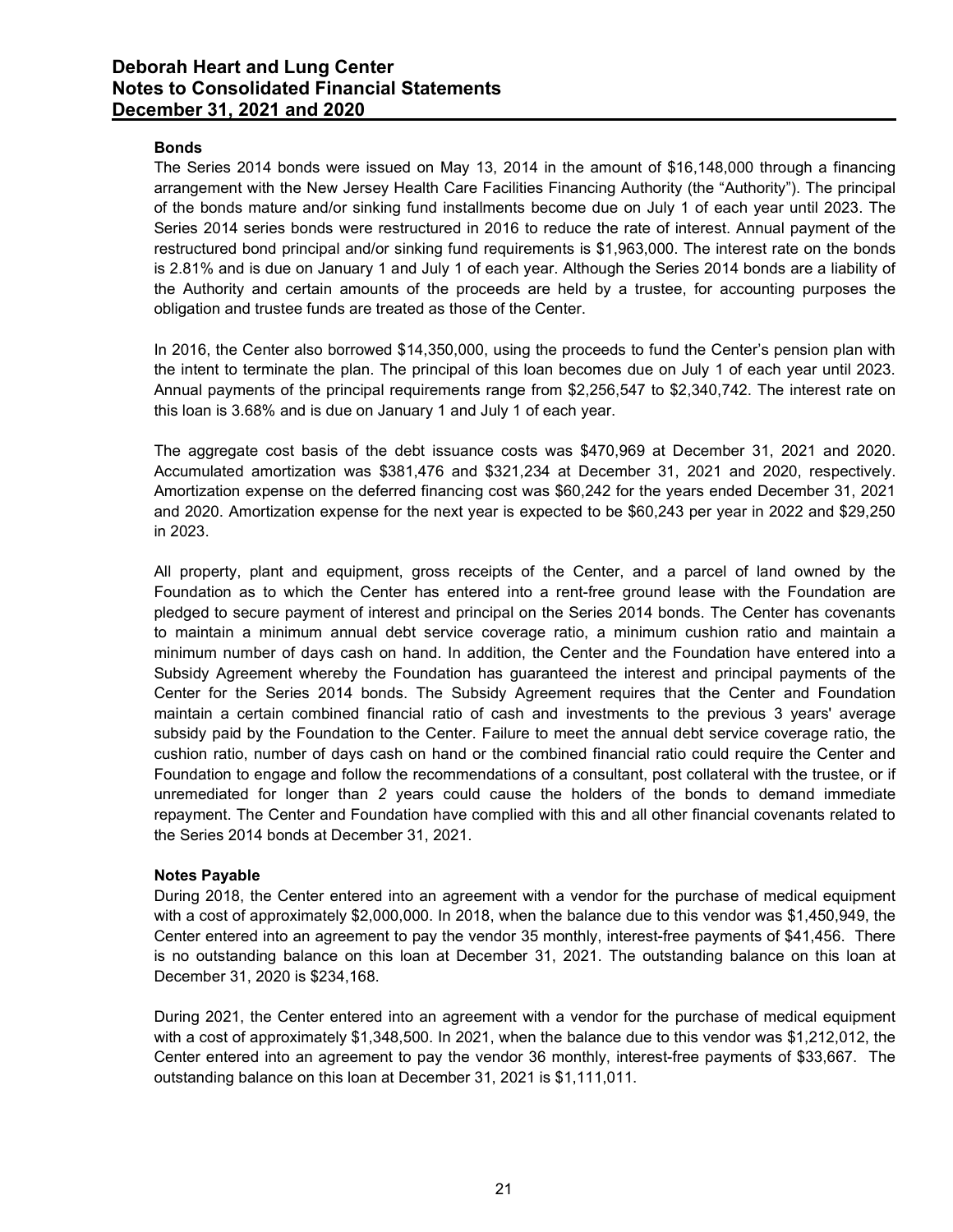# USDA Construction Loan and USDA Guaranteed Loans

In December 2021, the Center was issued and guaranteed loans by the United States Department of Agriculture ("USDA") as follows: 1) an \$88,174,000 direct loan by the USDA (the "USDA Loan"); and 2) a \$10,277,000 loan by Greater Nevada Credit Union, guaranteed by the USDA (the "Guaranteed Loan"). These loans will underwrite the construction and renovation costs of the "Deborah 100" Expansion Project. The USDA Loan is a 40-year loan with a fixed interest rate of 2.125%. The Guaranteed Loan is a 30-year loan with a fixed interest rate of 4.07%. These loans will close once the certificate of occupancy for the renovations and expansion is issued. Completion of the "Deborah 100" Expansion Project is expected to occur in May 2024. To fund the "Deborah 100" Expansion Project during construction, Greater Commercial Lending, a credit union service organization wholly owned by Greater Nevada Credit Union, has committed to provide the Center with "drawdown" bridge financing, also guaranteed by the USDA, for a period of 3 years at a fixed rate of 2.89% and requires monthly interest only payments. The drawdown on the Greater Commercial Lending bridge financing began on December 16, 2021. The Greater Commercial Lending Loan had a balance of \$929,407 at December 31, 2021 and no outstanding balance at December 31, 2020, respectively. Repayment of the Greater Commercial Lending Loan is to begin after completion of the Expansion Project. The aggregate cost basis of the debt issuance costs for the USDA Loan was \$327,627 and \$173,247 at December 31, 2021 and 2020, respectively, and are included in non-current assets, on the consolidated balance sheets. enowatoms and expansion is issued. Completion of the Ueborah Unit spansion Project during construction, Greater Commercial<br>cocur in May 2024. To fund the "Deborah 100" Expansion Project during construction, Greater Commerc

# Future Principal/Sinking Fund Payments

| Expansion Project. The aggregate cost basis of the debt issuance costs for the USDA Loan was \$327,627<br>and \$173,247 at December 31, 2021 and 2020, respectively, and are included in non-current assets, on the<br>consolidated balance sheets. |                      |                              | respectively. Repayment of the Greater Commercial Lending Loan is to begin after completion of the |                               |                                    |                                     |
|-----------------------------------------------------------------------------------------------------------------------------------------------------------------------------------------------------------------------------------------------------|----------------------|------------------------------|----------------------------------------------------------------------------------------------------|-------------------------------|------------------------------------|-------------------------------------|
| <b>Future Principal/Sinking Fund Payments</b><br>Maturities and principal/sinking fund payments on long-term debt for the next five years and thereafter are<br>as follows:                                                                         | Series 2014          |                              | <b>USDA</b><br><b>Construction Loan</b>                                                            |                               |                                    |                                     |
|                                                                                                                                                                                                                                                     | Refunding            | 2016                         | and USDA                                                                                           | <b>Notes</b>                  | <b>Capital Lease</b>               |                                     |
|                                                                                                                                                                                                                                                     | Bonds                | <b>Taxable Loan</b>          | <b>Guaranteed Loans</b>                                                                            | Payable                       | <b>Obligations</b>                 | Total                               |
| 2022<br>2023<br>2024<br>2025<br>2026<br>Thereafter                                                                                                                                                                                                  | 1,963,000<br>400,000 | \$<br>2,256,547<br>2,340,743 | \$<br>929,407                                                                                      | 404,004<br>404,004<br>303,003 | 271,710<br>\$<br>131,353<br>43,883 | 4,895,261<br>3,276,100<br>1,276,293 |
| Less: Amount representing interest<br>under capital lease obligations                                                                                                                                                                               | 2,363,000            | 4,597,290                    | 929,407                                                                                            | 1,111,011                     | 446,946<br>9,456                   | 9,447,654<br>9,456                  |

# Lines of Credit

The Foundation has a line of credit in the amount of \$6,425,000 at December 31, 2021 and 2020, at an interest rate of 2.79% and 2.81%, at December 31, 2021 and 2020, respectively, which includes two letters of credit totaling \$875,000 at December 31, 2021 and 2020, which expire on July 25, 2022, that are collateral for potential claims under the Center's workers' compensation insurance policy (see Note 12). The maximum amount that can be borrowed against the line of credit was \$5,550,000 at December 31, 2021 and 2020. Although this line of credit is in the Foundation's name, and collateralized by Foundation assets, the liability, if any, and related interest expense are recorded on the Center's consolidated financial statements. At December 31, 2021 and 2020, no amounts were outstanding on this line of credit.

The Center has available another line of credit for \$1,000,000 which is due on demand, with an interest rate of 1.55%, and requires the Center to maintain with the bank a Certificate of Deposit of \$1,000,000, which is included in cash and cash equivalents. This line of credit had \$1,000,000 outstanding at December 31, 2021 and 2020.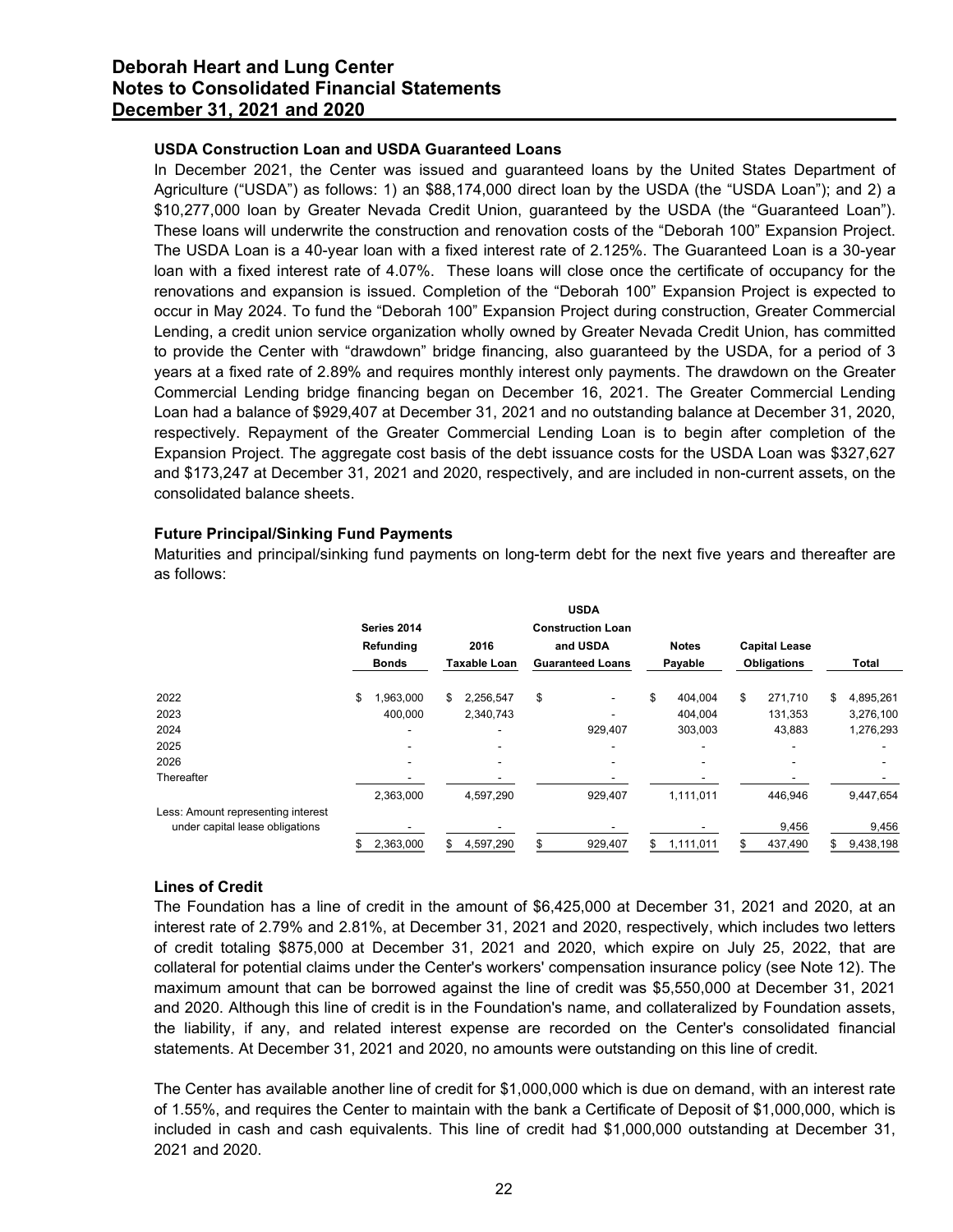# 10. RELATED ORGANIZATION

Contributions by the Foundation to the Center for operations amounted to \$4,000,000 in 2021 and 2020, which are included in nonoperating revenue. Additionally, the Foundation raised on the behalf of the Center \$10,056,376 and \$4,441,451 for the years ended December 31, 2021 and 2020, respectively. The Center has included these amounts in other revenue, gains and losses and contributions with donor restrictions. Funding by the Foundation to the Center for the Children of the World and other specific purpose programs amounted to \$212,412 and \$205,746 in 2021 and 2020, respectively, and is included in other revenue, gains and losses in the consolidated statements of operations and changes in net assets. Any future contributions from the Foundation to the Center are at the discretion of the Foundation's Board of Directors. At December 31, 2021 and 2020, the Center had a receivable due from the Foundation in the amount of \$5,804,650 and \$4,283,448, respectively.

| $\frac{1}{2}0.056, 376$ and $\frac{1}{4}441, 451$ for the years ended December 31, 2021 and 2020, respectively. The Center<br>nas included these amounts in other revenue, gains and losses and contributions with donor restrictions.<br>Funding by the Foundation to the Center for the Children of the World and other specific purpose programs<br>amounted to \$212,412 and \$205,746 in 2021 and 2020, respectively, and is included in other revenue,<br>gains and losses in the consolidated statements of operations and changes in net assets. Any future<br>contributions from the Foundation to the Center are at the discretion of the Foundation's Board of Directors.<br>At December 31, 2021 and 2020, the Center had a receivable due from the Foundation in the amount of<br>\$5,804,650 and \$4,283,448, respectively. |                 |                 |
|-------------------------------------------------------------------------------------------------------------------------------------------------------------------------------------------------------------------------------------------------------------------------------------------------------------------------------------------------------------------------------------------------------------------------------------------------------------------------------------------------------------------------------------------------------------------------------------------------------------------------------------------------------------------------------------------------------------------------------------------------------------------------------------------------------------------------------------------|-----------------|-----------------|
| A summary of the Foundation's assets, liabilities and net assets, results of operations, and changes in net<br>assets is as follows:                                                                                                                                                                                                                                                                                                                                                                                                                                                                                                                                                                                                                                                                                                      |                 |                 |
|                                                                                                                                                                                                                                                                                                                                                                                                                                                                                                                                                                                                                                                                                                                                                                                                                                           | 2021            | 2020            |
| Assets                                                                                                                                                                                                                                                                                                                                                                                                                                                                                                                                                                                                                                                                                                                                                                                                                                    | \$27,360,210    | \$31,375,741    |
| Liabilities                                                                                                                                                                                                                                                                                                                                                                                                                                                                                                                                                                                                                                                                                                                                                                                                                               | 8,053,421<br>\$ | 6,636,785<br>S. |
| Net assets                                                                                                                                                                                                                                                                                                                                                                                                                                                                                                                                                                                                                                                                                                                                                                                                                                |                 |                 |
| Without donor restrictions                                                                                                                                                                                                                                                                                                                                                                                                                                                                                                                                                                                                                                                                                                                                                                                                                | 10,757,494      | 10,908,172      |
| With donor restrictions                                                                                                                                                                                                                                                                                                                                                                                                                                                                                                                                                                                                                                                                                                                                                                                                                   | 8,549,295       | 13,830,784      |
| Total net assets                                                                                                                                                                                                                                                                                                                                                                                                                                                                                                                                                                                                                                                                                                                                                                                                                          | 19,306,789      | 24,738,956      |
| Total liabilities and net assets                                                                                                                                                                                                                                                                                                                                                                                                                                                                                                                                                                                                                                                                                                                                                                                                          | \$27,360,210    | \$ 31,375,741   |
| Total revenue                                                                                                                                                                                                                                                                                                                                                                                                                                                                                                                                                                                                                                                                                                                                                                                                                             | 805,817<br>\$   | 4,922,545<br>\$ |
| Less expenses                                                                                                                                                                                                                                                                                                                                                                                                                                                                                                                                                                                                                                                                                                                                                                                                                             |                 |                 |
| Program services                                                                                                                                                                                                                                                                                                                                                                                                                                                                                                                                                                                                                                                                                                                                                                                                                          | 4,212,412       | 4,205,746       |
| Management, administrative and general                                                                                                                                                                                                                                                                                                                                                                                                                                                                                                                                                                                                                                                                                                                                                                                                    | 83,220          | 84,224          |
| Fundraising                                                                                                                                                                                                                                                                                                                                                                                                                                                                                                                                                                                                                                                                                                                                                                                                                               | 1,942,352       | 1,847,963       |
| Total expenses                                                                                                                                                                                                                                                                                                                                                                                                                                                                                                                                                                                                                                                                                                                                                                                                                            | 6,237,984       | 6,137,933       |
| Changes in net assets                                                                                                                                                                                                                                                                                                                                                                                                                                                                                                                                                                                                                                                                                                                                                                                                                     | (5,432,167)     | (1, 215, 388)   |
| Net assets                                                                                                                                                                                                                                                                                                                                                                                                                                                                                                                                                                                                                                                                                                                                                                                                                                |                 |                 |
| Beginning of year                                                                                                                                                                                                                                                                                                                                                                                                                                                                                                                                                                                                                                                                                                                                                                                                                         | 24,738,956      | 25,954,344      |
| End of year                                                                                                                                                                                                                                                                                                                                                                                                                                                                                                                                                                                                                                                                                                                                                                                                                               | \$19,306,789    | \$24,738,956    |
|                                                                                                                                                                                                                                                                                                                                                                                                                                                                                                                                                                                                                                                                                                                                                                                                                                           |                 |                 |
|                                                                                                                                                                                                                                                                                                                                                                                                                                                                                                                                                                                                                                                                                                                                                                                                                                           |                 |                 |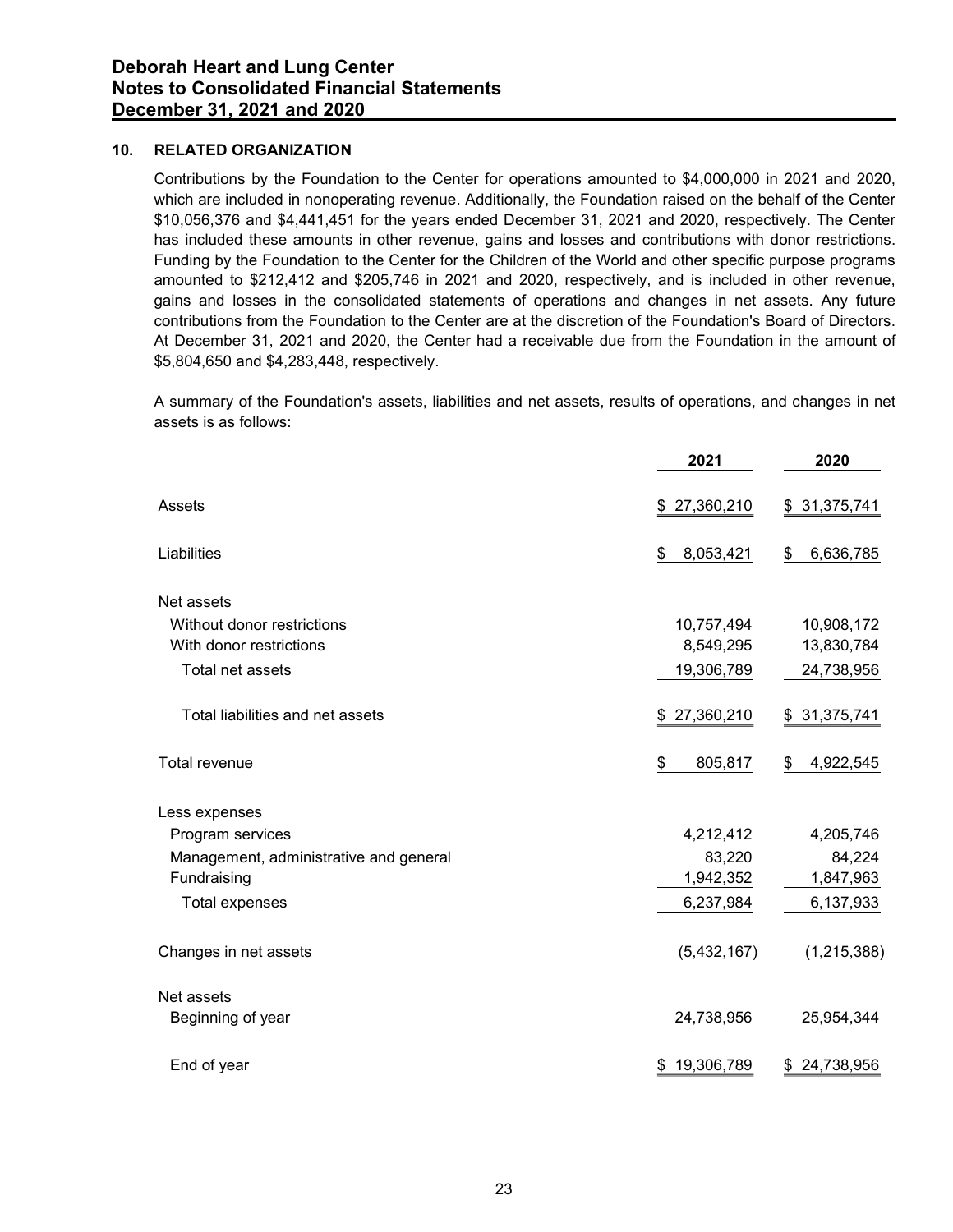# 11. RETIREMENT BENEFIT PLANS

## Defined Benefit Pension Plan

| <b>RETIREMENT BENEFIT PLANS</b>                                                                                                                                                                                                                                                                                                                                                                                                                                                                                                                                                                                                                                                                                               |                 |                |
|-------------------------------------------------------------------------------------------------------------------------------------------------------------------------------------------------------------------------------------------------------------------------------------------------------------------------------------------------------------------------------------------------------------------------------------------------------------------------------------------------------------------------------------------------------------------------------------------------------------------------------------------------------------------------------------------------------------------------------|-----------------|----------------|
| <b>Defined Benefit Pension Plan</b><br>The Center has a noncontributory defined benefit pension plan (the "Plan") which covered all full-time<br>employees of the Center and the Foundation who met prescribed eligibility requirements. The Center froze<br>the Plan as of December 31, 2005 for all employees and replaced it with a defined contribution plan as of<br>January 1, 2006. In 2021, the Center made the decision to terminate the Plan. In September 2021, the Plan<br>began distribution payments to the participants. The Plan was fully distributed to participants in April 2022<br>and the remaining balance was distributed to the Center in May 2022. The Plan uses a December 31<br>measurement date. |                 |                |
| There were no amounts charged to the Foundation for pension expense related to the Plan during 2021 and<br>2020.                                                                                                                                                                                                                                                                                                                                                                                                                                                                                                                                                                                                              |                 |                |
| The following table sets forth the changes in benefit obligation, changes in Plan assets and components of<br>net periodic benefit cost for the pension plan at December 31:                                                                                                                                                                                                                                                                                                                                                                                                                                                                                                                                                  |                 |                |
|                                                                                                                                                                                                                                                                                                                                                                                                                                                                                                                                                                                                                                                                                                                               | 2021            | 2020           |
| Change in benefit obligation                                                                                                                                                                                                                                                                                                                                                                                                                                                                                                                                                                                                                                                                                                  |                 |                |
| Benefit obligation at beginning of year                                                                                                                                                                                                                                                                                                                                                                                                                                                                                                                                                                                                                                                                                       | \$64,897,959    | \$ 62,324,866  |
| Interest cost                                                                                                                                                                                                                                                                                                                                                                                                                                                                                                                                                                                                                                                                                                                 | 1,534,413       | 1,918,888      |
| Actuarial (gain) loss                                                                                                                                                                                                                                                                                                                                                                                                                                                                                                                                                                                                                                                                                                         | (2,270,311)     | 5,379,108      |
| Benefits and expenses paid                                                                                                                                                                                                                                                                                                                                                                                                                                                                                                                                                                                                                                                                                                    | (43,593,078)    | (4, 724, 903)  |
| Benefit obligation at end of year                                                                                                                                                                                                                                                                                                                                                                                                                                                                                                                                                                                                                                                                                             | 20,568,983      | 64,897,959     |
| Change in plan assets                                                                                                                                                                                                                                                                                                                                                                                                                                                                                                                                                                                                                                                                                                         |                 |                |
| Fair value of the Plan assets at beginning of year                                                                                                                                                                                                                                                                                                                                                                                                                                                                                                                                                                                                                                                                            | 59,916,024      | 56,930,597     |
| Actual return on Plan assets                                                                                                                                                                                                                                                                                                                                                                                                                                                                                                                                                                                                                                                                                                  | 6,749,052       | 7,710,330      |
| Benefits and expenses paid                                                                                                                                                                                                                                                                                                                                                                                                                                                                                                                                                                                                                                                                                                    | (43,593,078)    | (4,724,903)    |
| Contributions by the Plan's sponsor                                                                                                                                                                                                                                                                                                                                                                                                                                                                                                                                                                                                                                                                                           |                 |                |
| Fair value of the Plan assets at end of year                                                                                                                                                                                                                                                                                                                                                                                                                                                                                                                                                                                                                                                                                  | 23,071,998      | 59,916,024     |
| Funded status at end of year - recognized in consolidated balance sheets                                                                                                                                                                                                                                                                                                                                                                                                                                                                                                                                                                                                                                                      |                 |                |
| as due from defined benefit pension plan (accrued retirement benefits)                                                                                                                                                                                                                                                                                                                                                                                                                                                                                                                                                                                                                                                        | 2,503,015<br>\$ | \$ (4,981,935) |
| Accumulated benefit obligation                                                                                                                                                                                                                                                                                                                                                                                                                                                                                                                                                                                                                                                                                                | \$20,568,983    | \$64,897,959   |
| Amounts recognized in accumulated net assets without donor restrictions<br>Net actuarial loss                                                                                                                                                                                                                                                                                                                                                                                                                                                                                                                                                                                                                                 | 8,691,695<br>\$ | \$18,071,724   |
|                                                                                                                                                                                                                                                                                                                                                                                                                                                                                                                                                                                                                                                                                                                               |                 |                |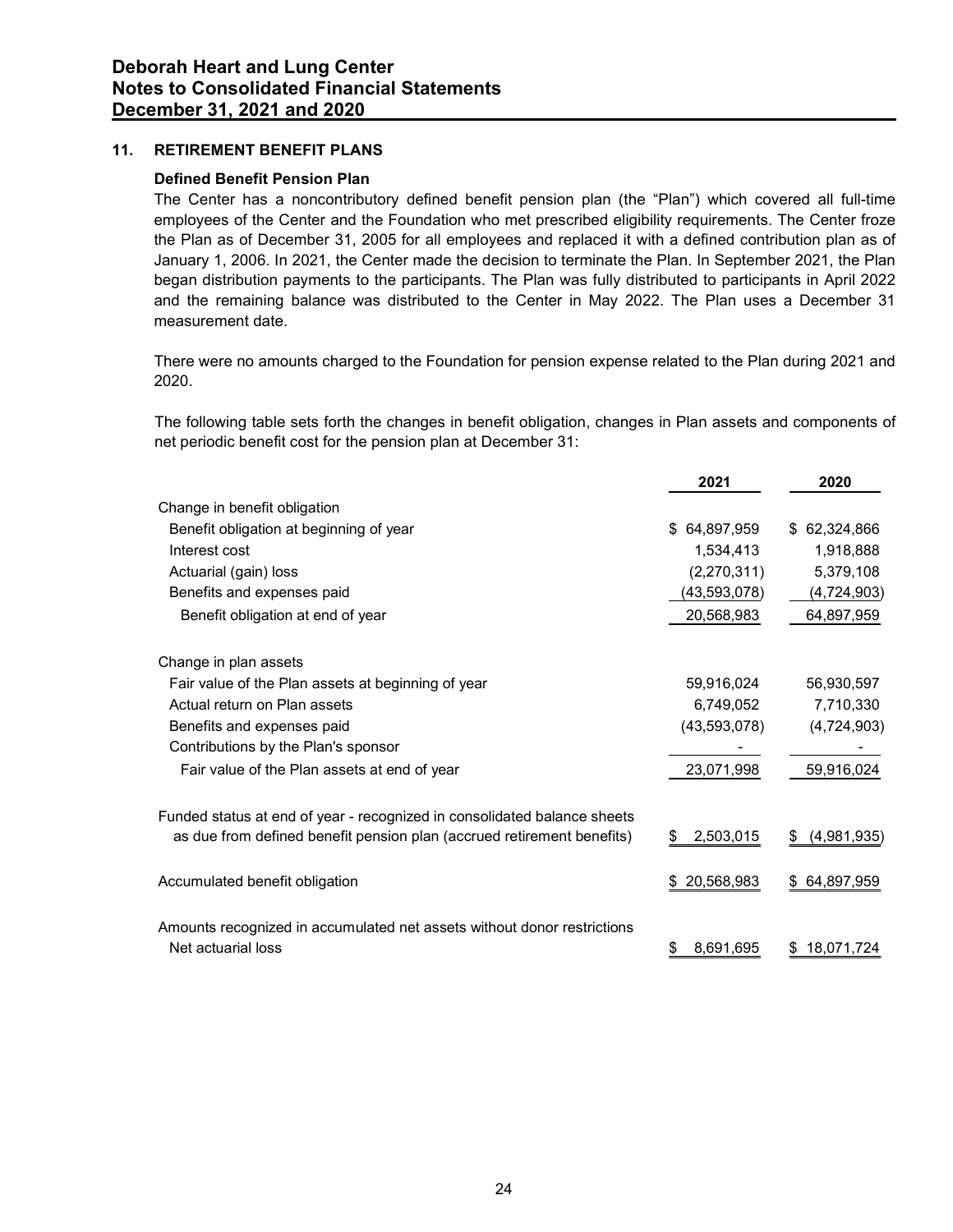| orah Heart and Lung Center                                                                                                                                                               |                 |             |
|------------------------------------------------------------------------------------------------------------------------------------------------------------------------------------------|-----------------|-------------|
| <b>is to Consolidated Financial Statements</b>                                                                                                                                           |                 |             |
| ember 31, 2021 and 2020                                                                                                                                                                  |                 |             |
|                                                                                                                                                                                          |                 |             |
|                                                                                                                                                                                          | 2021            | 2020        |
| Components of net periodic benefit cost                                                                                                                                                  |                 |             |
| Net periodic benefit cost                                                                                                                                                                |                 |             |
| Interest cost                                                                                                                                                                            | 1,534,413<br>\$ | \$1,918,888 |
| Expected return on Plan assets                                                                                                                                                           | (4, 139, 334)   | (4,614,795) |
| Amortization of net loss                                                                                                                                                                 | 2,052,123       | 2,600,000   |
| Lump sum distribution settlements                                                                                                                                                        | 2,447,877       | 2,523,000   |
|                                                                                                                                                                                          | 1,895,079       | 2,427,093   |
| Other changes in benefit obligations recognized in other                                                                                                                                 |                 |             |
| changes in net assets without donor restrictions                                                                                                                                         |                 |             |
| Net actuarial (gain) loss                                                                                                                                                                | (4,880,029)     | 2,283,573   |
| Amortization of net gain                                                                                                                                                                 | (2,052,123)     | (2,600,000) |
|                                                                                                                                                                                          | (6,932,152)     | (316, 427)  |
| Total recognized in net benefit cost and without donor restrictions                                                                                                                      | \$ (5,037,073)  | \$2,110,666 |
|                                                                                                                                                                                          |                 |             |
| There is no estimated net actuarial loss that will be amortized from other changes in net assets without<br>donor restrictions into net periodic benefit cost over the next fiscal year. |                 |             |
|                                                                                                                                                                                          |                 |             |
|                                                                                                                                                                                          | 2021            | 2020        |
| Assumptions                                                                                                                                                                              |                 |             |
| Weighted average assumptions used to determine pension                                                                                                                                   |                 |             |
| obligation                                                                                                                                                                               |                 |             |
| Discount rate                                                                                                                                                                            | 2.55%           | 3.29%       |
| Rate of compensation increase                                                                                                                                                            | N/A             | N/A         |
|                                                                                                                                                                                          |                 |             |
| Weighted average assumptions used to determine net periodic                                                                                                                              |                 |             |
| benefit cost for the year ended                                                                                                                                                          |                 |             |

| Lump sum distribution settlements                                                                        |                                          |                                          | 2,447,877      | 2,523,000                |
|----------------------------------------------------------------------------------------------------------|------------------------------------------|------------------------------------------|----------------|--------------------------|
|                                                                                                          |                                          |                                          | 1,895,079      | 2,427,093                |
| Other changes in benefit obligations recognized in other                                                 |                                          |                                          |                |                          |
| changes in net assets without donor restrictions                                                         |                                          |                                          |                |                          |
| Net actuarial (gain) loss                                                                                |                                          |                                          | (4,880,029)    | 2,283,573                |
| Amortization of net gain                                                                                 |                                          |                                          | (2,052,123)    | (2,600,000)              |
|                                                                                                          |                                          |                                          | (6,932,152)    | (316, 427)               |
| Total recognized in net benefit cost and without donor restrictions                                      |                                          |                                          | \$ (5,037,073) | \$2,110,666              |
| There is no estimated net actuarial loss that will be amortized from other changes in net assets without |                                          |                                          |                |                          |
| donor restrictions into net periodic benefit cost over the next fiscal year.                             |                                          |                                          |                |                          |
|                                                                                                          |                                          |                                          |                |                          |
|                                                                                                          |                                          |                                          | 2021           | 2020                     |
| Assumptions                                                                                              |                                          |                                          |                |                          |
| Weighted average assumptions used to determine pension                                                   |                                          |                                          |                |                          |
| obligation                                                                                               |                                          |                                          |                |                          |
| Discount rate                                                                                            |                                          |                                          | 2.55%          | 3.29%                    |
| Rate of compensation increase                                                                            |                                          |                                          | N/A            | N/A                      |
| Weighted average assumptions used to determine net periodic                                              |                                          |                                          |                |                          |
| benefit cost for the year ended                                                                          |                                          |                                          |                |                          |
| Discount rate                                                                                            |                                          |                                          | 2.55%          | 3.29%                    |
| Rate of compensation increase                                                                            |                                          |                                          | N/A            | N/A                      |
| Expected return on the Plan assets                                                                       |                                          |                                          | 7.50%          | 7.50%                    |
|                                                                                                          |                                          |                                          |                |                          |
| <b>Plan Assets</b><br>The Plan's asset allocations by asset category are as follows:                     |                                          |                                          |                |                          |
|                                                                                                          |                                          |                                          |                |                          |
|                                                                                                          | <b>Target Asset</b><br><b>Allocation</b> | <b>Target Asset</b><br><b>Allocation</b> |                | December 31,             |
|                                                                                                          | 2022                                     | 2021                                     | 2021           | 2020                     |
| Asset category                                                                                           |                                          |                                          |                |                          |
| Cash                                                                                                     | 0%                                       | 0%                                       |                | 0%<br>3%                 |
| Equity securities<br>Fixed income (including cash)                                                       | 0%                                       | 70%<br>30%                               |                | 0%<br>74%<br>100%<br>23% |
|                                                                                                          | 100%                                     | 100%                                     |                | 100%<br>100%             |
|                                                                                                          | 100%                                     |                                          |                |                          |

## Plan Assets

|                               | <b>Target Asset</b> | <b>Target Asset</b> |              |      |
|-------------------------------|---------------------|---------------------|--------------|------|
|                               | <b>Allocation</b>   | Allocation          | December 31, |      |
|                               | 2022                | 2021                | 2021         | 2020 |
| Asset category                |                     |                     |              |      |
| Cash                          | 0%                  | 0%                  | 0%           | 3%   |
| <b>Equity securities</b>      | 0%                  | 70%                 | 0%           | 74%  |
| Fixed income (including cash) | 100%                | 30%                 | 100%         | 23%  |
|                               | 100%                | 100%                | 100%         | 100% |

The expected long-term rate of return for the Plan's total assets is based on the expected return of each of the above categories, weighted based on the target allocation for each class. Equity securities are expected to return 9% to 10% over the long-term, while fixed income is expected to return between 5% and 6%.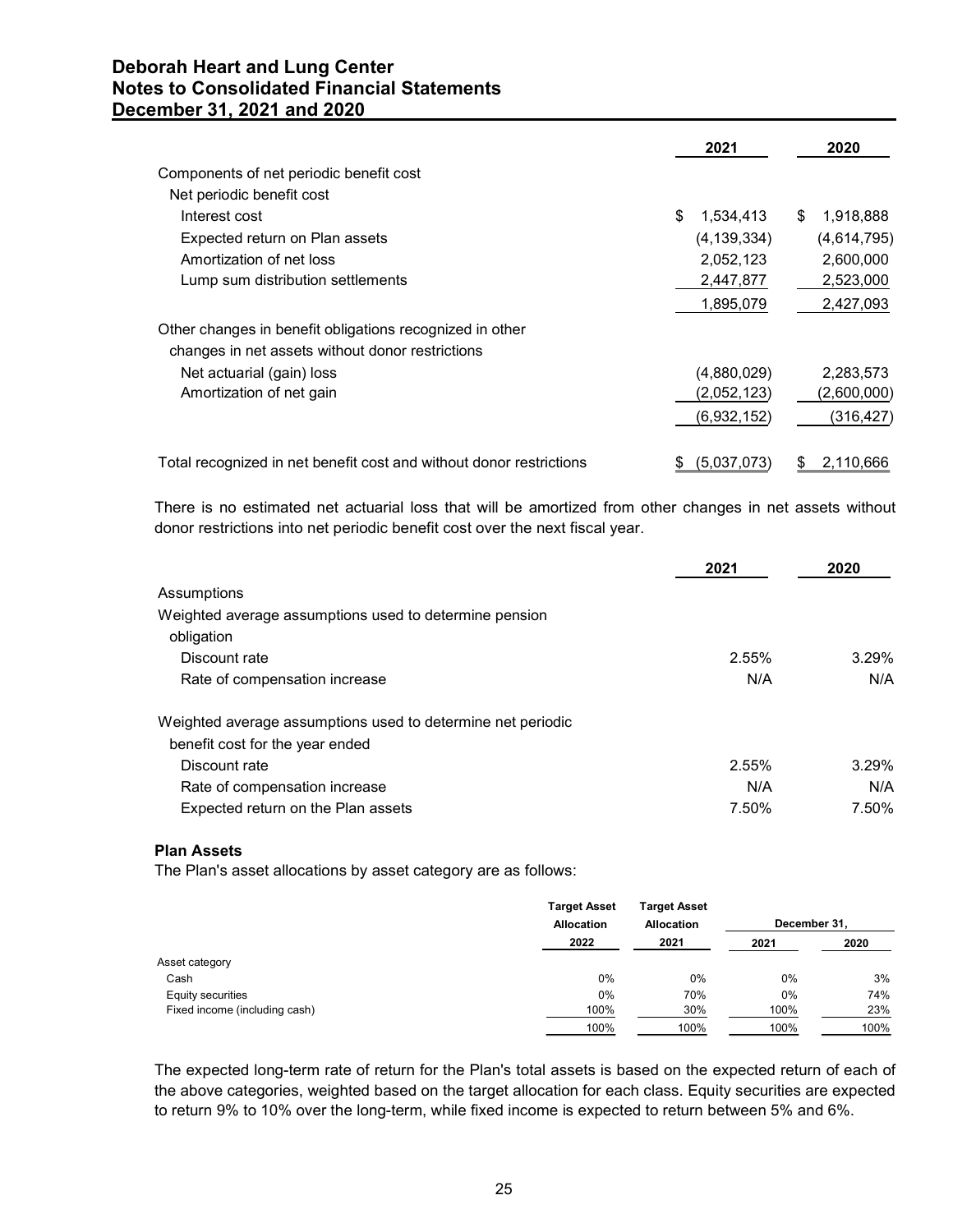## Fair Value of the Plan Assets

| mber 31, 2021 and 2020                                                                                                                                                                                                |                        |              |                         |
|-----------------------------------------------------------------------------------------------------------------------------------------------------------------------------------------------------------------------|------------------------|--------------|-------------------------|
| The investment policy, as established by the Investment Committee, is to provide for growth of capital with                                                                                                           |                        |              |                         |
| a moderate level of volatility by investing assets per the target allocations stated above. The asset<br>allocation and the investment policy are reviewed periodically to determine if the policy should be changed. |                        |              |                         |
|                                                                                                                                                                                                                       |                        |              |                         |
| <b>Fair Value of the Plan Assets</b><br>The following fair value hierarchy table presents information about each major category of the Plan's                                                                         |                        |              |                         |
| financial assets measured at fair value, using the market approach, on a recurring basis at December 31:                                                                                                              |                        |              |                         |
|                                                                                                                                                                                                                       |                        |              |                         |
| 2021                                                                                                                                                                                                                  | Level 1                | Level 2      | <b>Total</b>            |
| Cash and cash equivalents                                                                                                                                                                                             | 1,086,473<br>\$        | \$           | 1,086,473               |
|                                                                                                                                                                                                                       |                        |              |                         |
| Fixed income (a)                                                                                                                                                                                                      | 2,975,376              | 19,500,862   | 22,476,238              |
| Equity securities (b)                                                                                                                                                                                                 |                        |              |                         |
|                                                                                                                                                                                                                       | 4,061,849<br>S         | \$19,500,862 | \$23,562,711            |
|                                                                                                                                                                                                                       |                        |              |                         |
| 2020                                                                                                                                                                                                                  | Level 1                | Level 2      | <b>Total</b>            |
|                                                                                                                                                                                                                       | \$                     | \$           |                         |
| Cash and cash equivalents<br>Fixed income (a)                                                                                                                                                                         | 1,675,196<br>4,323,917 | 9,447,241    | 1,675,196<br>13,771,158 |
| Equity securities (b)                                                                                                                                                                                                 | 44,469,670             |              | 44,469,670              |

- (a) Comprised of investment grade bonds of issuers from various industries which is presented as Level 2 and U.S. government issues which is presented as Level 1.
- (b) Comprised of mutual funds investing in at least 90% of assets in common stock of companies with large market capitalizations similar to companies in the Standard & Poor's ("S&P") 500 Index.

## Cash Flows

**Contributions** 

There are no contributions expected to be paid into the Plan in 2022 for plan year 2021.

Estimated future benefit payment:

2022 \$ 23,000,000

# Defined Contribution Plans

The Center sponsors a 401(k) savings plan covering all employees. Employer contributions to the 401(k) savings plan are based on a formula as defined by the 401(k) plan document. Expense related to the 401(k) savings plan was \$612,638 and \$1,376,942 for the years ended December 31, 2021 and 2020, respectively.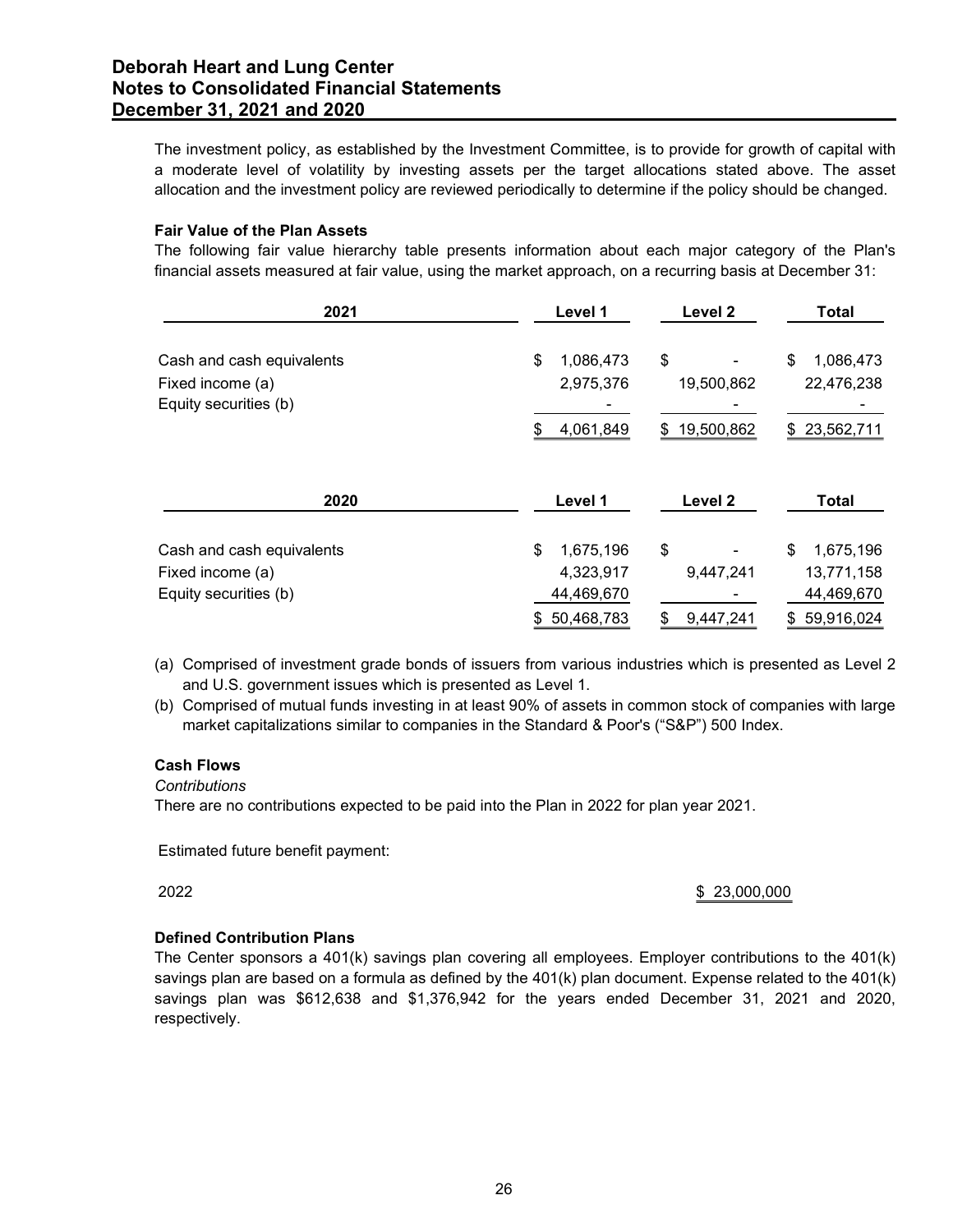For reasons relating primarily to proposed changes by the IRS to certain non-qualified plans, the Center Board resolved, effective January 1, 2017, to freeze the 457(e) Severance Savings Plan ("SSP"), as amended and restated. No Voluntary Deferrals were permitted under the terms of the SSP after December 31, 2017, and the SSP was frozen as of that date. The accounts of all Participants in the SSP are preserved and will be administered until such time as Participants or their Beneficiaries become entitled to distribution, all in accordance with the terms of the Plan.

A frozen Supplemental Executive Retirement Plan ("SERP") is also being administered until such time as Participants or their Beneficiaries become entitled to distribution, in accordance with the terms of that Plan.

The total deposits in these frozen plans at December 31, 2021 and 2020 were \$1,044,232 and \$1,442,432, respectively. The plans are recorded in accrued retirement benefits in the consolidated balance sheets. As of December 31, 2021 and 2020, the frozen SSP balance was \$1,043,934 and \$1,442,133, respectively. As of December 31, 2021 and 2020, \$298 and \$299, respectively, of the balances above were held in the frozen SERP plan.

In 2017, the Center Board created a new non-qualified plan, a 457(f) Deborah-Funded Top Hat Plan. The Center may, at its sole discretion, deposit funds into this plan. This plan had a balance of \$626,571 and \$1,123,349 at December 31, 2021 and 2020, respectively.

Effective January 1, 2018, the Center Board created another new non-qualified plan, a 457(b) Employee-Funded Savings Plan. A designated group of management and physicians are eligible to participate in this 457(b) plan. This plan had a balance of \$633,121 and \$568,210 at December 31, 2021 and 2020, respectively.

The assets of these plans remain assets of the Center. The participants bear the risk of forfeiting their balances in these plans under certain, defined circumstances.

## 12. COMMITMENTS AND CONTINGENCIES

## Professional and General Liability Insurance

The Center addresses its risk of professional and general liability loss by means of aggressive and consistent risk management initiatives, and funds its expected losses through Deborah Medical Associates Insurance Company, LLC, a wholly-owned captive insurance company domiciled in New Jersey. Since its inception on January 1, 2016, DMAIC issued occurrence basis professional liability and general liability insurance policies covering the Hospital, its employees and allieds who are on the medical staff of the Center and who meet specific underwriting criteria.

The Center purchases excess liability coverage in excess of DMAIC coverage for claims in excess of \$2,000,000 on an individual claim basis and a maximum limit of \$6,000,000 annual aggregate. The Center's excess coverage level is \$20,000,000 for any claims breaching the initial limits. Since the inception of the self-insured program in 1988, the Center has maintained various levels of excess insurance coverage. At December 31, 2021 and 2020, no claims have reached excess insurance levels.

As of October 1, 2016, DCG insured its professional liability coverage through DMAIC with limits of \$1,000,000 each medical incident for each insured physician, insured allied, or insured medical organization; \$3,000,000 aggregate limit for healthcare professional liability for each insured physician, insured allied, or insured medical organization.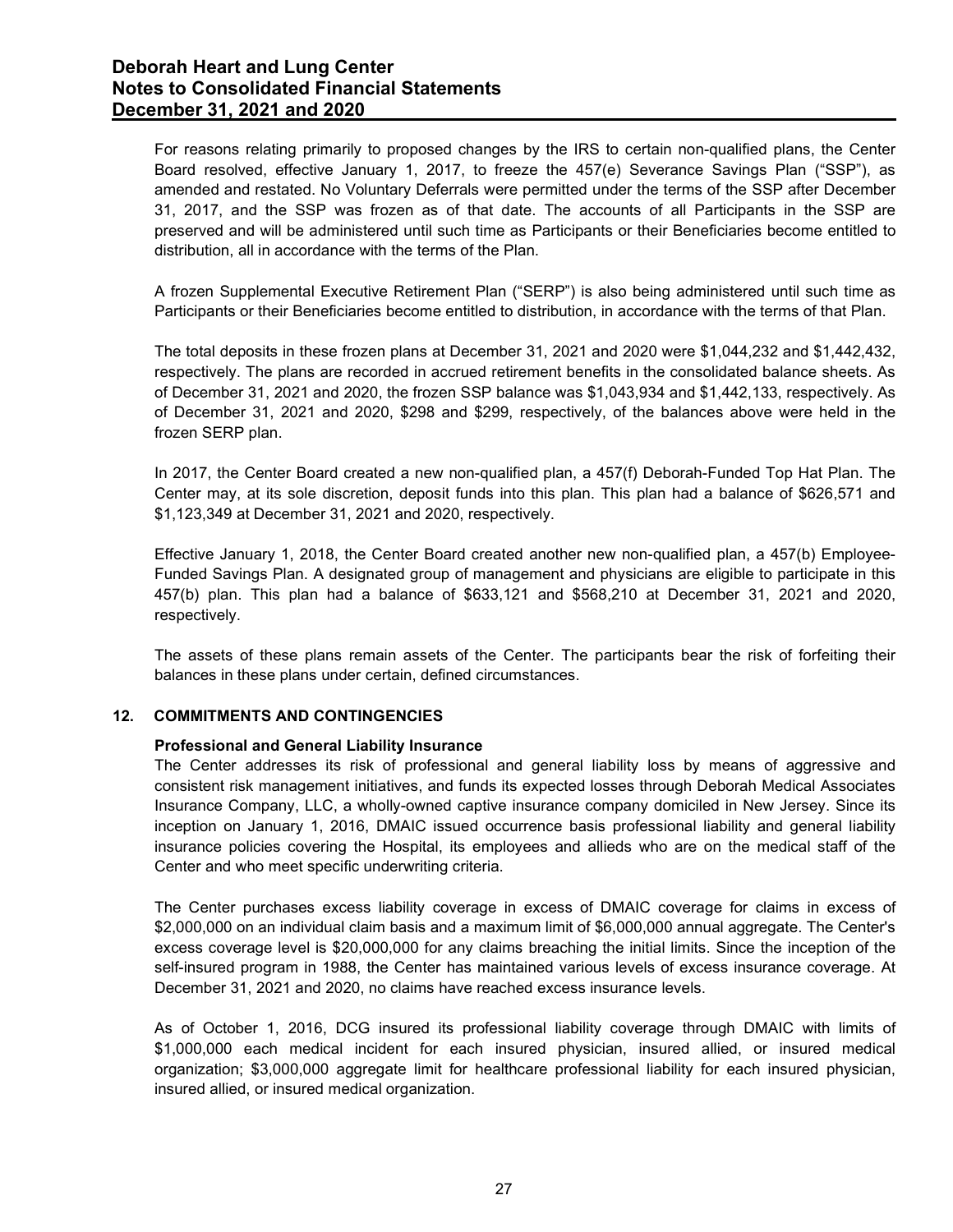Total policy limits for healthcare professional liability for all insureds combined: \$2,000,000 each claim for all insureds combined; \$6,000,000 aggregate limit for all insureds combined. The total policy aggregate and total policy each claim limits are shared by all policies written by DMAIC regardless of the number of insureds, claims or claimants involved.

## Malpractice Litigation

The Center is a defendant in civil actions for alleged medical malpractice and general liability claims. These actions are being defended by the Center and its medical malpractice insurance carrier. In the opinion of management, the Center's liability in these actions will be within the limits of DMAIC's medical malpractice and comprehensive general liability coverage; and within the limits of the insured excess coverage; however, there can be no assurance in this regard.

## Workers' Compensation

The Center maintains statutory workers' compensation coverage with an insurance company, subject to a deductible of bodily injury by accident \$300,000 each occurrence; bodily injury by disease \$300,000 each employee; all covered bodily injury \$1,500,000 aggregate. The Workers' Compensation policy also includes Employers Liability Insurance with limits of: bodily injury by accident: \$1,000,000 each accident; bodily injury by disease: \$1,000,000 policy limit; and bodily injury by disease: \$1,000,000 each employee; for 2021 and 2020. The aggregate deductible amount is a minimum deductible amount that is subject to adjustment based on a rate of 1.747 per each \$100 that the audited workers' compensation remuneration exceeds the estimated payroll at inception. Due to this level of retention, the Center is required to post collateral, which is in the form of letters of credit (see Note 9) for outstanding open years. Based upon historical loss experience, the Center recorded a liability for the estimated retention and costs of claims not reported of \$523,326 and \$520,408 at December 31, 2021 and 2020, respectively. The liability is recorded as a component of accrued compensation and employee benefits. bested or at late or 1.747 per each solution. Due the addiced workers compensation remuneration excess the signification is in the form of letters of redicted payold at inception. Due to this level of retention, the Center

# Operating Leases

| \$523,326 and \$520,408 at December 31, 2021 and 2020, respectively. The liability is recorded as a<br>component of accrued compensation and employee benefits.                                                                                                                                                                                                                                                                                                 | is in the form of letters of credit (see Note 9) for outstanding open years. Based upon historical loss<br>experience, the Center recorded a liability for the estimated retention and costs of claims not reported of |  |
|-----------------------------------------------------------------------------------------------------------------------------------------------------------------------------------------------------------------------------------------------------------------------------------------------------------------------------------------------------------------------------------------------------------------------------------------------------------------|------------------------------------------------------------------------------------------------------------------------------------------------------------------------------------------------------------------------|--|
| DCG maintains a separate Guaranteed Cost Workers Compensation policy with an insurance company with<br>statutory limits for workers' compensation coverage; and, with Employers Liability limits of \$1,000,000 each<br>accident Bodily Injury by Accident; \$1,000,000 policy limit Bodily Injury by Disease; \$1,000,000 each<br>employee Bodily Injury by Disease.                                                                                           |                                                                                                                                                                                                                        |  |
| <b>Operating Leases</b><br>The Center leases various equipment and facilities under operating leases expiring at various dates through<br>2030. Total rent expense for the years ended December 31, 2021 and 2020 was \$2,171,904 and<br>\$2,265,639, respectively.<br>The following is a schedule by year of future minimum lease payments under operating leases as of<br>December 31, 2021 that have initial or remaining lease terms in excess of one year: |                                                                                                                                                                                                                        |  |
|                                                                                                                                                                                                                                                                                                                                                                                                                                                                 |                                                                                                                                                                                                                        |  |
|                                                                                                                                                                                                                                                                                                                                                                                                                                                                 |                                                                                                                                                                                                                        |  |
| 2022                                                                                                                                                                                                                                                                                                                                                                                                                                                            | \$<br>2,303,437                                                                                                                                                                                                        |  |
| 2023                                                                                                                                                                                                                                                                                                                                                                                                                                                            | 1,620,677                                                                                                                                                                                                              |  |
| 2024                                                                                                                                                                                                                                                                                                                                                                                                                                                            | 1,214,011                                                                                                                                                                                                              |  |
| 2025                                                                                                                                                                                                                                                                                                                                                                                                                                                            | 773,566                                                                                                                                                                                                                |  |
| 2026<br>Thereafter                                                                                                                                                                                                                                                                                                                                                                                                                                              | 751,340<br>1,003,316                                                                                                                                                                                                   |  |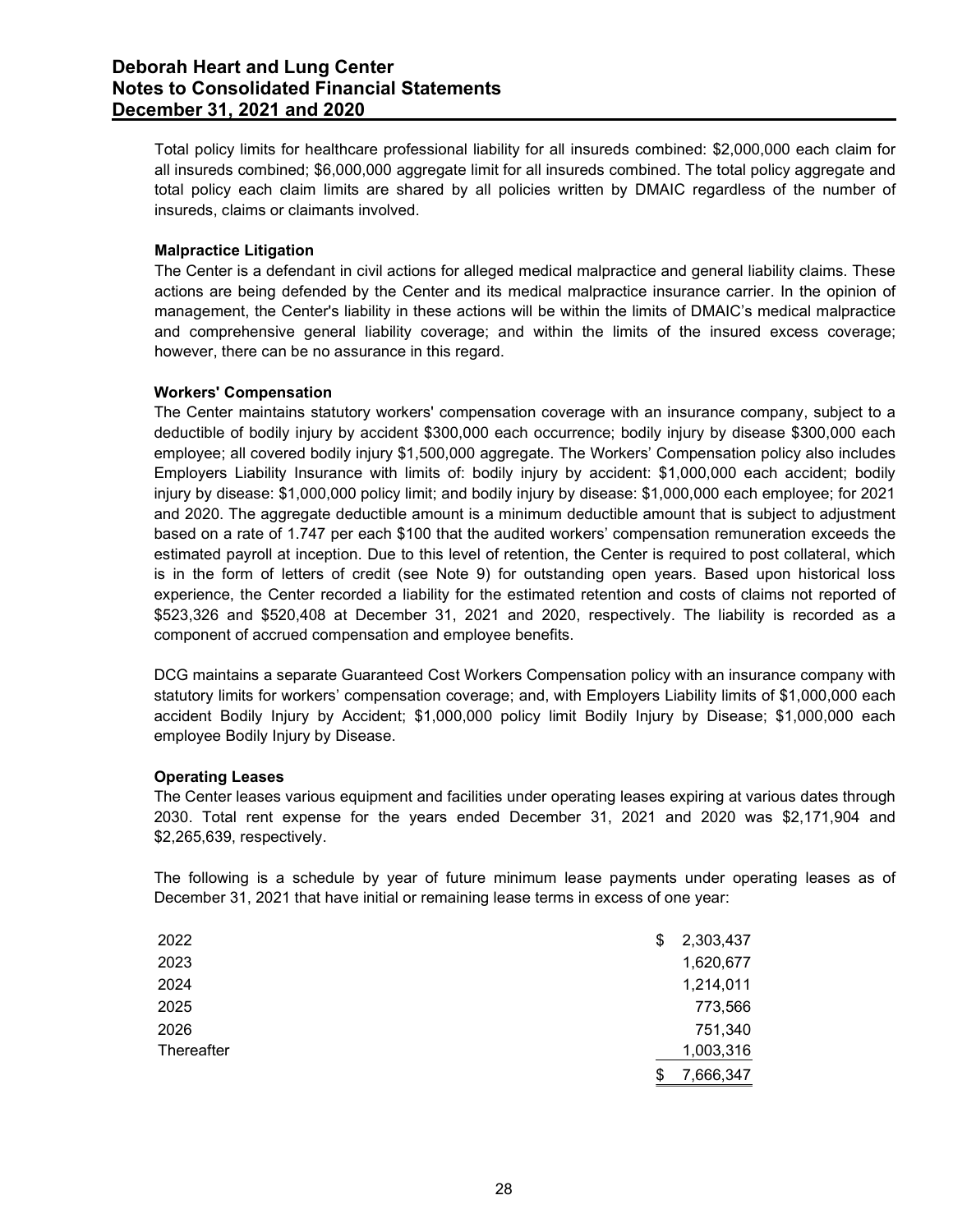## Leased Property

In July 2019, the Center and Capital Health System, Inc. ("Capital Health") signed a lease agreement for the Satellite Emergency Department ("SED"), in which the Center has leased designated space on the first floor of the Center's campus for Capital Health to operate the SED, while the Center has agreed to provide certain ancillary services to patients of the SED including various clinical (laboratory, radiology, respiratory and pharmacy), non-clinical (housekeeping and security), and on-demand (facilities maintenance, IT and bio-medical engineering) services. The lease expires on June 30, 2024. The monthly rental payments are \$19,185 (\$230,225 annually). In addition to the monthly rental charge, Capital Health is required to reimburse the Center for the ancillary charges. For the years ended December 31, 2021 and 2020, Capital Health paid the Center \$2,229,337 and \$2,131,166, respectively.

On June 1, 2016, the Center ("Lessor") signed a Ground Lease with Browns Mills Medical Office Building, LLC ("Lessee"), in which the Center has leased a portion of its land to the Lessee to develop and construct a medical office building containing approximately 60,000 gross square feet. The Lessee has agreed to pay the Center fair market annual rent of \$32,500. The initial lease term is fifty years with two renewal terms of ten years each at the option of the Lessee. The obligation on the part of the Lessee to pay rent commenced on January 11, 2017.

On September 8, 2016, the Center, as Lessee, signed a lease with Browns Mills Medical Office Building, LLC, as Lessor, in which the Center will lease space from the Lessor. Lease payments for the medical office building are \$38.57 per square foot with operating expenses of \$11.80 per square foot. The initial term of this lease is fifteen years. The commencement date for the first of the leased suites was in August 2018, and the commencement dates for the second and third suites was December 2018 and March 2019, respectively. On February 28, 2020, the Center, as Lessee, signed an additional lease with Browns Mills Medical Office Building, LLC, as Lessor, in which the Center will lease space from the Lessor. Lease payments for the medical office building are \$25 per square foot with operating expenses of \$11.00 per square foot. The total space to be leased by the Center is 16,947 square feet. The initial term of this lease is ten years.

# Professional Services Agreements

The Center entered into a series of Professional Services Agreements with certain physician practices whereby payments are made by the Center to the practices for physician productivity using third-party fair market value data. In exchange, payments on amounts billed and collected from patients are remitted to the Center. The Center and the practices also entered into Staff Services Agreements and Practice Space and Expenses Agreements whereby the Center pays for the expenses associated with operating the practices. Total expenses related to these agreements were \$6,130,055 and \$3,174,945 for the years ended 2021 and 2020, respectively. The aggregate amounts budgeted for these practices in 2022 total approximately \$5,690,000.

## Construction Commitments

On December 16, 2021, the Center signed a \$52,251,888 construction contract ("the contract") naming the primary contractor for the "Deborah 100" Expansion Project. The contract calls for progress billings on a monthly basis based on most recent value of work completed. Retainage on these billings will be withheld at 10% of value of work until the contract is 50% complete. At 50% completion or any time after when progress of the work is not satisfactory additional amounts may be retained, but not to exceed 10% of the value of work. Final payment constituting the entire unpaid balance shall be made when the primary contractor has fully performed the contract except for the primary contractor's responsibility to correct work and a final certificate for payment has been issued by the architect. As of December 31 2021, no progress billings have been made and there is no outstanding retainage payable balance.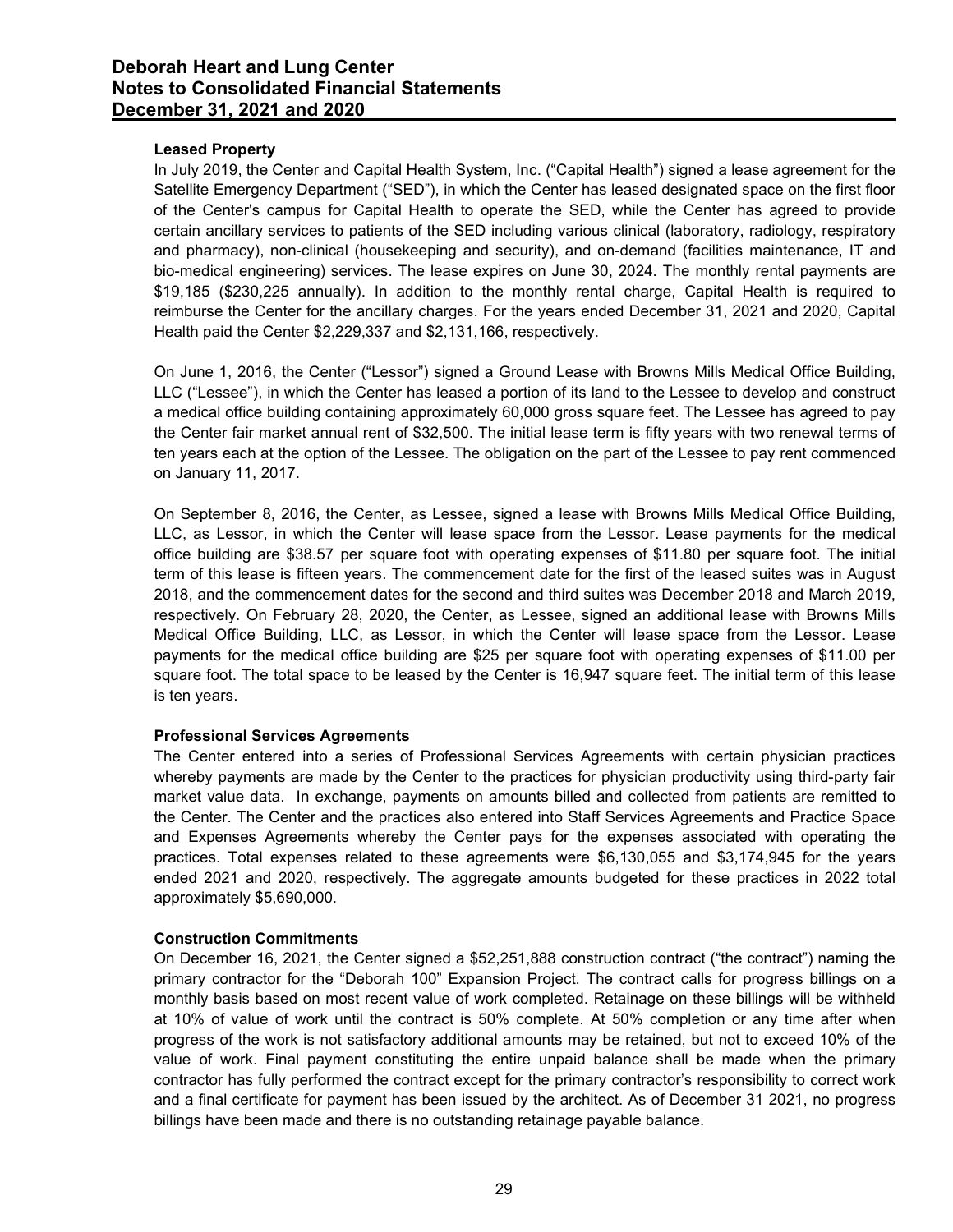# PSE&G Hospital Efficiency Program Commitment

In November 2021, the Center signed a \$5,287,530 customer repayment agreement with Public Service Electric and Gas Company ("PSE&G") pursuant to the Hospital Efficiency Program. Of the total estimated advance, \$3,202,567 is a reimbursable advance to be repaid in 60 monthly payments of \$53,376. The remaining \$2,084,963 of the non-reimbursable advance will be recorded by the Center as grant income. Funding of the PSE&G advances will be paid in three installments. The reimbursable advance is due upon completion of construction in connection with implementation of specific Energy Conservation measures at the Center. Construction is estimated to be completed in March 2023. In January 2022, the Center received \$1,432,028 of funding from PSE&G. **s to Consolidated Firancial Statements**<br> **The Consolidated Financial Statements**<br> **The SEG Hospital Efficiency Program Commitment**<br>
In November 2021, the Center signed a \$5,287,530 customer repayment agreement with Public

# 13. CONCENTRATIONS OF CREDIT RISK

| mber 31. 2021 and 2020                                                                                                                                                                                                                                                                                                                                                                                                                                                                                                                                                                                                                                                                                                                                                                                                                                |            |            |
|-------------------------------------------------------------------------------------------------------------------------------------------------------------------------------------------------------------------------------------------------------------------------------------------------------------------------------------------------------------------------------------------------------------------------------------------------------------------------------------------------------------------------------------------------------------------------------------------------------------------------------------------------------------------------------------------------------------------------------------------------------------------------------------------------------------------------------------------------------|------------|------------|
| PSE&G Hospital Efficiency Program Commitment<br>In November 2021, the Center signed a \$5,287,530 customer repayment agreement with Public Service<br>Electric and Gas Company ("PSE&G") pursuant to the Hospital Efficiency Program. Of the total estimated<br>advance, \$3,202,567 is a reimbursable advance to be repaid in 60 monthly payments of \$53,376. The<br>remaining \$2,084,963 of the non-reimbursable advance will be recorded by the Center as grant income.<br>Funding of the PSE&G advances will be paid in three installments. The reimbursable advance is due upon<br>completion of construction in connection with implementation of specific Energy Conservation measures at<br>the Center. Construction is estimated to be completed in March 2023. In January 2022, the Center received<br>\$1,432,028 of funding from PSE&G. |            |            |
|                                                                                                                                                                                                                                                                                                                                                                                                                                                                                                                                                                                                                                                                                                                                                                                                                                                       |            |            |
| <b>CONCENTRATIONS OF CREDIT RISK</b>                                                                                                                                                                                                                                                                                                                                                                                                                                                                                                                                                                                                                                                                                                                                                                                                                  |            |            |
| The Center grants credit without collateral to its patients who are insured under third-party payor<br>agreements. The mix of accounts receivable from third-party payors was as follows:                                                                                                                                                                                                                                                                                                                                                                                                                                                                                                                                                                                                                                                             | 2021       | 2020       |
|                                                                                                                                                                                                                                                                                                                                                                                                                                                                                                                                                                                                                                                                                                                                                                                                                                                       |            |            |
| Medicare                                                                                                                                                                                                                                                                                                                                                                                                                                                                                                                                                                                                                                                                                                                                                                                                                                              | 49 %<br>29 | 54 %<br>24 |
| Managed care<br>Commercial insurance                                                                                                                                                                                                                                                                                                                                                                                                                                                                                                                                                                                                                                                                                                                                                                                                                  |            | 6          |
| <b>Blue Cross</b>                                                                                                                                                                                                                                                                                                                                                                                                                                                                                                                                                                                                                                                                                                                                                                                                                                     | 8          | 6          |
| Medicaid                                                                                                                                                                                                                                                                                                                                                                                                                                                                                                                                                                                                                                                                                                                                                                                                                                              | 10         | 10         |

The Center routinely invests its surplus cash in money market mutual funds. The money market funds are generally invested in U.S. Government and agency obligations. These investments are not insured or guaranteed by the U.S. Government; however, insurance is maintained by investment brokers, and management believes the credit risk related to these investments is minimal.

# 14. FUNCTIONAL EXPENSES

The Center's primary program service is to provide comprehensive inpatient and outpatient cardiac, vascular, and pulmonary health care services. The consolidated financial statements report certain expense categories that are attributable to both program services and management, administrative and general functions. Therefore, the natural expenses require allocation on a reasonable basis, that is consistently applied, across functional expense categories. Certain expenses are wholly allocated to either program or management, administrative and general because they directly support those functions. There are certain other categories of expenses that are attributable to more than one function, so they are allocated accordingly. Those expenses include benefits, insurance, depreciation and interest. Those expenses are allocated based on a percentage of program salaries and management, administrative and general salaries to total salaries.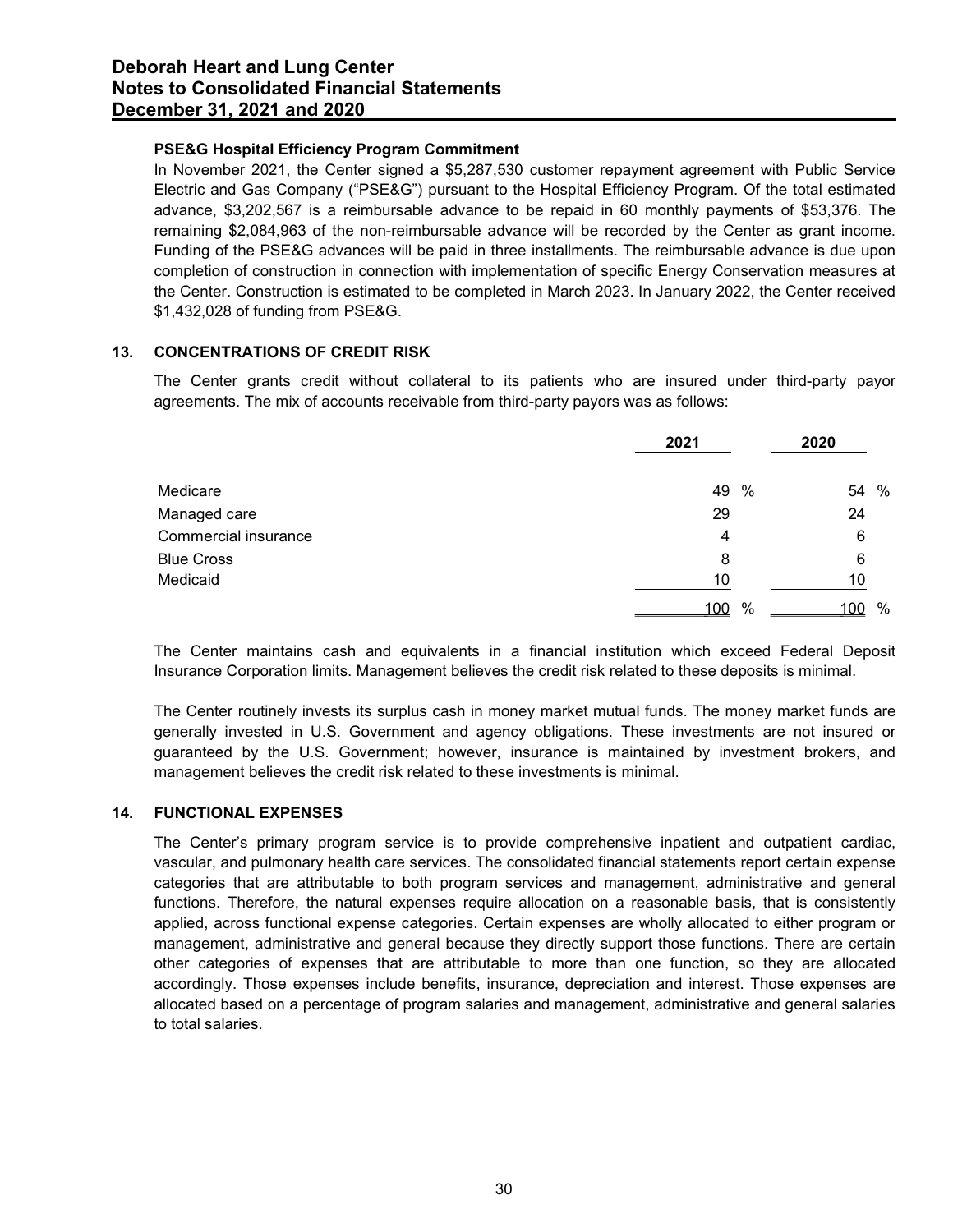| following:                                                                                              | Expenses by functional classification for the years ended December 31, 2021 and 2020 consist of the |    |                                              |                                 |
|---------------------------------------------------------------------------------------------------------|-----------------------------------------------------------------------------------------------------|----|----------------------------------------------|---------------------------------|
| 2021                                                                                                    | Program<br><b>Services</b>                                                                          |    | Management,<br>Administrative<br>and General | <b>Total</b><br><b>Expenses</b> |
|                                                                                                         |                                                                                                     |    |                                              |                                 |
| Salary and wages                                                                                        | 77,839,443<br>\$                                                                                    | S  | 16,898,583                                   | \$94,738,026                    |
| Employee benefits                                                                                       | 15,594,103                                                                                          |    | 3,374,672                                    | 18,968,775                      |
| Supplies and other expenses                                                                             | 73,654,243                                                                                          |    | 24,796,348                                   | 98,450,591                      |
| Interest                                                                                                | 357,293                                                                                             |    | 79,892                                       | 437,185                         |
| Depreciation and amortization                                                                           | 5,862,417                                                                                           |    | 1,272,516                                    | 7,134,933                       |
|                                                                                                         | \$173,307,499                                                                                       | \$ | 46,422,011                                   | \$219,729,510                   |
|                                                                                                         |                                                                                                     |    | Management,                                  |                                 |
|                                                                                                         | Program                                                                                             |    | Administrative                               | <b>Total</b>                    |
| 2020                                                                                                    | <b>Services</b>                                                                                     |    | and General                                  | <b>Expenses</b>                 |
| Salary and wages                                                                                        | 71,918,006<br>\$                                                                                    | S  | 17,703,481                                   | \$ 89,621,487                   |
| Employee benefits                                                                                       | 14,374,725                                                                                          |    | 3,523,142                                    | 17,897,867                      |
| Supplies and other expenses                                                                             | 67,642,816                                                                                          |    | 22,384,880                                   | 90,027,696                      |
| Interest                                                                                                | 502,073                                                                                             |    | 127,917                                      | 629,990                         |
| Depreciation and amortization                                                                           | 5,664,311                                                                                           |    | 1,385,619                                    | 7,049,930                       |
|                                                                                                         | \$160,101,931                                                                                       | \$ | 45,125,039                                   | \$205,226,970                   |
| NET ASSETS WITH DONOR RESTRICTIONS                                                                      |                                                                                                     |    |                                              |                                 |
| Net assets with donor restrictions are restricted for the following purposes or periods at December 31: |                                                                                                     |    |                                              |                                 |
|                                                                                                         |                                                                                                     |    | 2021                                         | 2020                            |
|                                                                                                         |                                                                                                     |    |                                              |                                 |
| Subject to expenditure for specified purpose<br>Health care services                                    |                                                                                                     |    | 93,999                                       | 77,829                          |
|                                                                                                         |                                                                                                     | \$ | 388,309                                      | \$<br>388,309                   |
| Purchase of property, plant and equipment                                                               |                                                                                                     |    |                                              |                                 |
| Capital campaign donations                                                                              |                                                                                                     |    | 7,372,012                                    | 2,902,824                       |
| Nursing scholarships                                                                                    |                                                                                                     |    | 2,000,000                                    |                                 |
|                                                                                                         |                                                                                                     |    | 9,854,320                                    | 3,368,962                       |
| Subject to passage of time                                                                              |                                                                                                     |    |                                              |                                 |
|                                                                                                         |                                                                                                     |    |                                              |                                 |
| Beneficial interest in perpetual trust                                                                  |                                                                                                     |    | 2,004,603                                    | 1,867,592                       |

# 15. NET ASSETS WITH DONOR RESTRICTIONS

| Employee benefits                                                                                       | 14,374,725    |     | 3,523,142  | 17,897,867    |
|---------------------------------------------------------------------------------------------------------|---------------|-----|------------|---------------|
| Supplies and other expenses                                                                             | 67,642,816    |     | 22,384,880 | 90,027,696    |
| Interest                                                                                                | 502,073       |     | 127,917    | 629,990       |
| Depreciation and amortization                                                                           | 5,664,311     |     | 1,385,619  | 7,049,930     |
|                                                                                                         | \$160,101,931 | \$. | 45,125,039 | \$205,226,970 |
| <b>NET ASSETS WITH DONOR RESTRICTIONS</b>                                                               |               |     |            |               |
| Net assets with donor restrictions are restricted for the following purposes or periods at December 31: |               |     |            |               |
|                                                                                                         |               |     | 2021       | 2020          |
| Subject to expenditure for specified purpose                                                            |               |     |            |               |
| Health care services                                                                                    |               | \$  | 93,999     | \$<br>77,829  |
| Purchase of property, plant and equipment                                                               |               |     | 388,309    | 388,309       |
| Capital campaign donations                                                                              |               |     | 7,372,012  | 2,902,824     |
| Nursing scholarships                                                                                    |               |     | 2,000,000  |               |
|                                                                                                         |               |     | 9,854,320  | 3,368,962     |
| Subject to passage of time                                                                              |               |     |            |               |
| Beneficial interest in perpetual trust                                                                  |               |     | 2,004,603  | 1,867,592     |
| Beneficial interest in restricted net assets with donor                                                 |               |     |            |               |
|                                                                                                         |               |     |            |               |
| restrictions of Deborah Hospital Foundation                                                             |               |     | 7,543,217  | 12,878,450    |
|                                                                                                         |               |     | 9,547,820  | 14,746,042    |